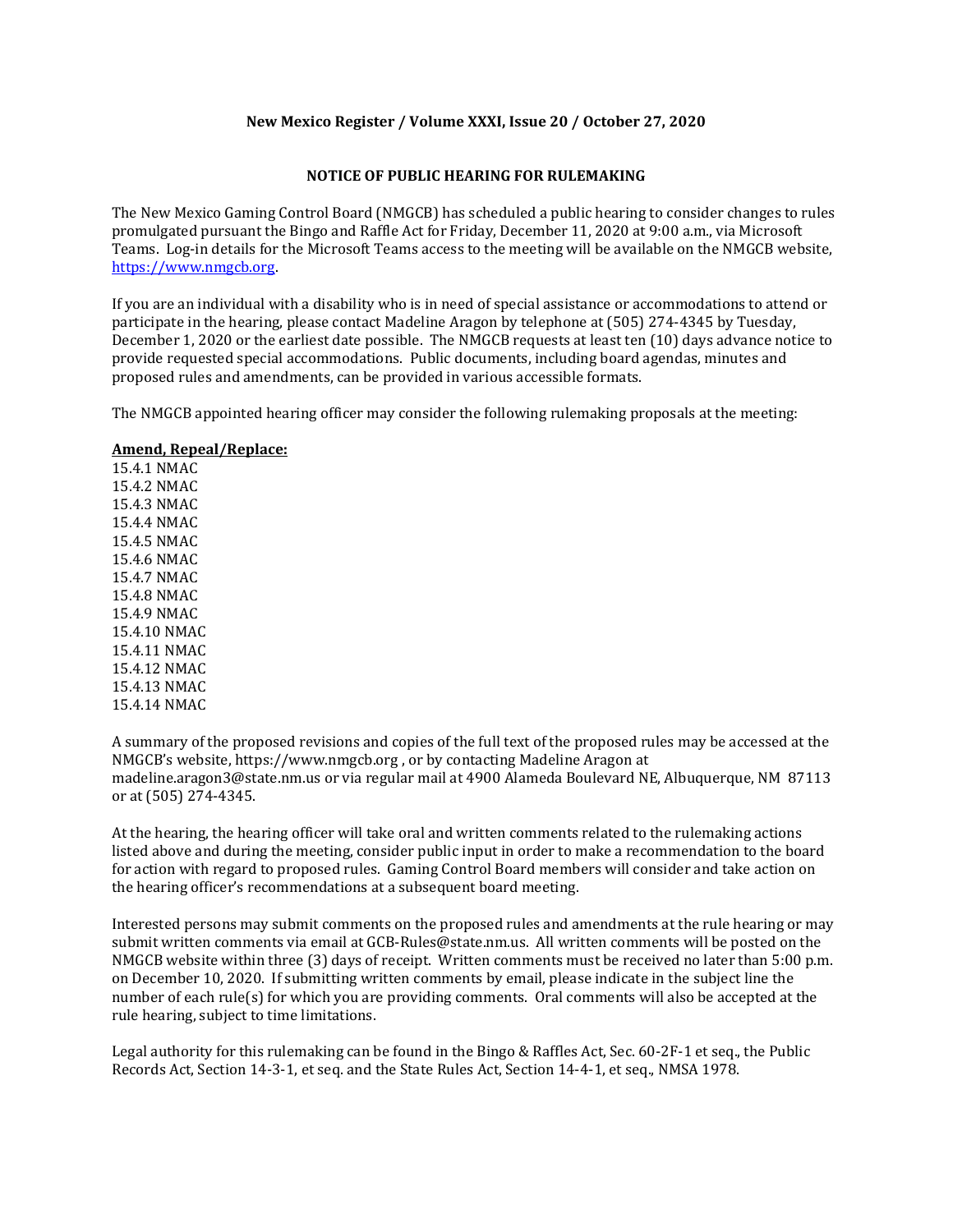#### **TITLE 15 GAMBLING AND LIQUOR CONTROL CHAPTER 4 BINGO AND RAFFLES PART 1 GENERAL PROVISIONS**

**15.4.1.1 ISSUING AGENCY:** New Mexico Gaming Control Board.  $[15.4.1.1 \text{ NMAC} - \text{Rp}, 15.4.1.1 \text{ NMAC}, \frac{\text{xx}{\text{xx}}}{20 \text{xx}}]$ 

**15.4.1.2 SCOPE:** This rule applies to all persons subject to regulations promulgated under the New Mexico Bingo and Raffle Act by the New Mexico gaming control board.  $[15.4.1.2 \text{ NMAC - Rp}, 15.4.1.2 \text{ NMAC}, \frac{\text{xx}}{\text{xx}}/20 \text{xx}]$ 

**15.4.1.3 STATUTORY AUTHORITY:** Authority for this rule derives from the New Mexico Bingo and Raffle Act Section 60-2F-3 NMSA 1978. Section 60-2F-6 G NMSA 1978 authorizes the board to make rules to hold, conduct and operate all games of chance held in the state except those exempt under the New Mexico Bingo and Raffle Act.

 $[15.4.1.3 \text{ NMAC} - \text{Rp}, 15.4.1.3 \text{ NMAC}, \frac{\text{xx}}{\text{xx}}/20 \text{xx}]$ 

**15.4.1.4 DURATION:** Permanent.

 $[15.4.1.4 \text{ NMAC} - \text{Rp}, 15.4.1.4 \text{ NMAC}, \frac{\text{xx}}{\text{xx}}/20 \text{xx}]$ 

**15.4.1.5 EFFECTIVE DATE:** xxxxxx xx, 20xx unless a later date is cited at the end of a section.  $[15.4.1.5 \text{ NMAC} - \text{Rp}, 15.4.1.5 \text{ NMAC}, \frac{\text{xx}}{\text{xx}}/20\text{xx}]$ 

**15.4.1.6 OBJECTIVE:** This rule establishes definitions of terms used in this chapter, clarifies the role of the New Mexico gaming control board in promulgating regulations and establishes the scope and severability of such rules.

 $[15.4.1.6 \text{ NMAC} - \text{Rp}, 15.4.1.6 \text{ NMAC}, \frac{\text{xx}{\text{xx}}}{20 \text{xx}}]$ 

**15.4.1.7 DEFINITIONS:** Unless otherwise defined below, terms used in this chapter have the same meanings as set forth in the New Mexico Bingo and Raffle Act. The definitions set forth below shall be applicable to all parts of this chapter.

# **A. Definitions beginning with A:**

**(1) "Accountant"** means a game accountant as defined in the act who further is an individual licensed by the board and designated by the bingo manager to fulfill duties relating to accounting procedures and reporting including filing of all board required quarterly reports and associated obligations, on behalf of the licensee.

**(2) "Act"** means the New Mexico Bingo and Raffle Act.

**(3) "Agent"** means any member or employee of the New Mexico gaming control board or any other person authorized to act on the board's behalf.

**(4) "Appellant"** means a person aggrieved by an action of the New Mexico gaming control board, who files a request for hearing before the board.

**(5) "Appellee"** means the New Mexico gaming control board, its agents or its representatives.

**(6) "Applicant"** means a person who has applied for a license or approval of an act or transaction for which approval is required or allowed pursuant to the provisions of the act.

**(7) "Approved record"** means those records required by the act, or regulations promulgated there under which shall be maintained on forms prescribed or approved by the New Mexico gaming control board.

**(8) "Alternate bingo manager"** means an assistant to the bingo manager permitted by the board who assumes overall responsibility for supervising and managing the operation of games of chance in the bingo manager's absence. The alternate bingo manager derives their authority from the licensed bingo manager. If an organization does not have a licensed bingo manager, they cannot conduct games of chance.

**(9) "Audit"** means an examination of an applicant's or licensee's accounting records, financial situation, and business practices to determine compliance with, state law, or rules adopted by the New Mexico gaming control board.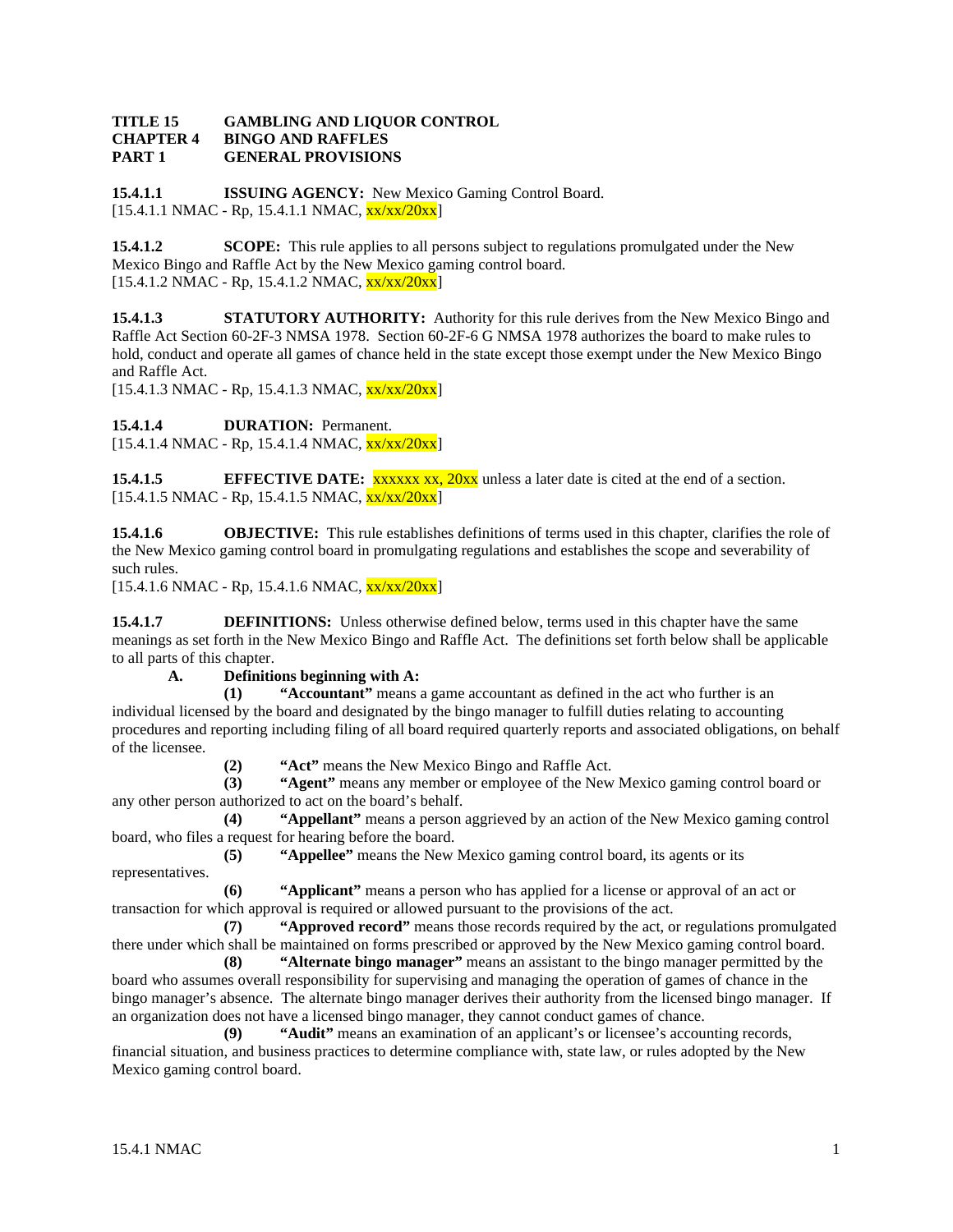**(10) "Auxiliary"** means an organization that has a qualified affiliation with a licensee in accordance with a national and local charter, articles of incorporation, bylaws, or rules of an official auxiliary organization.

# **B. Definitions beginning with B:**

**(1)** "**Bingo**" means a game of chance in which each player has one or more bingo cards printed with different numbers on which to place markers when the respective numbers are drawn and announced by a bingo caller. Bingo also includes those games of chance that do not contain an instant win component but contain numbers that must be exposed by the player and the winning combination is exposed by the draw of a bingo ball or by some other approved specific event. The approved specific event must consist of a method of randomly selecting numbers that correspond to the numbers printed by the manufacturer.

**(2) "Bingo caller"** means the individual who, in the game of bingo, draws and announces numbers.

**(3) "Bingo employee"** as defined in the act, means a person, paid or volunteer, connected directly with a game of chance but does not include nongaming personnel such as bartenders, cocktail servers or other persons engaged solely in preparing or serving food or beverages; secretarial or janitorial personnel; or stage, sound and light technicians. All bingo employees shall be permittees.

**(4) "Bingo manager"** means the person responsible for overseeing bingo and pull-tab activities conducted pursuant to a bingo license.

**(5) "Bingo operating account"** means an independent operating bank account established for bingo operations only for which all gross receipts and proceeds shall be maintained separately from licensee's general operating accounts.

**(6) "Bingo tax"** means the excise tax imposed pursuant to Section 60-2F-21 NMSA 1978.

**(7) "Bingo winning combination"** means numbers which have been announced by the bingo caller, and a player has covered the predetermined arrangement and declares bingo, after which the pattern on the winning card is independently verified by a bingo employee.

**(8) "Board"** means the gaming control board or its designee.

# **C. Definitions beginning with C:**

**(1) "Change fund"** means the cash used for making change.

**(2) "Charitable purposes"** means activities that promote, directly or indirectly, the wellbeing of the public at large or that benefit of an indefinite number of persons in the state.

**(3) "Completed application"** means that the application has been entirely filled in, the appropriate fee is attached, additional documentation requested is provided and signatures with proper notary are included.

**(4) "Credit report"** means a credit report generated by any of the three major credit agencies in the United States, which are equifax, experian and transunion.

#### **D. Definitions beginning with D:**

**(1) "Deal"** means a predetermined pool of pull-tabs with the same serial number and a predetermined number of winners.

**(2) "Direct relative"** means the individual's spouse or spousal equivalent, parent, mother-inlaw, father-in-law, brother-in-law, sister-in-law, brother, sister, child or stepchild.

**(3) "Door-prize"** means a promotional drawing where no additional consideration is charged for the chance to play.

# **E. Definitions beginning with E:**

**(1) "Electronic transfer"** means transactions initiated through a financial institution which include ATM transactions, direct deposits, withdrawals or point-of-sale transactions.

**(2) "Employee"** means a person, paid or volunteer, who works in the service of the licensee, bingo or pull tab operation or works for the qualified organization.

**(3) "Enforcement action"** means an action by the board or its agents that limits, conditions, suspends or revokes a license or prior approval issued by the board, or an assessment of a fine by the board, or any combination of the foregoing.

**(4) "Executive director"** means the chief administrative officer appointed by the board.

**(5) "Extra cards"** means other cards sold at the door during a bingo occasion along with the master card. These cards are controlled by a separate color or size and serial number from the master card. This does not include special cards.

# **F. Definitions beginning with F:**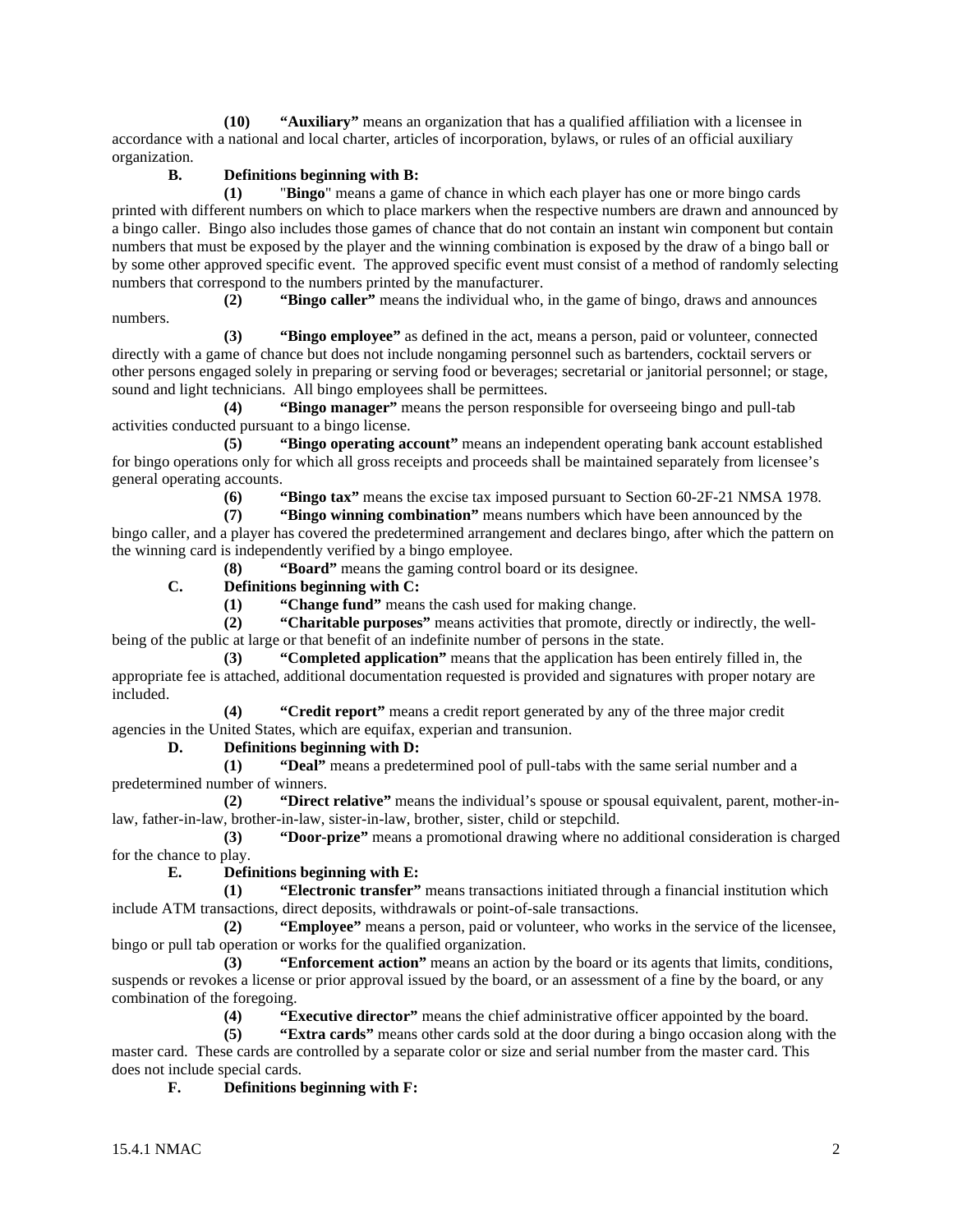**(1) "Fee"** includes all license, approval, investigative costs, taxes and fines imposed by the board or its agents.

**(2) "Fine"** means any monetary penalty assessed by the board or its agents for a violation of the act after an administrative hearing has been held or as negotiated between the board or its agents and the applicant or licensee in settlement proceedings.

# **G. Definitions beginning with G:**

**(1) "Game of chance"** means an event in which payment for participation is required, a winner or winners are identified by an act of fate and prizes are awarded to the winners.

**(2) "Gross receipts"** means proceeds received by a bingo licensee from the sale of bingo cards, raffle tickets or pull-tab tickets, the sale of rights in any manner connected with participation in a game of chance or the right to participate in a game of chance, including any admission fee or charge, the sale of playing materials, and all other miscellaneous receipts.

# **H. Definitions beginning with H:**

**(1) <b>"Hard cards"** means a reusable bingo card.<br>**(2) <b>"House rules"** means rules established by ea

**(2) "House rules"** means rules established by each licensee for items not covered by the act, or regulations promulgated under the act or other provisions of law.

**(3) "Hybrid game"** means a game of chance using pull-tabs as defined in the act which have both instant and non-instant winnings. The non-instant winnings are selected by drawing using a bingo blower. This type of game may be referred to as an "event game" or "side game."

- 
- **I. Definitions beginning with I: [RESERVED]**<br>**J. Definitions beginning with J: [RESERVED] J. Definitions beginning with J: [RESERVED]**
- **K. Definitions beginning with K: [RESERVED]**

**L. Definitions beginning with L: "Licensed premises"** means the area that has been approved to conduct games of chance.

**M. Definitions beginning with M:**

**(1) "Master board**" means the tray with five rows and 15 columns that holds bingo balls removed from the hopper in spaces specifically designated for each ball. This is the official score board for a bingo game.

**(2) "Master card"** means the main bingo card in use for the occasion that each player is required to have in their possession to play bingo. This is sometimes referred to as the door or admission card. This card is usually controlled by using only one color or size card.

- **N. Definitions beginning with N: [RESERVED]**
- **O. Definitions beginning with O: [RESERVED]**

# **P. Definitions beginning with P:**

- **(1) "Person"** means a legal entity or individual.
- **(2) "Petitioner"** means the board or the board's representative.

**(3) "Premises"** means the land together with all buildings, improvements and personal property located on the land, either leased or owned by the licensee.

**(4) "Promotional games"** means all bingo games, raffle tickets and pull-tabs that are awarded as a door prize, bingo prize, pull-tab prize or a free or reduced priced game, offered to any player for any reason.

**(5) "Pull-tab dispenser"** means a mechanical or electromechanical device that dispenses pull-tabs or reads a bar-code printed on the exterior of the pull-tab and displays the win or loss status of the pull-tab on a video display.

# **Q. Definitions beginning with Q: [RESERVED]**

# **R. Definitions beginning with R:**

**(1) "Records"** mean inventory records, bank records, accounting records, receipts, invoices, deposits, employee logs, payroll, taxes, bingo and occasion documentation, and any other document that is required under the current rules and the act.

**(2) "Respondent"** means a licensee or person to which an approval has been granted and who is the subject of a complaint issued by the board or its agents.

**(3) "Retail value"** means the price set by a licensee to participate in a game of chance.

# **S. Definitions beginning with S:**

**(1) "Special card"** means a bingo card used for a specific game or games which is

controlled by a separate color, serial number and manufacturer's identification number. Special cards are additional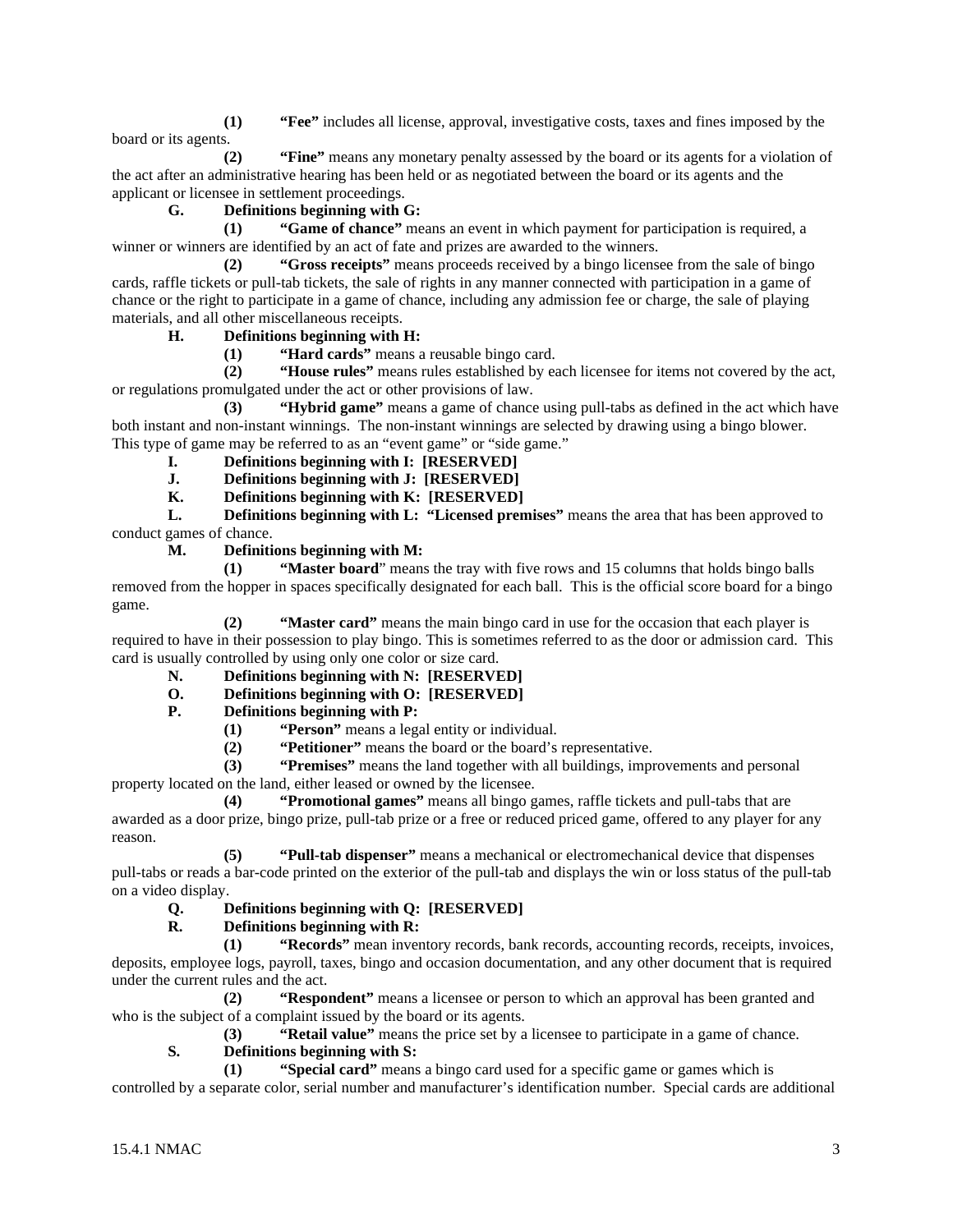bingo cards sold separately that entitle purchasers to participate in bingo games that cannot be played on either a master card or an extra card.

**(2) "Staff permit badge"** means a hard plastic card issued by the board or its agents with the licensee's name, expiration date and photograph.

- **(3) "State"** means the state of New Mexico.
- **T. Definitions beginning with T: [RESERVED]**
- **U. Definitions beginning with U: [RESERVED]**
- **V. Definitions beginning with V:**

**(1) "Variance"** means a temporary exemption from a specific part or subpart of Title 15, Chapter 4, not to exceed the date of renewal of a license.

- **(2) "Vendor"** means distributors and manufacturers of "equipment" as defined in the act.
- **W. Definitions beginning with W: "Willfully"** means knowingly or purposefully.
- **X. Definitions beginning with X: [RESERVED]**
- **Y. Definitions beginning with Y: [RESERVED]**
- **Z. Definitions beginning with Z: [RESERVED]**

 $[15.4.1.7 \text{ NMAC} - \text{Rp}, 15.4.1.7 \text{ NMAC}, \frac{\text{xx}}{\text{xx}}/20 \text{xx}]$ 

**15.4.1.8 ADOPTION, AMENDMENT AND REPEAL:** The New Mexico gaming control board is authorized to adopt regulations pursuant to the New Mexico Bingo and Raffle Act, Sections 60-2F-1 through 60-2F-26 NMSA 1978. From time to time as the board deems necessary, the board will adopt, amend and repeal such regulations, consistent with the policy, objectives, and purposes of the New Mexico Bingo and Raffle Act.  $[15.4.1.8 \text{ NMAC} - \text{Rp}, 15.4.1.8 \text{ NMAC}, \frac{\text{xx}}{\text{xx}}/20 \text{xx}]$ 

**15.4.1.9 CONSTRUCTION:** Nothing contained in Title 15, Chapter 4 will be construed so as to conflict with any provision of the New Mexico Bingo and Raffle Act or any other applicable statute.  $[15.4.1.9 \text{ NMAC - Rp}, 15.4.1.9 \text{ NMAC}, \frac{\text{xx}}{\text{xx}}/20\text{xx}]$ 

**15.4.1.10 SEVERABILITY:** The sections and subsections of the parts in Chapter 4 of Title 15 promulgated by the board are deemed severable. If any section or subsection is found invalid, unconstitutional, or otherwise contrary to the laws of New Mexico by opinion of a court of competent jurisdiction or by legislative enactment, the opinion or enactment will invalidate only that particular section or subsection. All other provisions of Title 15, Chapter 4 will remain in full force and effect.

 $[15.4.1.10 NMAC - Rp, 15.4.1.10 NMAC, xx/xx/20xx]$ 

# **15.4.1.11 TELEPHONE CONFERENCES:**

**A.** In all cases where it is possible, board members shall attend public meetings of the board in person.

**B.** A member of the board may participate in a meeting of the board by means of a conference telephone when it is difficult or impossible for the member to attend the meeting in person, provided:

speaking;

**(1)** each member participating by conference telephone can be and is identified when **(2)** all participants in the telephone conference are able to hear each other at the same time;

**(3)** members of the public who are attending the meeting are able to hear any member of the board who speaks during the meeting.<br> **C.** Whenever circumsta

Whenever circumstances justifying participation by telephone conference arise, the board member requiring the telephone conference shall notify board staff as early in advance of the meeting as possible so that arrangements can be made to set up and operate necessary conference telephone equipment.  $[15.4.1.11 \text{ NMAC} - \text{Rp}, 15.4.1.11 \text{ NMAC}, \frac{\text{xx}}{\text{xx}}/20\text{xx}]$ 

**15.4.1.12 RETENTION OF RECORDS:** Licensee shall maintain and keep safe the books and records necessary to substantiate the particulars of all reports submitted to the board or required by the act or this title for a period of three years at the licensee's administrative office.  $[15.4.1.12 \text{ NMAC} - \text{Rp}, 15.4.1.12 \text{ NMAC}, \frac{\text{xx} \cdot \text{xx} / 20 \text{xx}]}{2}$ 

and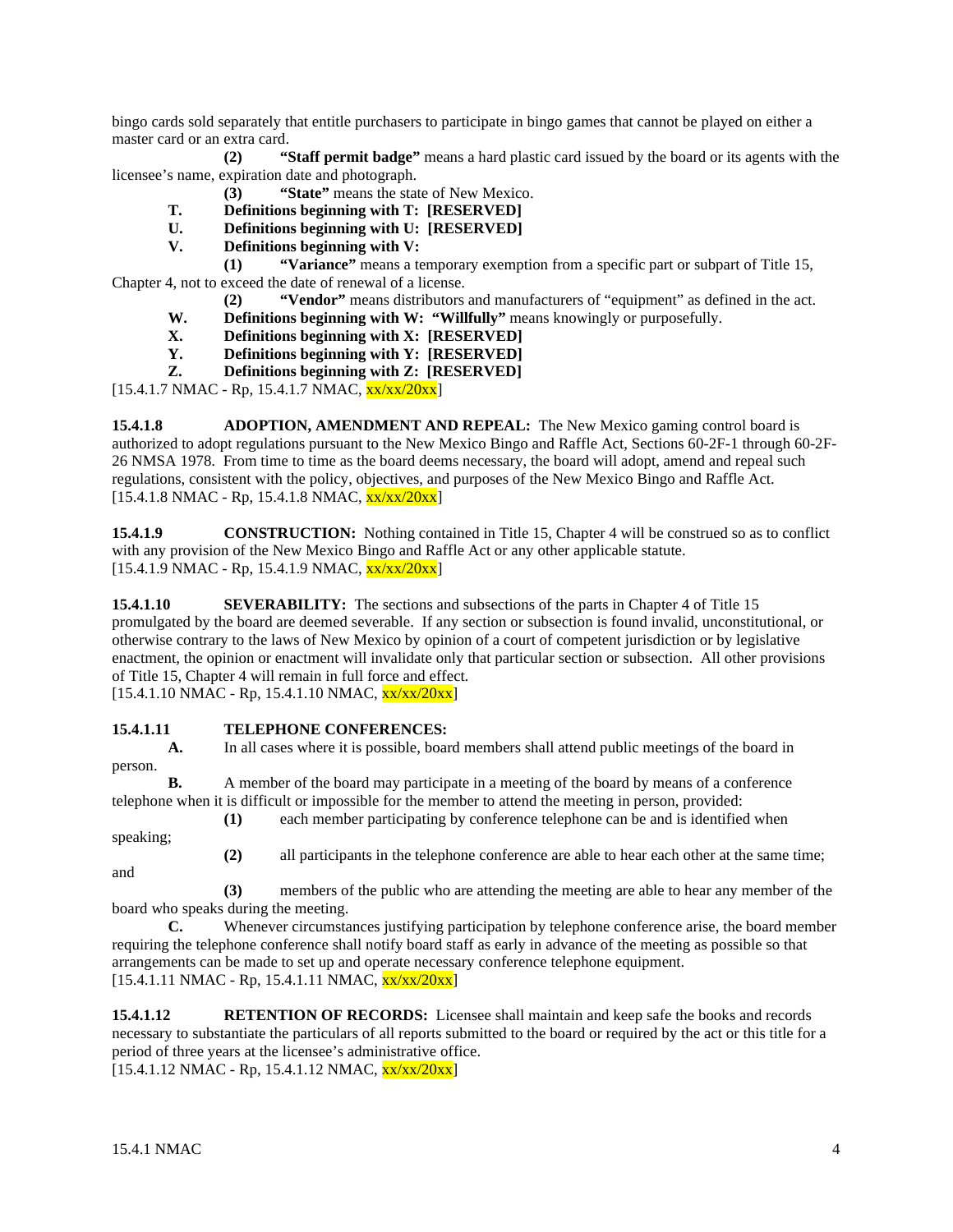**15.4.1.13 CONFIDENTIAL RECORDS:** All tax identification and financial account identification numbers for an applicant, licensee or permittee submitted to the board shall be confidential and not be subject to any disclosure under the Inspection of Public Records Act.  $[15.4.1.13 \text{ NMAC} - \text{Rp}, 15.4.1.13 \text{ NMAC}, \frac{\text{xx}}{\text{xx}}/20 \text{xx}]$ 

# **HISTORY OF 15.4.1 NMAC:**

**Pre-NMAC History:** The material in this part was derived from that previously filed with the state records center and archives by department of alcohol and beverage control under: ABC Regulation No. 2B-3, Definition of Bingo and Raffle Terms, Relating to Section 60-2B-3 NMSA 1978, filed 12/22/1982. Regulation No. 2B-3, Definition of Bingo and Raffle Terms, filed 3/21/1984.

# **History of Repealed Material:**

15.4.1 NMAC, Bingo and Raffles - General Provisions, filed 9/16/2005 - Repealed, effective 4/15/2013. 15.4.1 NMAC, Bingo and Raffles - General Provisions, filed 3/27/2013 - Repealed, effective xx/xx/20xx.

#### **Other History:**

15.4.1 NMAC, Bingo and Raffles - General Provisions, filed 9/16/2005 replaced 15.4.1 NMAC, Bingo and Raffles - General Provisions, effective 4/15/2013.

15.4.1 NMAC, Bingo and Raffles - General Provisions, filed 3/27/2013 replaced 15.4.1 NMAC, Bingo and Raffles - General Provisions, effective  $\frac{xx}{xx}/\frac{20xx}{x}$ .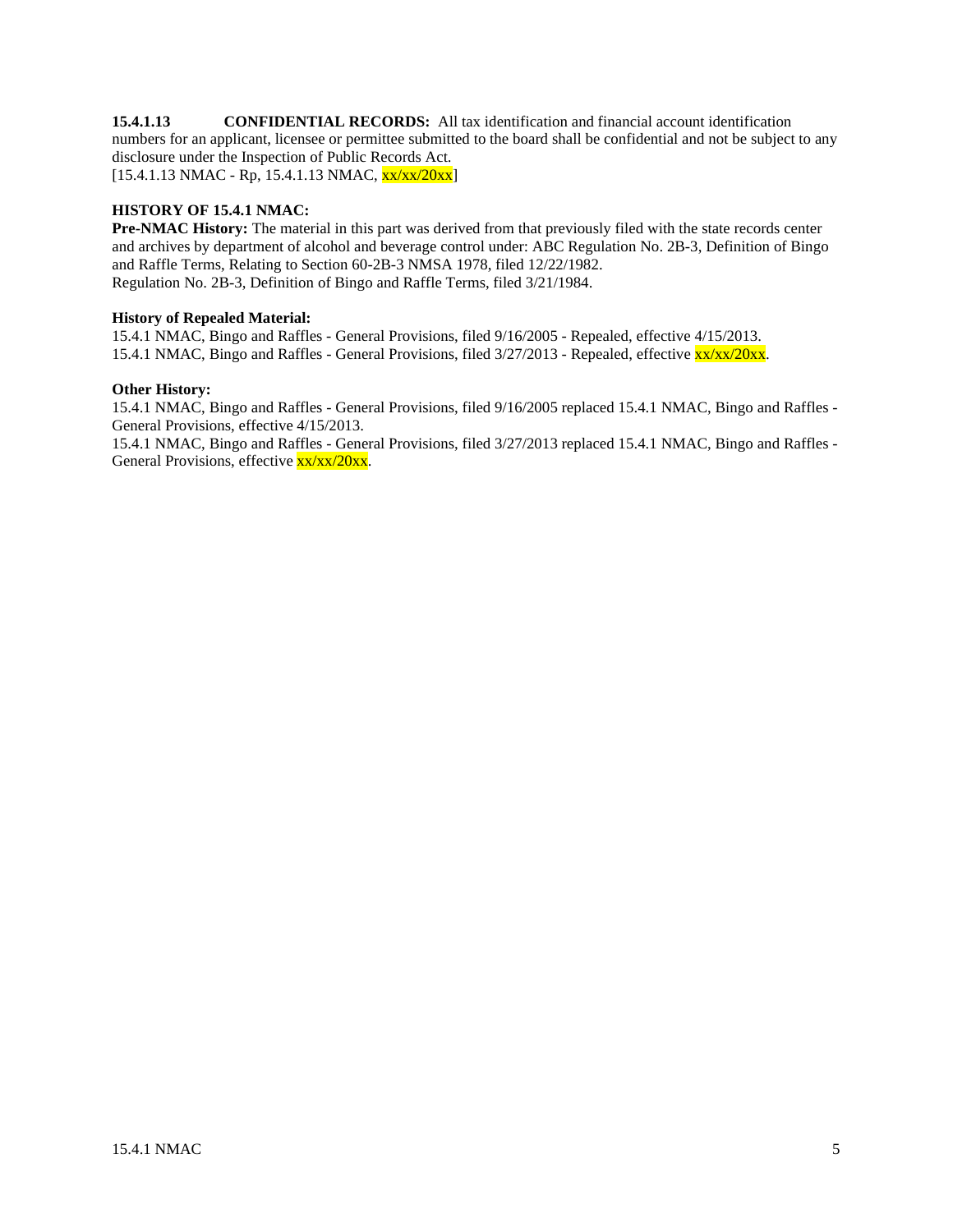#### **TITLE 15 GAMBLING AND LIQUOR CONTROL CHAPTER 4 BINGO AND RAFFLES PART 2 APPLICATION FOR LICENSURE**

**15.4.2.1 ISSUING AGENCY:** New Mexico Gaming Control Board.  $[15.4.2.1 \text{ NMAC} - \text{Rp}, 15.4.2.1 \text{ NMAC}, \frac{\text{xx}}{\text{xx}}/20 \text{xx}]$ 

**15.4.2.2 SCOPE:** This rule applies to all licensees or applicants for licensure, or other approval under the New Mexico Bingo and Raffle Act.  $[15.4.2.2 \text{ NMAC} - \text{Rp}, 15.4.2.2 \text{ NMAC}, \frac{\text{xx}}{\text{xx}}/20 \text{xx}]$ 

**15.4.2.3 STATUTORY AUTHORITY:** Authority for this rule derives from the New Mexico Bingo and Raffle Act Section 60-2F-3 NMSA 1978. Subsections I, J, K and L of 60-2F-6 NMSA 1978 authorize the board to adopt regulations concerning licensure for persons involved in the conducting of games of chance.  $[15.4.2.3 \text{ NMAC - Rp}, 15.4.2.3 \text{ NMAC}, \frac{\text{xx}}{\text{xx}}/20 \text{xx}]$ 

**15.4.2.4 DURATION:** Permanent.

 $[15.4.2.4 \text{ NMAC - Rp}, 15.4.2.4 \text{ NMAC}, \frac{\text{xx}}{\text{xx}}/20 \text{xx}]$ 

**15.4.2.5 EFFECTIVE DATE:** *xxxxxx xx, 20* unless a later date is cited at the end of a section.  $[15.4.2.5 \text{ NMAC - Rp}, 15.4.2.5 \text{ NMAC}, \frac{\text{xx}}{\text{xx}}/20 \text{xx}]$ 

**15.4.2.6 OBJECTIVE:** This rule establishes standards and requirements for licensure and other approvals under the New Mexico Bingo and Raffle Act.  $[15.4.2.6 \text{ NMAC} - \text{Rp}, 15.4.2.6 \text{ NMAC}, \frac{\text{xx}}{\text{xx}}/20 \text{xx}]$ 

**15.4.2.7 DEFINITIONS:** See 15.4.1.7 NMAC for applicable definitions.  $[15.4.2.7 \text{ NMAC} - \text{Rp}, 15.4.2.7 \text{ NMAC}, \frac{\text{xx}}{\text{xx}}/20 \text{xx}]$ 

# **15.4.2.8 NATURE OF LICENSE AND APPLICATION REQUEST:**<br>**A.** Any license or other approval issued by the board is deemed a re

**A.** Any license or other approval issued by the board is deemed a revocable privilege. No person holding such a license or other approval is deemed to have any property rights therein.

**B.** Any application for a license or other approval submitted under the provisions of the act or this rule constitutes the seeking of a privilege, and the burden of proving qualification is on the applicant.

**C.** Any application for license or other approval from the board will constitute a request to the board for a decision on the applicant's general suitability, character, integrity, financial responsibility, and ability to engage in, or be associated with, the conduct of games of chance in New Mexico. By filing an application with the board, the applicant specifically consents to investigation to the extent deemed appropriate by the board.

**D.** By applying for and obtaining any license or other approval from the board, the applicant agrees to abide by all provisions of the act, the regulations promulgated pursuant to the act and all other applicable laws and regulations.

**E.** By applying for a license or other approval from the board, the applicant accepts all risks of adverse public notice, embarrassment, criticism, damages, or financial loss that may result from any disclosure or publication of any material or information contained in or relating to any application to the board.  $[15.4.2.8 \text{ NMAC} - \text{Rp}, 15.4.2.8 \text{ NMAC}, \frac{\text{xx}}{\text{xx}}/20 \text{xx}]$ 

# **15.4.2.9 LICENSE CLASSIFICATIONS:**

**A.** Licenses include:

**(1)** manufacturer's license, which authorizes the approved licensee to manufacture, produce, or sell to licensed distributors or licensed qualified organizations, any equipment or supplies for the conduct of games of chance in the state or for sale outside the state in accordance with the act and board rules;

**(2)** distributor's license, which authorizes the approved licensee to buy, sell, distribute or market any equipment or supplies for the conduct of games of chance in the state or outside the state in accordance with the act and board rules; and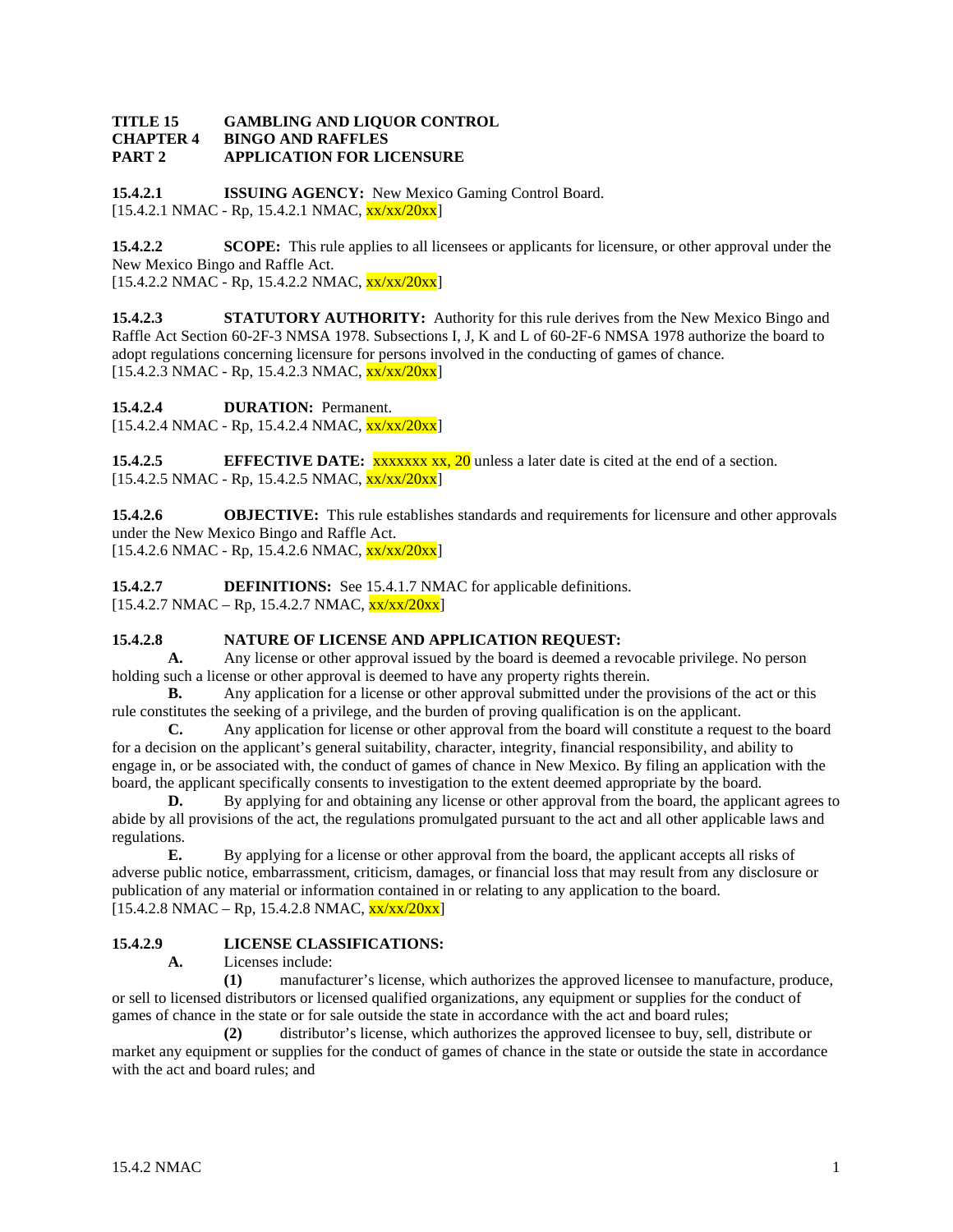**(3)** and bingo and raffle operator's license, which authorizes a qualified organization to acquire equipment and supplies for the conduct of games of chance and to conduct games of chance on the licensed premises.

**B.** Other approvals include:

**(1)** staff permit, which authorizes the participation of the holder in the conduct of games of chance; staff permit for bingo caller, bingo manager, alternate bingo manager, accountant, all bingo employees, and any other position deemed necessary by the board;

(2) approval and classification of games of chance as either bingo, raffle, or pull-tabs; and approval to amend a license to show a change in the name and address of the permittee

**(3)** approval to amend a license to show a change in the name and address of the permittees of the licensee under whom the games of chance shall be held. Should there be any change to the permittees listed on the license; the licensee shall be responsible for submitting the proper documentation within 10 days.  $[15.4.2.9 \text{ NMAC} - \text{Rp}, 15.4.2.9 \text{ NMAC}, \frac{\text{xx}}{\text{xx}}/20 \text{xx}]$ 

# **15.4.2.10 APPLICATIONS, STATEMENTS, AND NOTICES - FORM AND GENERAL REQUIREMENTS:**

**A.** Every application, statement, and notice required to be filed under the act or this rule shall be submitted on forms prescribed by the board and shall contain such information and documents as specified.

**B.** The applicant shall file with the application all requested information requested by the board. The application requires full disclosure of all information requested therein. The failure to provide all required and requested information may result in denial or delay in consideration of the application.

**C.** Upon request of the board or its agents, the applicant shall provide any additional information. The applicant shall provide all requested documents, records, supporting data, and other information within the time period specified in the request, or if no time is specified, within 15 days of the date of the request. If the applicant fails to provide the requested information within the required time period as set forth in the request or this rule, the board may deny the application unless the applicant can show good cause.

**D.** All information required to be included in a renewal application shall be true and complete as of the date of board action sought by the applicant. If there is any change in the information submitted to the board in the renewal application, the applicant shall file, within five days of the change, a written amendment disclosing all facts necessary to adequately inform the board of the change in circumstances before the board takes the requested action.

**E.** The application and any amendments shall be sworn to or affirmed by the applicant before a notary public.

**F.** At the board's discretion an applicant may be required to submit to a background investigation.

**G.** Neither the state, the board, or any agency with which the board contracts to conduct background investigations, or the employees of any of the foregoing, shall be held liable for any inaccurate information obtained through such an investigation.

**H.** The applicant shall cooperate fully with the board and its agents with respect to background investigation of the applicant, including, upon request, making available any and all of its books and records for inspection. The board may examine the background, personal history, financial associations, character, record and reputation of the applicant to the extent the board determines is necessary to evaluate the qualifications and suitability of the applicant.

**I.** The board may deny the application of any applicant that refuses or fails to provide any information requested by the board or its agents, provides incomplete or false information, or refuses to submit to a background investigation to the extent the board determines is necessary to evaluate the qualifications for a suitability of the applicant.

**J.** All new applications submitted to the board shall be completed within 30 days of the initial submission of the application, which time may be extended by the board upon good cause. Failure to complete the application within such time period shall result in the forfeiture of all licensing fees. Applicant shall be required to re-submit a new application with licensing fees should the applicant still wish to pursue licensure.

**K.** An applicant may amend the application at any time prior to final action by the board. The date of receipt of the amendment by the board shall establish the new filing date of the application with respect to the time requirements for action on the application.

**L.** An amendment to an application filed by the applicant after the date on which the board has taken the action sought under the application, if the amendment is approved by the board, shall become effective on the date determined by the board.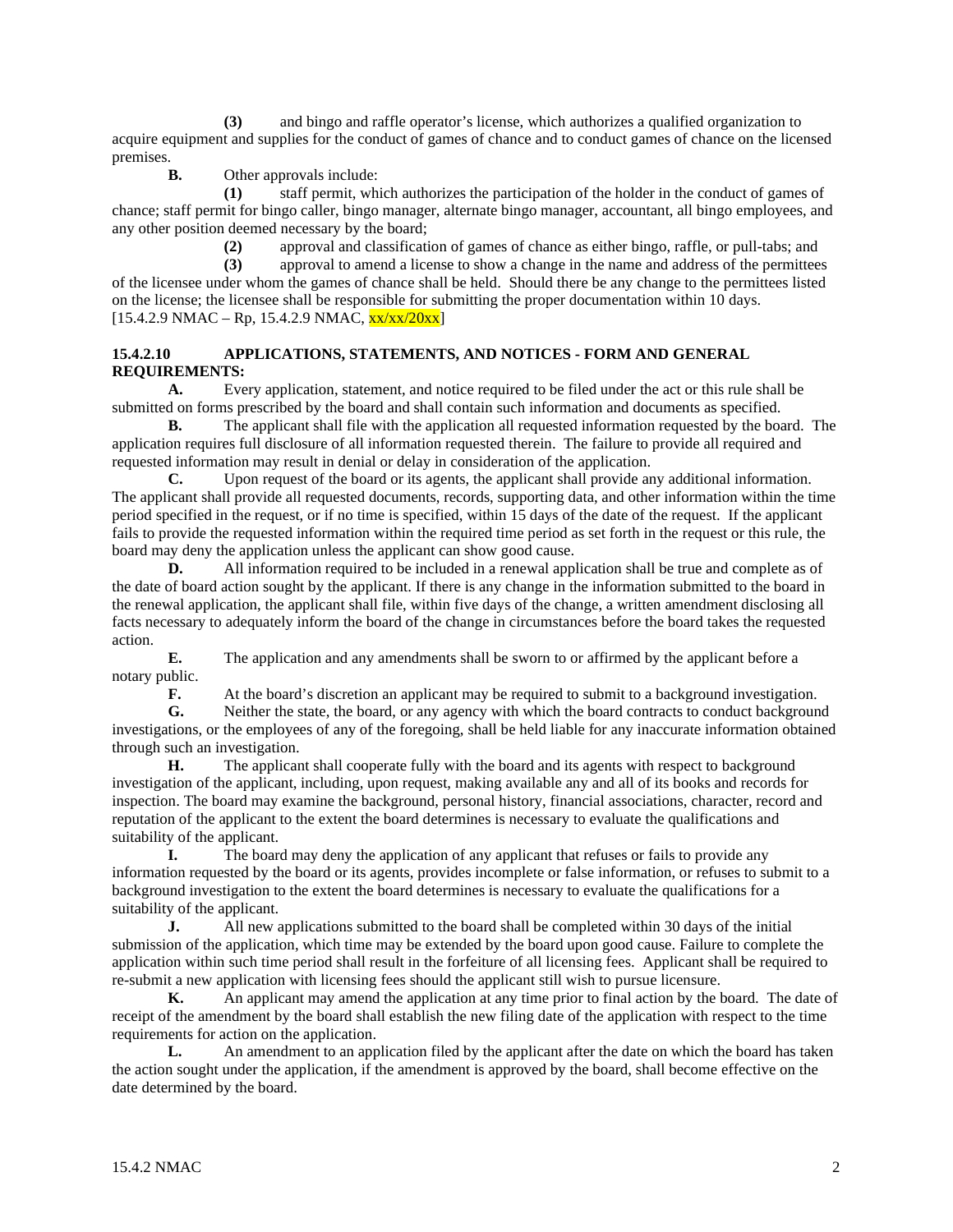**M.** An applicant may file a written request for withdrawal of the application at any time prior to final action on the application by the board.

 $[15.4.2.10 NMAC - Rp, 15.4.3.10 NMAC,  $\frac{xx}{xx}/20xx]$$ 

# **15.4.2.11 REQUIREMENTS FOR DISCLOSURE IN APPLICATION; CONTENTS OF**

**APPLICATION:** The applicant for a bingo and raffle operator's license shall submit with the application a proposed plan for the conduct of games of chance. Failure to include any of the following shall constitute an incomplete application. The plan shall include the following:

**A.** a physical address where games of chance will be conducted, mailing and physical address of the administrative office where all documentation for games of chance are kept;

**B.** a floor plan;

**C.** a copy of the applicant's current charter, articles of incorporation, or bylaws;<br>**D.** a list of the organization's current official roster of active and auxiliary memb

**D.** a list of the organization's current official roster of active and auxiliary members;

**E.** proof of organization's tax exempt status, if applicable;<br>**F.** if conducting pull-tab dispenser sales without concurrent

**F.** if conducting pull-tab dispenser sales without concurrent bingo events, applicants that are not a veterans' or fraternal organization, shall include proof of IRS 501 (c)(3) tax exempt status;

**G.** if a charitable organization, documentation of the preceding four quarters or the last calendar year's activities in furtherance of a charitable purpose. Activities in furtherance of a charitable purpose include:

**(1)** services provided directly by the organization for a charitable purpose;

(2) monetary donations to other charitable organizations;<br>(3) goods donated to individuals and organizations for a c

**(3)** goods donated to individuals and organizations for a charitable purpose, substantiated by

the names of the recipients, description of items donated and receipts for any items purchased by the organization prior to donation;

**(4)** a charitable contribution shall be made to an organization outside the state of New Mexico only if the organization is either a charitable organization under Section  $501(c)(3)$  of the Internal Revenue Code or the organization is the qualified organization's national organization and the distribution is used for charitable purposes.

**H.** evidence of good standing with the public regulation commission, parent organization, and the attorney general's office if applicable;

**I.** a description of all games of chance that the licensee will conduct for each approved occasion including:

**(1)** the order in which games will be played;

- **(2)** the patterns needed to win;
- **(3)** whether the prize payout is based on sales or attendance; and

**(4)** the price of each type of bingo card(s) offered for sale.

**J.** a payout schedule of the games of chance; if the applicant chooses to award prizes contingent on the number of patrons who play, separate payout schedules shall be submitted to the board in addition to announcing and posting the time of the attendance count; the attendance count shall be conducted 10 minutes prior to the start of each occasion; only schedules submitted to the board shall be used to pay prizes; issuance of the license constitutes approval of the payout schedule;

**K.** if checks will be used as an optional payout for prizes;<br>
L. the days and times of each occasion where games of ch

- the days and times of each occasion where games of chance are held;
- **M.** the house rules;

**N.** the name, address of the in-state financial institution where a bingo operating account has been established and into which all gross receipts from games of chance will be deposited;

**O.** bank signature card with all signatures and names of authorized signors on the bingo operating account; any changes to signatories on the bingo operating account, including additions and deletions, require notification to the board within three days;

**P.** a copy of any contract to lease the licensed premises or bingo equipment from a lessor or distributor; and

**Q.** any other information requested by the board or its agents.  $[15.4.2.11 \text{ NMAC} - \text{Rp}, 15.4.9.11 \text{ NMAC}, \text{xx}/\text{xx}/20\text{xx}]$ 

# **15.4.2.12 APPLICATION FOR STAFF PERMIT:**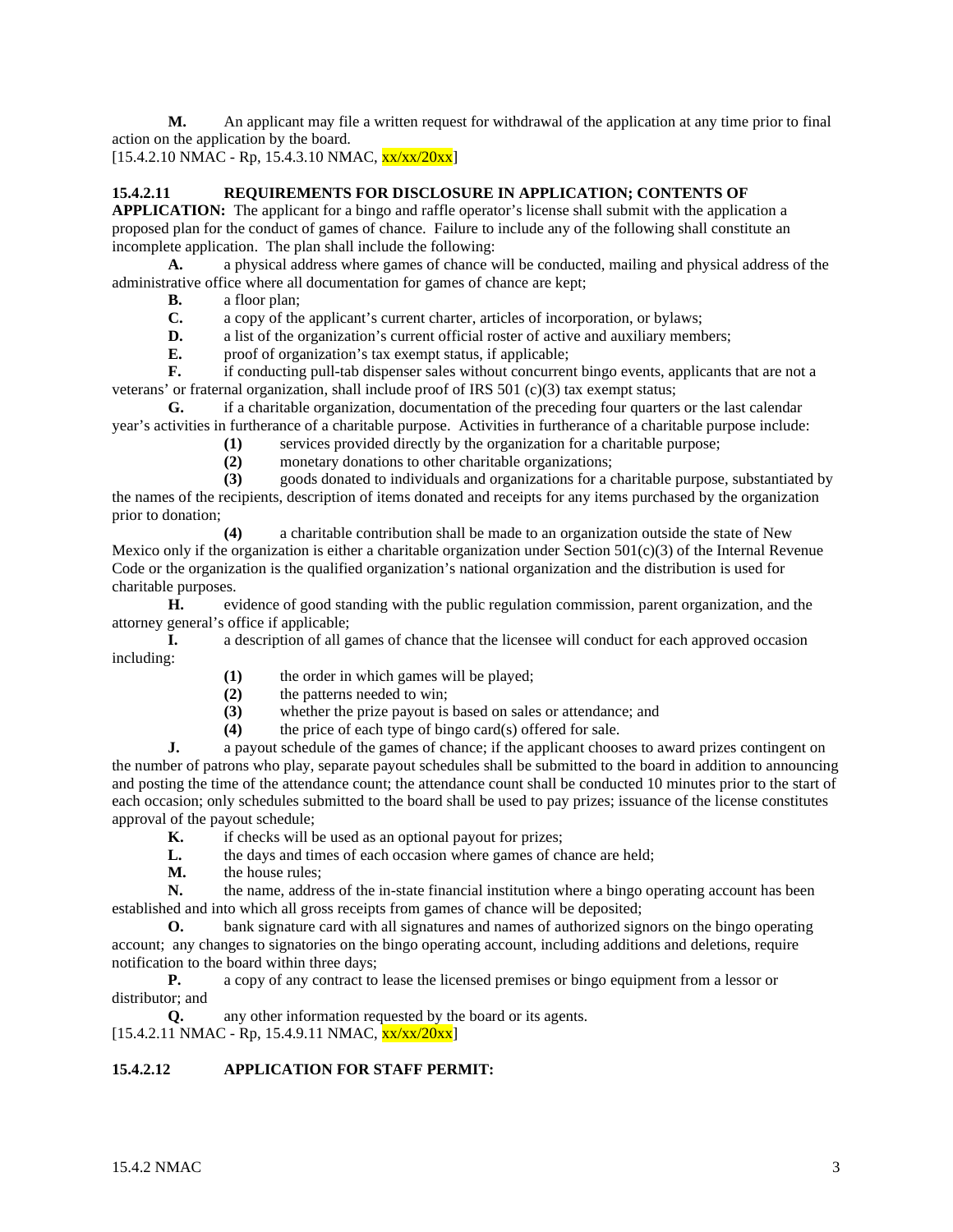**A.** An organization with a bingo and raffle license shall designate only one bingo manager and one bingo accountant responsible for completion of the bingo and raffle activity reports, but may designate up to three alternate bingo managers.

- **B.** Applicants shall submit:
	- **(1)** completed staff permit application;
	- **(2)** application fee;
	- **(3)** signed and notarized authorization for a background investigation;
	- **(4)** self disclosure form;
	- **(5)** the applicant's fingerprints and photograph in duplicate. Fingerprints shall not be

accepted unless the fingerprints were taken under the supervision of a certified identification technician or a certified law enforcement officer;

**(6)** certificate of completion for training provided by the board or its agents if required by the board; and

**(7)** the applicant's credit report dated within the 30 days prior to submission of the applicant's signed application to the board.

**C.** Applicant shall not have a warrant for their arrest in any jurisdiction.

**D.** Each applicant shall submit a current photograph with each initial and renewal application. The photographs shall have been taken no earlier than three months before the date the application is filed.

**E.** A staff permit badge issued to a bingo employee shall indicate the permittee's name, staff permit number, and expiration date.

**F.** A staff permit issued by the board is not an endorsement or clearance by the board, but is merely verification that the individual has furnished the requested information for a staff permit to the board.

**G.** Applicants or permittees who intend to utilize their approval at a licensed venue not currently designated on the initial application shall submit notice to the board in writing prior to beginning new employment. Additionally this notification shall clearly specify whether the new employment is in addition to or substitute for the current employment. This shall be done on forms prescribed by the board.

**H.** An initial application shall be reviewed, granted or denied and responded to by the board's staff within 60 days of receipt of completed application.

**I.** All permits are valid for three years from the date of issuance.<br> **I.** Bingo managers and alternate bingo managers may work at other

**J.** Bingo managers and alternate bingo managers may work at other licensed organizations but shall be active members in good standing with each of the licensed organization.

 $[15.4.2.12 \text{ NMAC} - \text{Rp}, 15.4.2.12 \text{ NMAC}, \frac{\text{xx}{\text{xx}}/20 \text{xx}}{15.4.2.12 \text{ NMAC}}]$ 

#### **15.4.2.13 APPLICATION FOR MANUFACTURER'S OR DISTRIBUTOR'S LICENSE:**

**A.** A person shall apply for and obtain a manufacturer's or distributor's license prior to engaging in the manufacture or distribution of equipment or supplies used in the conduct of games of chance.

**B.** Applicants shall submit a form prescribed by the board to include the vendor's name, address, contact information, federal and state tax identification numbers, evidence of good standing with the public regulation commission, all license numbers required to conduct business in New Mexico and a list of licensees with whom the applicant intends to conduct business.

**C.** Licenses shall be renewed every three years. Any change of vendor information shall be reported in writing to the licensing division within 10 days of change.

**D.** Applications for manufacturer's or distributor's licenses shall be made, processed, and determined in the same manner as applications for other licenses as set forth in the act and this rule.  $[15.4.2.13 \text{ NMAC} - \text{Rp}, 15.4.2.13 \text{ NMAC}, \frac{\text{xx}}{\text{xx}}/20\text{xx}]$ 

# **15.4.2.14 APPLICATION FEES:**

**A.** The applicant shall pay, in the amount and manner prescribed by this rule, all license fees and fees and costs incurred in connection with the processing and investigation of any application submitted to the board.

**B.** Applicants shall submit the following nonrefundable fees with an application for licensure or other approval:

- **(1)** manufacturer's license, \$200;
- **(2)** distributor's license, \$200;
- (3) bingo and raffle operator's license, \$200;<br>(4) bingo managers, alternate bingo managers
- **(4)** bingo managers, alternate bingo managers and accountants staff permits, \$50; and
- **(5)** all other bingo employee staff permits, \$25.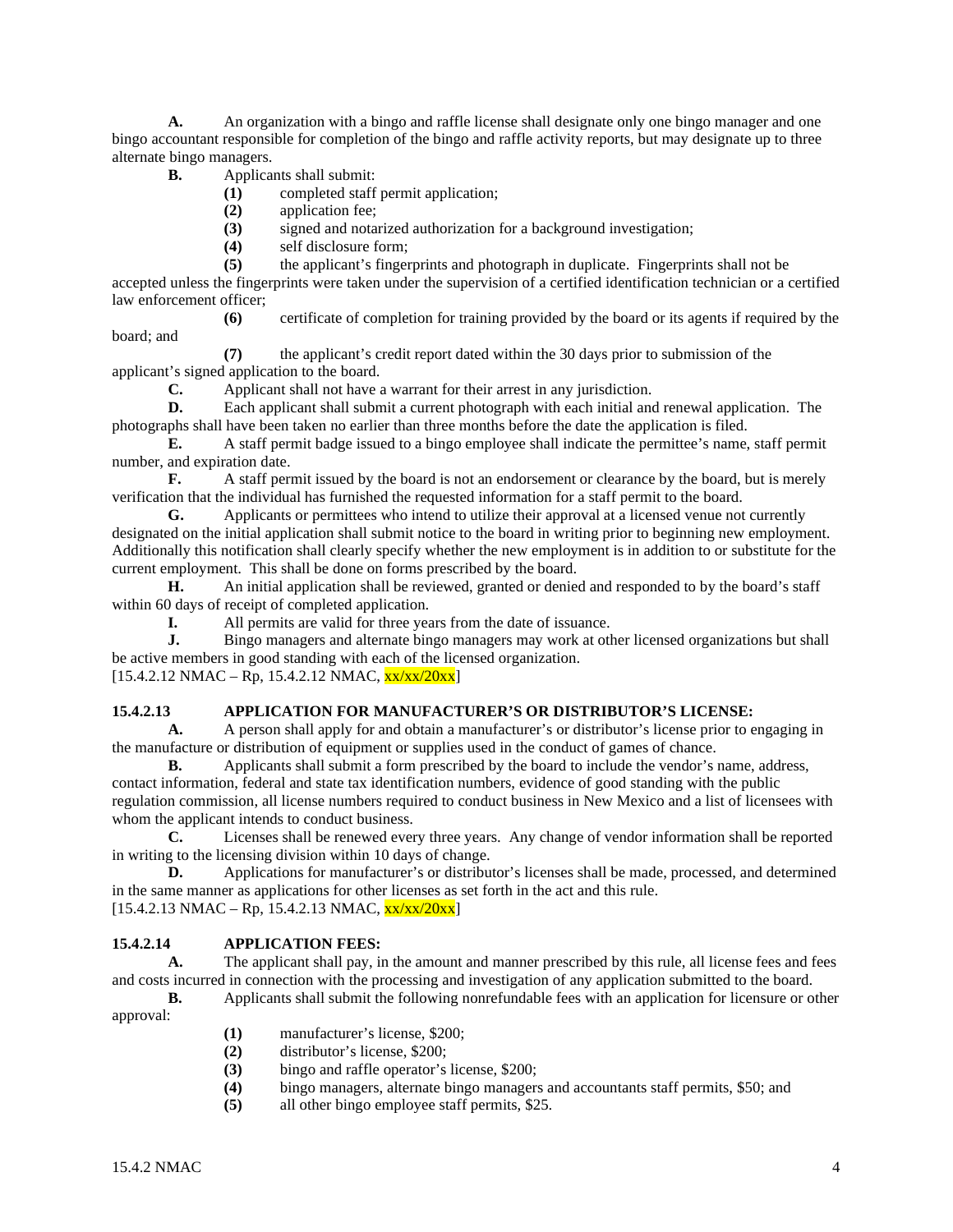**C.** In addition to any nonrefundable license or approval fee paid, all bingo, raffle, and pull tab operators, manufacturers, and distributors shall pay supplementary investigative fees and costs, if any.

**D.** The board may refuse to take final action on any application unless all license, approval, and investigation fees and costs have been paid in full. The board shall deny the application if the applicant refuses or fails to pay all such fees and costs. In addition to any other limitations on reapplication, the applicant shall not file any other application with the board until all such fees and costs are paid in full.

**E.** If the board determines at any time during the application process that the applicant is not qualified, or cannot qualify, to hold the license or other approval sought, the board shall notify the applicant, in writing. The board shall discontinue investigation and processing of the application and shall issue a final, written order denying the application.

**F.** The board may contract with any state board or agency to conduct any investigation required or permitted to be conducted under the act or board regulations, as determined necessary by the board.

**G.** Neither the license or approval fees nor any other fees or costs arising in connection with the application or investigation shall be refunded or waived on the grounds that the application was denied or withdrawn or that processing was otherwise terminated.

 $[15.4.2.14 \text{ NMAC} - \text{Rp}, 15.4.2.14 \text{ NMAC}, \frac{\text{xx}}{\text{xx}}/20 \text{xx}]$ 

**15.4.2.15 CONDITIONS OF APPROVAL OF APPLICATION:** The approval of any application is subject to the following conditions and constitutes the following agreements by the licensee:

**A.** the licensee shall at all times make its bingo establishment or business premises available for inspection by the board or its authorized representatives, with or without prior announcement;

**B.** the licensee consents to the examination of all accounts, bank accounts, and records of, or under the control of, the licensee, an account or preparer of the report, or any entity in which the licensee has a direct or indirect controlling interest; upon request of the board or its agents, the licensee shall authorize all third parties in possession or control of the requested documents to allow the board or its agents to examine such documents;

**C.** with respect to new license applications, the licensee shall commence the activity approved by the board within 90 days after the date of approval by the board on the application; failure to commence the approved activity voids the board's approval, and the licensee shall file a new application; the board, in its discretion, may waive the requirements of a new application; the licensee shall make written application for waiver to the board within thirty days of the date the board's action on the original application becomes void; and

**D.** the licensee shall be responsible for all registration, taxation, and licensing costs imposed by the act or other state law.

 $[15.4.2.15 \text{ NMAC} - \text{Rp}, 15.4.2.15 \text{ NMAC}, \frac{\text{xx}{\text{xx}}/20 \text{xx}}{15.4.2.15}]$ 

# **15.4.2.16 GROUNDS FOR DENIAL OF APPLICATION:**

**A.** The board may deny an application on any grounds deemed reasonable by the board. Without limiting the foregoing, the board may deny the application on any of the following grounds:

**(1)** evidence of an untrue or misleading statement of material fact, or willful omission of any material fact, in any application, statement, or notice filed with the board or made in connection with any investigation, including the background investigation;

**(2)** conviction of any crime in any jurisdiction;

(3) conviction of any administrative gaming offense in any jurisdiction;<br>(4) entry of a civil judgment against the applicant that is based, in whole

entry of a civil judgment against the applicant that is based, in whole or in part, on

conduct that allegedly constituted a crime;

**(5)** direct or indirect association with persons or businesses of known criminal background or persons of disreputable character that may adversely affect the general credibility, security, integrity, honesty, fairness or reputation of the proposed activity;

**(6)** any aspect of the applicant's past conduct, character, or behavior that the board determines would adversely affect the credibility, security, integrity, honesty, fairness or reputation of the proposed activity;

**(7)** failure of the applicant or its employees to demonstrate adequate business ability and experience to establish, operate, and maintain the business for the type of activity for which application is made;

**(8)** failure to satisfy any requirement for application or to timely respond to any request by the board or its agents for additional information;

**(9)** permanent suspension, revocation, denial or other limiting action on any bingo license issued by any jurisdiction; or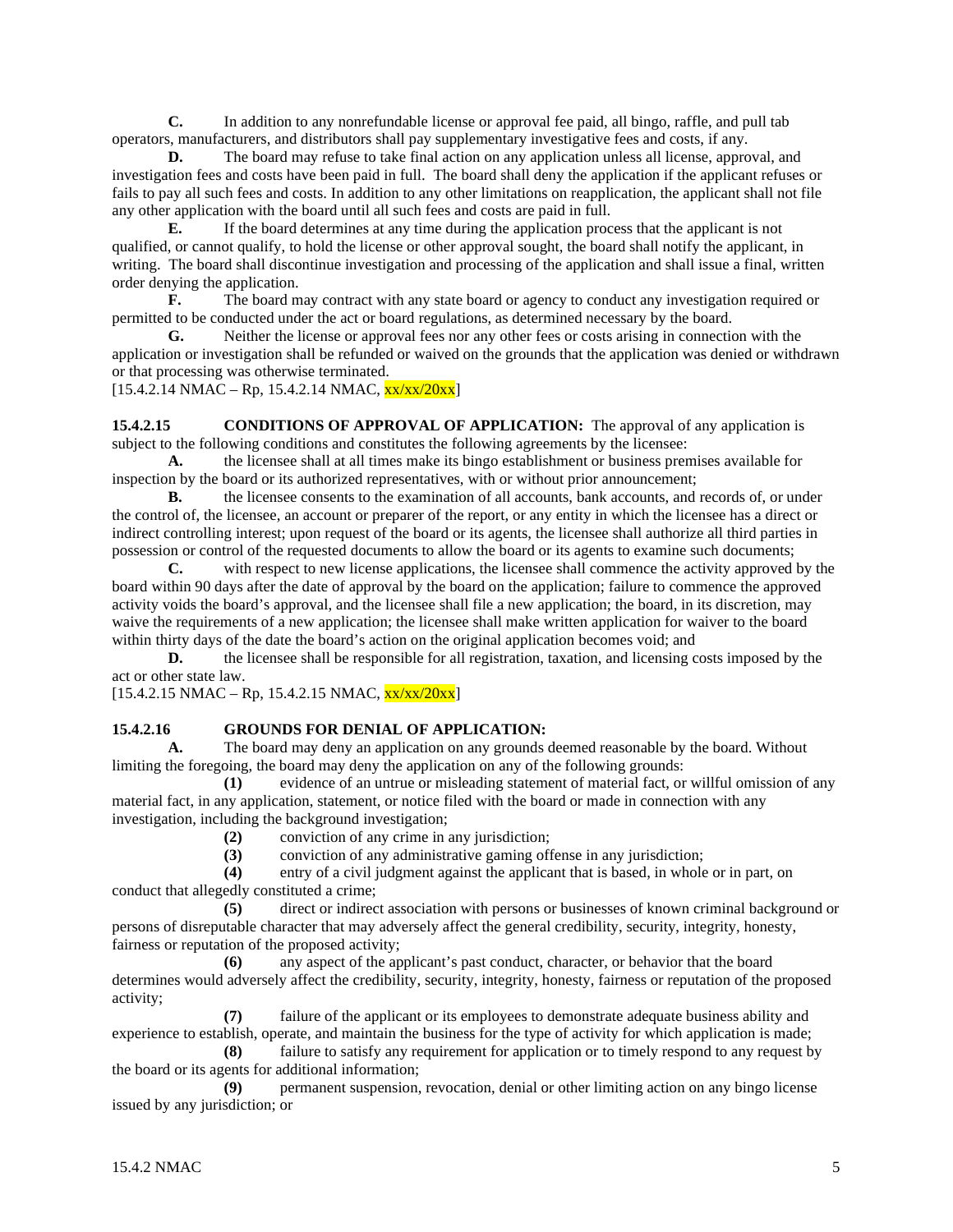**(10)** approval of the application would otherwise be contrary to New Mexico law or public

policy. **B.** The board may issue a license subject to conditions deemed appropriate by the board. Such conditions may include the imposition of a probationary period, specific limitations on bingo, raffle or pull-tab activities permitted under the license, administrative fines, or such other terms as the board requires.  $[15.4.2.16 \text{ NMAC} - \text{Rp}, 15.4.2.16 \text{ NMAC}, \frac{\text{xx}{\text{xx}}}{20 \text{xx}}]$ 

**15.4.2.17 RESTRICTION FOR REAPPLYING:** Any applicant whose application has been denied or whose license has been suspended or revoked shall not reapply for licensing or approval by the board for the period of one year.

 $[15.4.2.17 \text{ NMAC} - \text{Rp}, 15.4.2.17 \text{ NMAC}, \frac{\text{xx}{\text{xx}}/20 \text{xx}}{15.4.2.17 \text{ NMAC}}]$ 

# **HISTORY OF 15.4.2 NMAC:**

**Pre-NMAC History:** The material in this part was derived from that previously filed with the state records center and archives by department of alcohol and beverage control under:

ABC Regulation No. 2B-8(B), Game Manager and Employees, Relating to Section 60-2B-8(B), filed 12/22/1982). Regulation No. 2B-8(B), Game Manager and Bingo Game Controls, filed 3/29/84.

ABC Regulation No. 2B-8(F), Inspection of Premises, Records, Machines and Devices, Relating to Section 60-2B-8(F) NMSA 1978, filed 12/22/1982.

Regulation No. 2B-8(F), Inspection of Premises, Records, Machines and Devices, Relating to Section 60-2B-8(F) NMSA 1978, filed 3/21/1984.

ABC Regulation No. 2B-8(O), Conduct During Bingo Games, Relating to Section 60-2B-8(O), filed 12/22/1982. Regulation No. 2B-8(O), Conduct During Bingo Games, filed 3/21/1984.

ABC Regulation No. 2B-8(Q), Disclosure of Prizes, Relating to Section 60-2B-8(Q), filed 12/22/1982.

Regulation No. 2B-8(Q), Disclosure of Prizes, Relating to Section 60-2B-8(Q), filed 3/21/1984.

ABC Regulation No. 2B-8(S), Sale of Bingo Cards, Relating to Section 60-2B-8(S), filed 12/22/1982.

Regulation No, 2B-8(S), Sale of Bingo Cards, Relating to Section 60-2B-8(S), filed 3/21/1984.

ABC Regulation No. 2B-9(F), Security Guard or Personnel Relating to Section 60-2B-9(F), filed 12/22/1982. Regulation No. 2B-9(F), Security Personnel, filed 3/29/1984.

Regulation No. 2B-8(K), Times of Occasions, Relating to Section 60-2B-8(K), filed 3/21/1984.

Regulation No. 2B-8(R), Verification of Numbers Drawn, Relating to Section 60-2B-8 (R), filed 3/21/1984.

**History of Repealed Material:** 15.4.2 NMAC, Bingo Controls, filed 9/16/2005 - Repealed, effective 4/15/2013. 15.4.2 NMAC, Bingo Controls, filed 3/27/2013 - Repealed, effective xx/xx/20xx.

**Other:** 15.4.2 NMAC, Bingo Controls, filed 9/16/2005 replaced by 15.4.2 NMAC, Bingo Controls, effective 4/15/2013.

15.4.2 NMAC, Bingo Controls, filed 3/27/2013 replaced by 15.4.2 NMAC, Bingo Controls, effective  $\frac{xx}{xx}$ 20xx.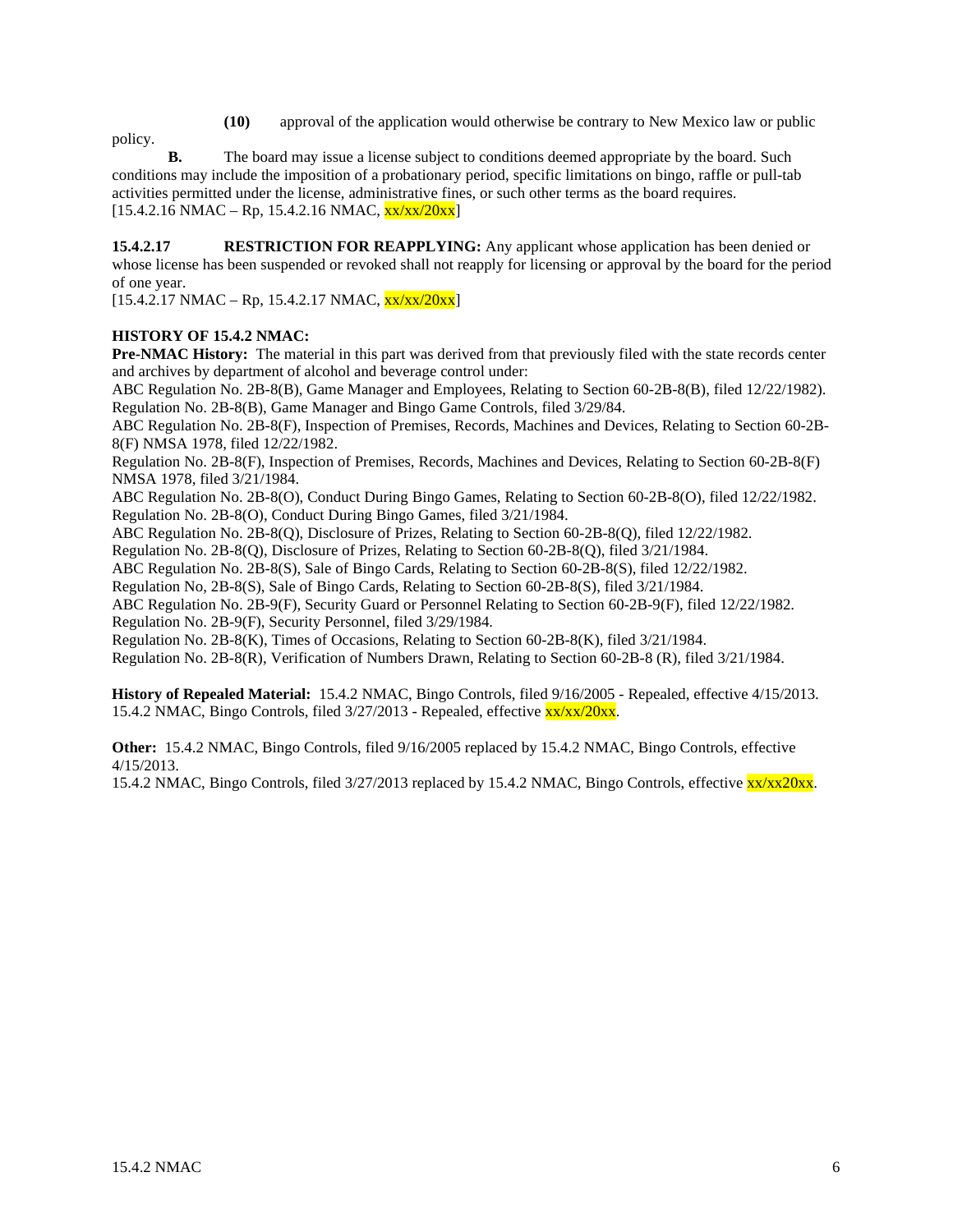#### **TITLE 15 GAMBLING AND LIQUOR CONTROL CHAPTER 4 BINGO AND RAFFLES PART 3 LICENSE AND STAFF PERMIT RENEWAL**

**15.4.3.1 ISSUING AGENCY:** New Mexico Gaming Control Board. [15.4.3.1 NMAC - Rp, 15.4.3.1 NMAC, xx/xx/20xx]

**15.4.3.2 SCOPE:** This rule applies to all persons subject to regulations promulgated under the New Mexico Bingo and Raffle Act by the New Mexico gaming control board.  $[15.4.3.2 \text{ NMAC - Rp}, 15.4.3.2 \text{ NMAC}, \frac{\text{xx}}{\text{xx}}/20 \text{xx}]$ 

**15.4.3.3 STATUTORY AUTHORITY:** Authority for this rule derives from the New Mexico Bingo and Raffle Act Section 60-2F-3 NMSA 1978. Subsections I, J, K and L of Section 60-2F-6 NMSA 1978 authorize the board to adopt regulations concerning licensure for persons involved in the conducting of games of chance.  $[15.4.3.3 \text{ NMAC - Rp}, 15.4.3.3 \text{ NMAC}, \frac{\text{xx}}{\text{xx}}/20\text{xx}]$ 

**15.4.3.4 DURATION:** Permanent.

[15.4.3.4 NMAC - Rp, 15.4.3.4 NMAC, xx/xx/20xx]

**15.4.3.5 EFFECTIVE DATE:** xxxxx xx, 20xx, unless a later date is cited at the end of a section.  $[15.4.3.5 \text{ NMAC - Rp}, 15.4.3.5 \text{ NMAC}, \frac{\text{xx}}{\text{xx}}/20\text{xx}]$ 

**15.4.3.6 OBJECTIVE:** This rule establishes standards for the periodic renewal of licenses issued under the New Mexico Bingo and Raffle Act.  $[15.4.3.6 \text{ NMAC} - \text{Rp}, 15.4.3.6 \text{ NMAC}, \frac{\text{xx}}{\text{xx}}/20 \text{xx}]$ 

**15.4.3.7 DEFINITIONS:** See 15.4.1.7 NMAC for applicable definitions.  $[15.4.3.7 \text{ NMAC} - \text{Rp}, 15.4.3.7 \text{ NMAC}, \frac{\text{xx}}{\text{xx}}/20 \text{xx}]$ 

# **15.4.3.8 NATURE OF LICENSE AND RENEWAL APPLICATION REQUEST:**<br>**A.** Any renewed license or other approval issued by the board is deemed a revocal

**A.** Any renewed license or other approval issued by the board is deemed a revocable privilege. No person holding such a license or other approval is deemed to have any property rights therein.

**B.** Any application for a renewed license or other approval submitted under the provisions of the act or this rule constitutes the seeking of a privilege, and the burden of proving qualification is on the applicant.

**C.** Any renewal application for license or other approval from the board will constitute a request to the board for a decision on the applicant's general suitability, character, integrity, financial responsibility, and ability to engage in, or be associated with, the conduct of games of chance in New Mexico. By filing an application with the board, the applicant specifically consents to investigation to the extent deemed appropriate by the board.

**D.** By applying for and obtaining any renewed license or other approval from the board, the applicant agrees to abide by all provisions of the act, the regulations promulgated pursuant to the act and all other applicable laws.

**E.** By applying for a renewed license or other approval from the board, the applicant accepts all risks of adverse public notice, embarrassment, criticism, damages, or financial loss that may result from any disclosure or publication of any material or information contained in or relating to any application to the board.  $[15.4.8. NMAC - Rp, 15.4.3.8 NMAC, xx/xx/20xx]$ 

# **15.4.3.9 RENEWAL APPLICATIONS, STATEMENTS, AND NOTICES - FORM AND GENERAL REQUIREMENTS:**

**A.** All licenses shall expire on the third anniversary date of the original issuance and will be subject to renewal on an anniversary date basis. Every renewal application, statement, and notice required to be filed under the act or this rule shall be submitted on forms prescribed by the board and shall contain such information and documents as specified.

**B.** The applicant shall file with the renewal application all requested information requested by the board or its agents not less than 60 days prior to the expiration date. The renewal application requires full disclosure of all information requested therein. The failure to provide all required and requested information may result in grounds for denial or suspension of approval.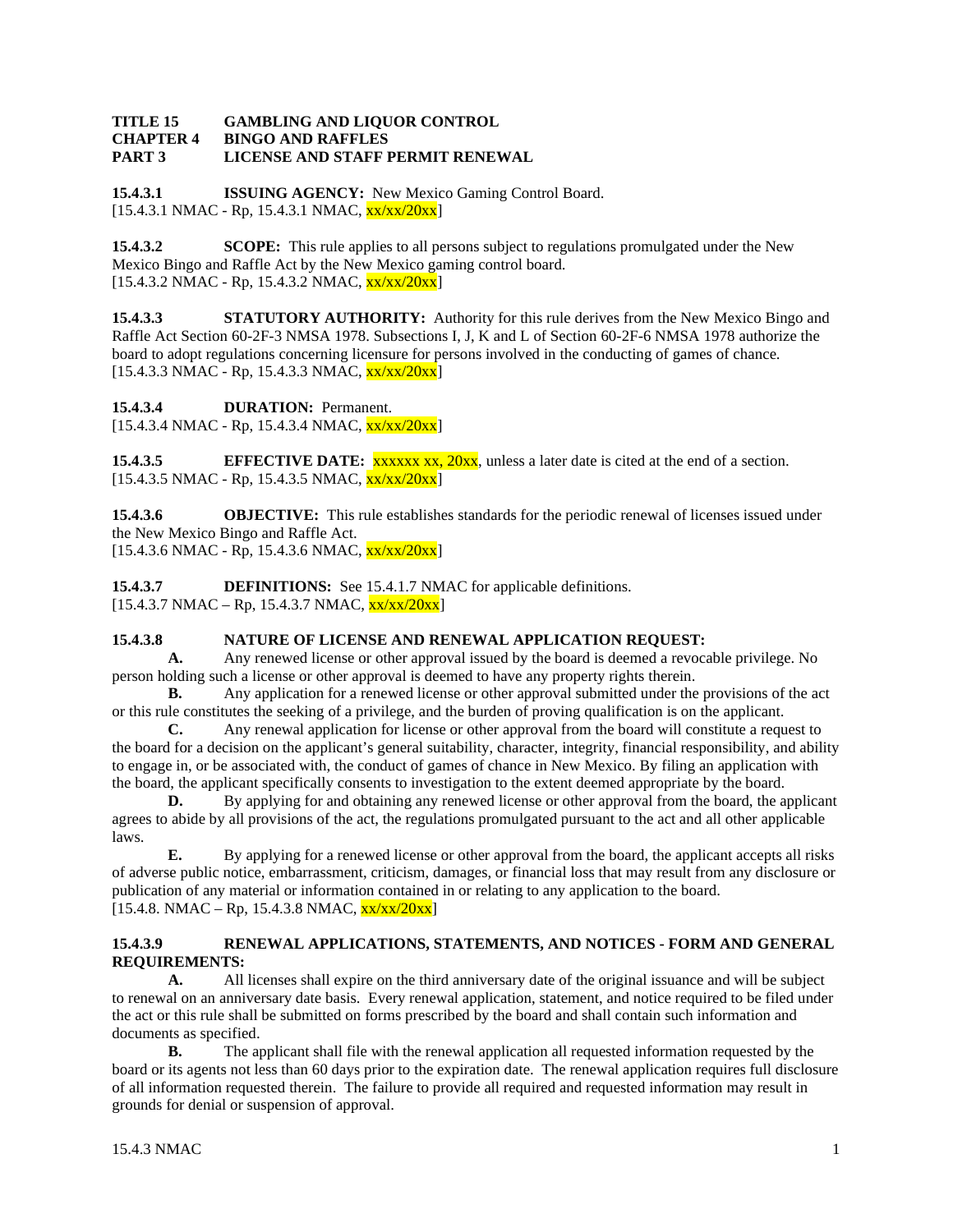**C.** Upon request of the board or its agents, the applicant shall provide any additional information. The applicant shall provide all requested documents, records, supporting data, and other information within the time period specified in the request, or if no time is specified, within 15 days of the date of the request. If the applicant fails to provide the requested information within the required time period as set forth in the request or this rule, the board may deny the renewal application unless good cause is shown.

**D.** All information required to be included in a renewal application shall be true and complete as of the date of board action sought by the applicant. If there is any change in the information submitted to the board in the renewal application, the applicant shall file, within five days of the change, a written amendment disclosing all facts necessary to adequately inform the board of the change in circumstances before the board takes the requested action.

**E.** The renewal application and any amendments shall be sworn to or affirmed by the applicant before a notary public.

**F.** At the board's discretion an applicant may be required to submit to a background investigation.

**G.** Neither the state, the board, or any agency with which the board contracts to conduct background investigations, or the employees of any of the foregoing, shall be held liable for any inaccurate information obtained through such an investigation.

**H.** The applicant shall cooperate fully with the board and its agents with respect to background investigation of the applicant, including, upon request, making available any and all of its books and records for inspection. The board may examine the background, personal history, financial associations, character, record and reputation of the applicant to the extent the board determines is necessary to evaluate the qualifications and suitability of the applicant.

**I.** The board shall deny the renewal application of any applicant that refuses or fails to provide any information requested by the board or its agents, provides incomplete or false information, or refuses to submit to a background investigation to the extent the board determine is necessary to evaluate the qualifications for a suitability of the applicant.

**J.** All renewal applications shall be completed by the applicant within 15 days of submission. Failure to complete the renewal application within such time period shall result in the forfeiture of all licensing fees. Applicant shall be required to re-submit a new application with licensing fees should the applicant still wish to pursue licensure.

**K.** An applicant may amend the application at any time prior to final action by the board. The date of receipt of the amendment by the board or its agents shall establish the new filing date of the renewal application with respect to the time requirements for action on the application.

**L.** An amendment to a renewal application filed by the applicant after the date on which the board has taken the action sought under the application, if the amendment is approved by the board, shall become effective on the date determined by the board.

**M.** An applicant may file a written request for withdrawal of the renewal application at any time prior to final action on the application by the board.

 $[15.4.3.9 \text{ NMAC} - \text{Rp}, 15.4.3.9 \text{ NMAC}, \frac{\text{xx}}{\text{xx}}/20 \text{xx}]$ 

# **15.4.3.10 REQUIREMENTS FOR DISCLOSURE IN RENEWAL OF LICENSE ISSUED;**

**CONTENTS OF RENEWAL APPLICATION:** The renewal of a bingo and raffle operator's license shall be filed with the board not less than 60 days prior to the expiration date. The licensee shall submit with the renewal application a proposed plan for the conduct of all games of chance. The plan shall include all of the requirements set forth in Section 15.4.2.11 NMAC.

 $[15.4.3.10 \text{ NMAC} - \text{Rp}, 15.4.3.10 \text{ NMAC}, \frac{\text{xx}}{\text{xx}}/20 \text{xx}]$ 

# **15.4.3.11 DENIAL OR DELAY IN LICENSURE:**

**A.** The board may deny or delay an application for renewal if:

**(1)** the applicant is delinquent in the payment of any installment of the bingo tax or of any other fees, fines, costs, or penalties imposed by the state;

- **(2)** the application is incomplete;
	- **(3)** the quarterly reports are not current; or
	- **(4)** other reasons deemed necessary by the board.

**B.** If the application is not properly verified or not fully, accurately and truthfully complete, any existing license may be suspended until the default has been corrected. A \$100 fee shall be assessed.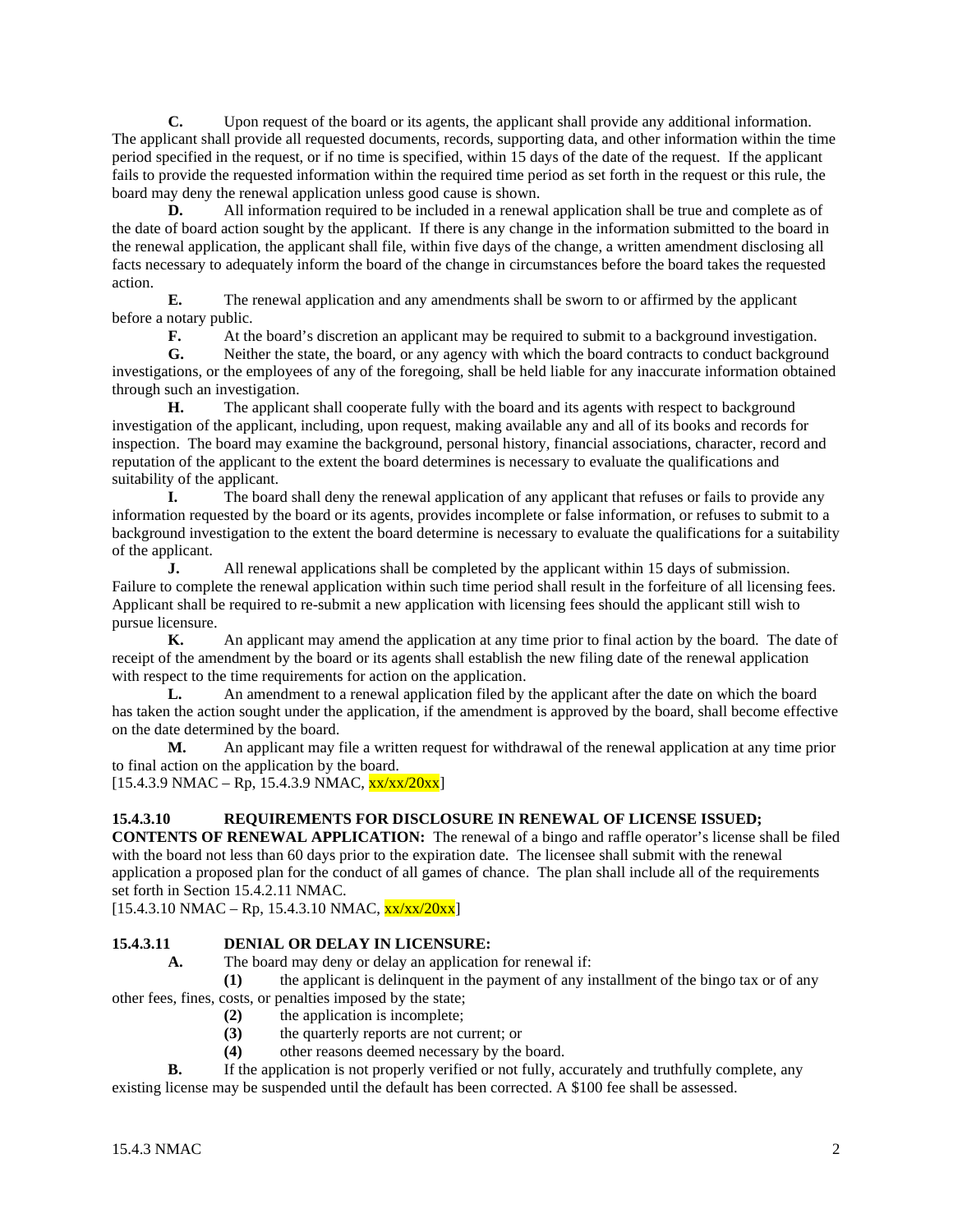**C.** The renewal application acceptance date shall not alter the anniversary date. Should the license be issued after the anniversary date as a result of a late or incomplete application, the licensee shall expire on the original anniversary date.

 $[15.4.3.11 \text{ NMAC} - \text{Rp}, 15.4.3.11 \text{ NMAC}, \frac{\text{xx}}{\text{xx}}/20\text{xx}]$ 

**15.4.3.12 RENEWAL OF STAFF PERMIT ISSUED:** Staff permits issued by the act expire three years from the date of issuance of the permit and are subject to renewal in accordance to the act and this rule. A complete application for renewal of the staff permit shall be filed with the board at least 10 days prior to the date of expiration. The renewal application shall be submitted on forms prescribed by the board.

- **A.** Applicants shall submit:
	- **(1)** a completed staff permit renewal application;
	- **(2)** application fee;
	- **(3)** signed and notarized authorization for a background investigation;
	- **(4)** self disclosure form;
	- **(5)** the applicant's fingerprints and photograph in duplicate. Fingerprints shall not be

accepted unless the fingerprints were taken under the supervision of a certified identification technician or a certified law enforcement officer; and

**(6)** the applicant's credit report dated within the 30 days prior to submission of the applicant's signed application to the board.

**B.** Permittees shall not have a warrant for their arrest in any jurisdiction.<br> **C.** Permittees shall submit a current photograph with each renewal applic

Permittees shall submit a current photograph with each renewal application. The photographs shall have been taken no earlier than three months before the renewal application is filed.

**D.** Permittees who intend to use their staff permit at a licensed venue not currently designated on the initial or previous renewal applications shall submit notice to the board in writing prior to beginning new employment. Additionally, this notification shall clearly specify whether the new employment is in additional to or substitute for the current employment. This shall be done on forms prescribed by the board.  $[15.4.3.12 \text{ NMAC} - \text{Rp}, 15.4.3.12 \text{ NMAC}, \frac{\text{xx}}{\text{xx}}/20 \text{xx}]$ 

# **15.4.3.13 RENEWAL FEES:**

**A.** Renewal fees are as follows:

- **(1)** manufacturer, \$200;
- **(2)** distributor, \$200;
- **(3)** bingo operator, \$200;
- **(4)** bingo managers, alternate bingo managers and accountants staff permits, \$50; and
- **(5)** all other bingo employee staff permits, \$25

**B.** Any renewal application shall be deemed incomplete, and shall be subject to late fees and penalties, if the applicant does not include full payment for the license renewal fee with the application or if the applicant's check is returned due to insufficient funds.

 $[15.4.3.13 \text{ NMAC} - \text{Rp}, 15.4.3.13 \text{ NMAC}, \frac{\text{xx} \cdot \text{xx} / 20 \text{xx}]}{20 \text{xx}]}$ 

# **15.4.3.14 LATE RENEWAL OF LICENSE:**

**A.** The board may, in its discretion, accept and process a renewal application filed after the deadline established in Subsection B of 15.4.3.9 NMAC. Any such application, however, shall be subject to a late renewal fee of \$100 dollars with an additional fee of \$10 per day up to 30 days.

**B.** If the licensee fails to renew within the required amount of time, any application received up to one year after the expiration date may be considered a renewal application. All applicable late fees shall be paid upon submission of the renewal application. Upon showing of good cause, the applicant may submit an initial application and have any late fees waived.

 $[15.4.3.14 \text{ NMAC} - \text{Rp}, 15.4.3.14 \text{ NMAC}, \frac{\text{xx}}{\text{xx}}/20 \text{xx}]$ 

**15.4.3.15 LATE RENEWAL OF A STAFF PERMIT:** If the permittee fails to submit a completed application and fee within the required amount of time, a \$50 late fee shall be assessed.  $[15.4.3.15 \text{ NMAC} - \text{Rp}, 15.4.3.15 \text{ NMAC}, \frac{\text{xx} \cdot \text{xx} / 20 \text{xx}]}{20 \text{xx}]}$ 

# **15.4.3.16 MANDATORY CESSATION OF BINGO, RAFFLE AND PULL-TAB ACTIVITY:** No

licensee shall engage in any games of chance unless the licensee has received a renewed license from the board. Any

 $15.4.3 \text{ NMAC}$  3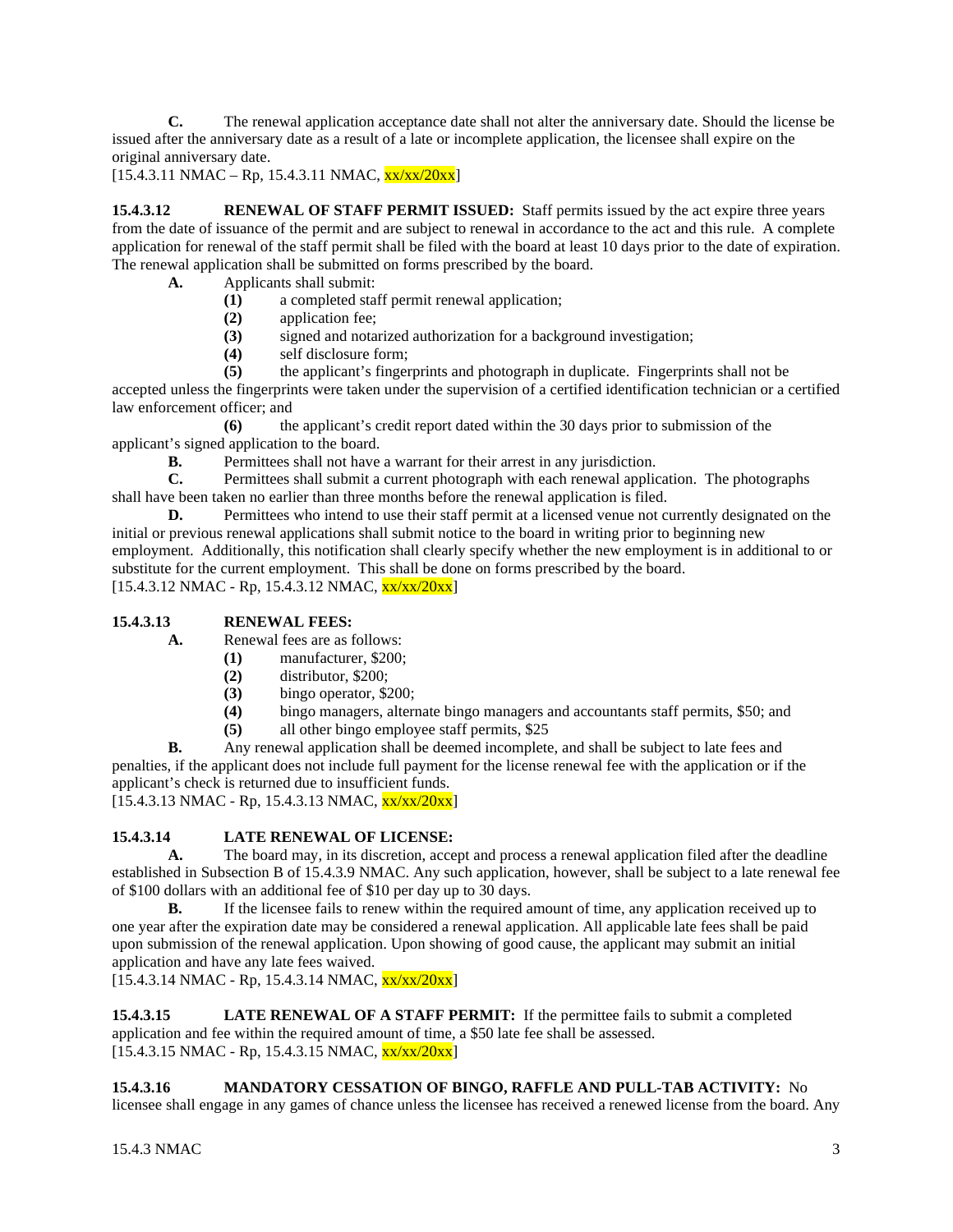licensee that fails to renew its license as required by the act and this rule shall cease the games of chance authorized by the license on the date the license expires. Any person engaging in any games of chance without a renewed license may be subject to criminal sanctions.

 $[15.4.3.16 \text{ NMAC} - \text{Rp}, 15.4.3.16 \text{ NMAC}, \frac{\text{xx}}{\text{xx}}/20 \text{xx}]$ 

# **HISTORY OF 15.4.3 NMAC:**

**Pre-NMAC History:** The material in this part was derived from that previously filed with the state records center and archives by department of alcohol and beverage control under:

ABC Regulation No. 2B-4, Responsibility to Post and Have in its Possession Certain Materials, Relating to Section 60-2B-4, filed 12/22/82).

Regulation No. 2B-4, Responsibility to Post and Have in its Possession Certain Materials, filed 3/21/1984.

Regulation No. 2B-5, Location of Games, Relating to Section 60-2B-5, filed 3/21/1984.

ABC Regulation No. 2B-7, Display of Licensee's Name, Relating to Section 60-2B-7, filed 12/22/1982. Regulation No. 2B-7, Display of Licensee's Name, Relating to Section 60-2B-7, filed 3/21/1984.

#### **History of Repealed Material:**

15.4.3 NMAC, Bingo Licenses, filed 9/16/2005 - Repealed, effective 4/15/2013. 15.4.3 NMAC, Bingo Licenses, filed xx/xx/xxxx - Repealed, effective xx/xx/20xx.

#### **Other:**

15.4.3 NMAC, Bingo Licenses, filed 9/16/2005, replaced by 15.4.3 NMAC, Bingo Licenses, effective 4/15/2013. 15.4.3 NMAC, Bingo Licenses, filed xx/xx/xxxx, replaced by 15.4.3 NMAC, Bingo Licenses, effective xx/xx/xxxx.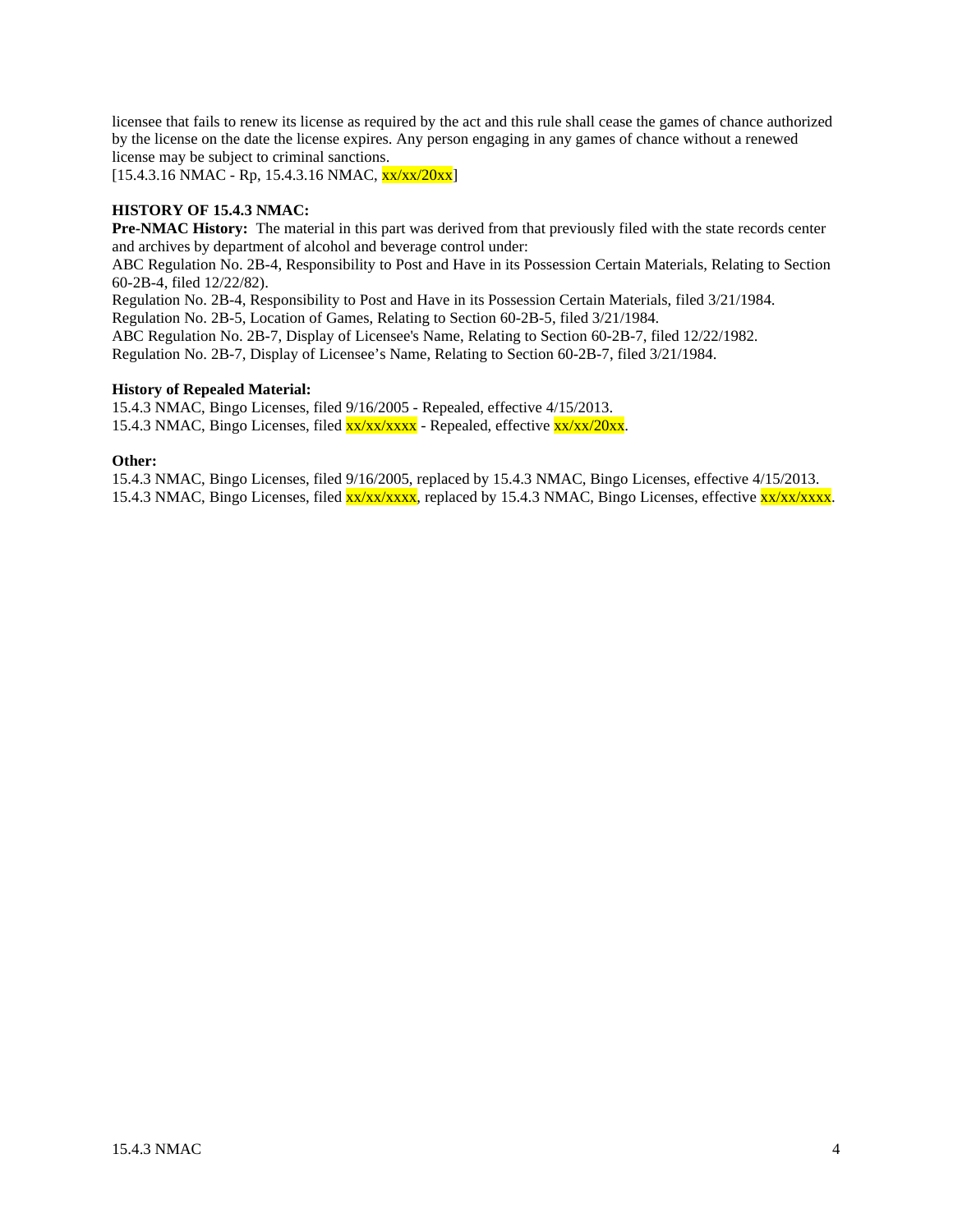#### **TITLE 15 GAMBLING AND LIQUOR CONTROL CHAPTER 4 BINGO AND RAFFLES PART 4 LICENSED PREMISES**

**15.4.4.1 ISSUING AGENCY:** New Mexico Gaming Control Board.  $[15.4.4.1 \text{ NMAC} - \text{Rp}, 15.4.4.1 \text{ NMAC}, \frac{\text{xx}}{\text{xx}}/20 \text{xx}]$ 

**15.4.4.2 SCOPE:** This rule applies to all persons subject to regulations promulgated under the New Mexico Bingo and Raffle Act by the New Mexico gaming control board.  $[15.4.4.2 \text{ NMAC - Rp}, 15.4.4.2 \text{ NMAC}, \frac{\text{xx}}{\text{xx}}/20 \text{xx}]$ 

**15.4.4.3 STATUTORY AUTHORITY:** Authority for this rule derives from the New Mexico Bingo and Raffle Act Section 60-2F-3 NMSA 1978. Subsection H of 60-2F-6 NMSA 1978 authorizes the board to adopt rules to implement the New Mexico Bingo and Raffle Act and to ensure that games of chance conducted in New Mexico are conducted with fairness and that the participants and patrons are protected against illegal practices on any premises.

 $[15.4.4.3 \text{ NMAC} - \text{Rp}, 15.4.4.3 \text{ NMAC}, \frac{\text{xx}}{\text{xx}}/20 \text{xx}]$ 

15.4.4.4 **DURATION:** Permanent.

 $[15.4.4.4 \text{ NMAC - Rp}, 15.4.4.4 \text{ NMAC}, \frac{\text{xx}{\text{xx}}/20 \text{xx}}{15.4.4.4 \text{ NMAC}}]$ 

**15.4.4.5 EFFECTIVE DATE:** xxxxx xx, 20xx, unless a later date is cited at the end of a section.  $[15.4.4.5 \text{ NMAC - Rp}, 15.4.4.5 \text{ NMAC}, \frac{\text{xx}}{\text{xx}}/20 \text{xx}]$ 

**15.4.4.6 OBJECTIVE:** This rule establishes standards and requirements for premises on which licensed games of bingo, raffle and pull-tabs are operated by a licensee pursuant to the New Mexico Bingo and Raffle Act.  $[15.4.4.6 \text{ NMAC} - \text{Rp}, 15.4.4.6 \text{ NMAC}, \frac{\text{xx}}{\text{xx}}/20 \text{xx}]$ 

**15.4.4.7 DEFINITIONS:** See 15.4.1.7 NMAC for applicable definitions.  $[15.4.4.7 \text{ NMAC} - \text{Rp}, 15.4.4.7 \text{ NMAC}, \frac{\text{xx}{\text{xx}}}{20 \text{xx}}]$ 

**15.4.4.8 SUITABILITY OF PREMISES:** The licensed premises shall meet the requirements of the act and regulations promulgated under the act.

**A.** The proposed licensed premises shall comply with all zoning ordinance of the city or county and fire safety, health or building codes.

**B.** A licensee shall maintain a secure storage area on the licensed premises for funds, bingo cards, pull-tabs and raffle tickets.

 $[15.4.4.8 \text{ NMAC} - \text{Rp}, 15.4.4.8 \text{ NMAC}, \frac{\text{xx}}{\text{xx}}/20 \text{xx}]$ 

# **15.4.4.9 AREA OF LICENSED PREMISES; RESTRICTIONS:**

**A.** The licensed premises shall be clearly marked and no games of chance shall be permitted outside of the licensed premises.<br> $\mathbf{R}$ . No bin

**B.** No bingo operator's license shall encompass more than one licensed premise.

**C.** Licensees allowing use of their licensed premise by a non-licensed organization, as defined in Subsection Y of 60-2F-4 1978 and Paragraph (2) of Subsection A of 60-2F-26 NMSA 1978, in the conduct of bingo or raffle shall submit forms prescribed by the board.

**D.** Any applicant or licensee who leases all or part of the licensed premises or proposed licensed premises shall furnish the following information to the board within 30 days of the effective date of the lease:

**(1)** the lessor's name and address;

**(2)** copy of the lease;

**(3)** statement describing any business relationships between the licensee or applicant and the lessor other than the lease; and

**(4)** any other information requested by the board.

**E.** Failure to provide the information requested constitutes sufficient grounds for the board to deny the application.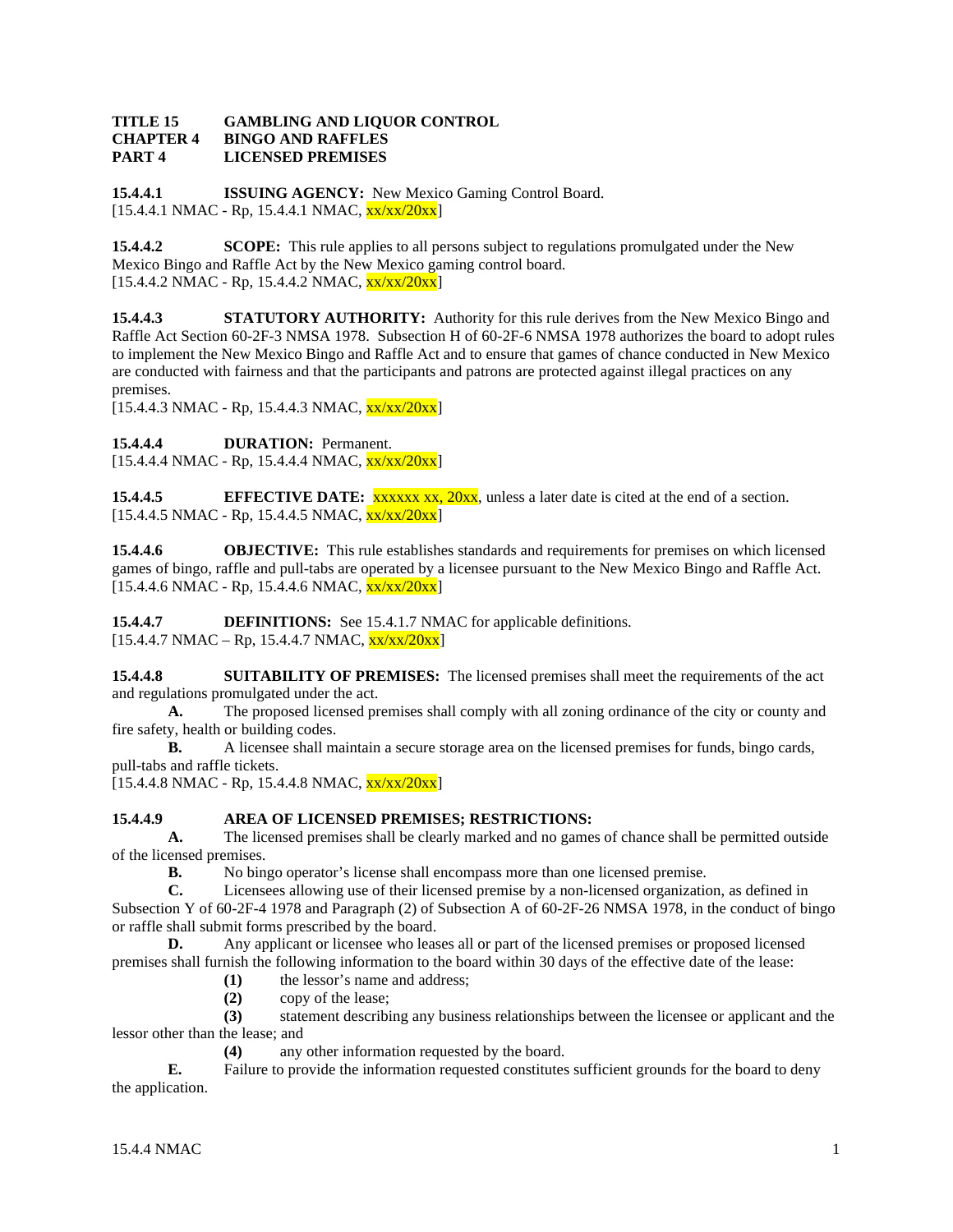**F.** The licensee shall furnish to the board complete information pertaining to any change in any premises lease within 30 days after the effective date of such change.

**G.** No licensee shall conduct any activity authorized under the act, if the lease, rent, contract, or any other arrangements under which the right to use the premises requires rental or other payment to another, based on a percentage of receipts or profits derived from such licensed activities.

**H.** No rental or lease agreement for real or personal property shall be in excess of fair market value, which shall be the responsibility of the licensee to demonstrate to the board or its agents upon request.

**I.** All rental and lease agreements shall be subject to prior approval by the board or its agents to ensure compliance with all applicable laws, rules and regulations.

 $[15.4.4.9 \text{ NMAC - Rp}, 15.4.4.9 \text{ NMAC}, \frac{\text{xx}}{\text{xx}}/20 \text{xx}]$ 

# **15.4.4.10 CHANGE OF LOCATION:**

**A.** A licensee's licensed premise may be amended from the location shown on the physical license and listed in the original application with written notification to the board. The notification shall include the information required by the licensing division and payment of a nonrefundable fee of \$100.

**B.** Failure of the licensee to obtain the board's prior approval of the relocation of the license as issued under the act may result in administrative action including but not limited to suspension, revocation, and fines to the licensee and bingo manager.

 $[15.4.4.10 NMAC - Rp, 15.4.4.10 NMAC, xx/xx/20xx]$ 

# **HISTORY OF 15.4.4 NMAC:**

**Pre-NMAC History:** The material in this part was derived from that previously filed with the state records center and archives by department of alcohol and beverage control under:

ABC Regulation No. 2B-9, Crimes Requiring Police Report Relating to Section 60-2B-9 NMSA 1978, filed 12/22/1982.

Regulation No. 2B-9, Expenses and Reporting Relating to Section 60-2B-9 NMSA 1978, filed 3/29/1984. ABC Regulation No. 2B-9(A) Bingo Games Records Relating to Section 60-2B-9(A) NMSA 1978, filed 12/22/82. Regulation No. 2B-9(A), Records - Bingo Games, filed 3/21/1984.

ABC Regulation No. 2B-4A.(2), Inspection of Suppliers Records, Relating to Section 60-2B-4A(2) NMSA 1978 filed 2/11/1983.

# **History of Repealed Material:**

15.4.4 NMAC, Bingo Reporting, filed 9/16/2005 - Repealed, effective xx/xx/20xx.

# **Other:**

15.4.4 NMAC, Bingo Reporting, filed 9/16/2005, Replaced by 15.4.4 NMAC, Bingo Reporting, effective  $x \times x/20x$ .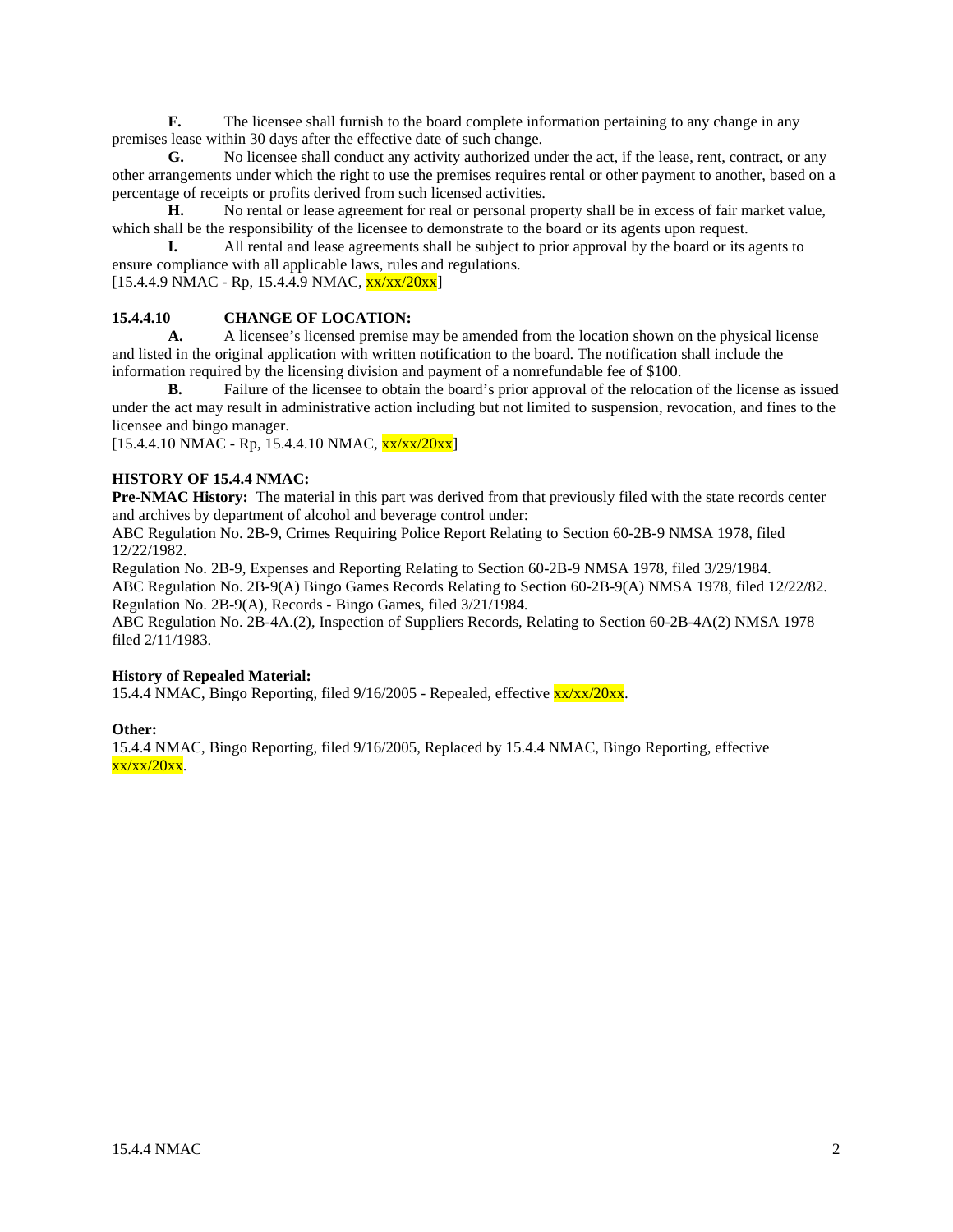#### **TITLE 15 GAMBLING AND LIQUOR CONTROL CHAPTER 4 BINGO AND RAFFLES PART 5 OPERATING PROCEDURE STANDARDS**

**15.4.5.1 ISSUING AGENCY:** New Mexico Gaming Control Board.  $[15.4.5.1 \text{ NMAC} - \text{Rp}, 15.4.5.1 \text{ NMAC}, \frac{\text{xx}}{\text{xx}}/20 \text{xx}]$ 

**15.4.5.2 SCOPE:** This rule applies to all persons subject to regulations promulgated under the New Mexico Bingo and Raffle Act by the New Mexico gaming control board.  $[15.4.5.2 \text{ NMAC - Rp}, 15.4.5.2 \text{ NMAC}, \frac{\text{xx}}{\text{xx}}/20 \text{xx}]$ 

**15.4.5.3 STATUTORY AUTHORITY:** Authority for this rule derives from the New Mexico Bingo and Raffle Act Section 60-2F-3 NMSA 1978. Subsections G and H of 60-2F-6 NMSA 1978 authorize the board to adopt rules to hold, conduct and operate all games of chance held in the state except those exempt under the New Mexico Bingo and Raffle Act, implement the act, and to ensure that games of chance conducted in New Mexico are conducted with fairness and that the participants and patrons are protected against illegal practices on any premises.  $[15.4.5.3 \text{ NMAC - Rp}, 15.4.5.3 \text{ NMAC}, \frac{\text{xx}}{\text{xx}}/20 \text{xx}]$ 

**15.4.5.4 DURATION:** Permanent.

 $[15.4.5.4 \text{ NMAC - Rp}, 15.4.5.4 \text{ NMAC}, \frac{\text{xx}{\text{xx}}/20 \text{xx}}{15.4.5.4 \text{ NMAC}}]$ 

**15.4.5.5 EFFECTIVE DATE: xxxxx xx, 20xx** unless a later date is cited at the end of a section.  $[15.4.5.5 \text{ NMAC - Rp}, 15.4.5.5 \text{ NMAC}, \frac{\text{xx}}{\text{xx}}/20 \text{xx}]$ 

**15.4.5.6 OBJECTIVE:** This rule establishes requirements for operating procedures of bingo operator licensees.

 $[15.4.5.6 \text{ NMAC} - \text{Rp}, 15.4.5.6 \text{ NMAC}, \frac{\text{xx}}{\text{xx}}/20 \text{xx}]$ 

**15.4.5.7 DEFINITIONS:** See 15.4.17 NMAC for applicable definitions. [15.4.5.7 NMAC - Rp, 15.4.5.7 NMAC, xx/xx/20xx]

# **15.4.5.8 GENERAL DUTIES:**

**A.** It is the responsibility of every licensee to be informed of the content of the act, rules promulgated under the act, and all amendments to either, and any board prescribed training, if applicable. Lack of knowledge of the act, rules, or amendments thereto shall not be an excuse or defense for any violations.

**B.** A licensee shall maintain all records required by the board in accordance with rules and as required by law.

**C.** A licensee shall provide immediate access to all records and premises of the licensee for inspection at the request of the board or its agents and all law enforcement agencies.

**D.** A licensee shall keep current all payments and obligations to the licensing authority, suppliers and distributors of gaming equipment, lessors of premises, and tax payments to the taxation and revenue department.

**E.** A licensee shall not extend credit to a player to play in any game of chance.<br> **F.** A licensee shall not enter into any agreement with providers of equipment or

**F.** A licensee shall not enter into any agreement with providers of equipment or services, including lessors of premises, which imposes restrictions on the licensee with respect to the use of net proceeds.

A licensee shall not purchase goods or services for which the cost exceeds fair market value, which shall be the responsibility of the licensee to demonstrate to the board or its agents upon request.

**G.** A licensee shall obtain bingo, raffle and pull-tab supplies and all associated equipment only from a licensed distributor, manufacturer or operator.

**H.** A licensee shall employ methods that safeguard all bingo, raffle and pull-tab assets.  $[15.4.5.8 \text{ NMAC - Rp}, 15.4.5.8 \text{ NMAC}, \frac{\text{xx}}{\text{xx}}/20\text{xx}]$ 

# **15.4.5.9 METHODS OF OPERATION:**

**A.** All licensed premises shall be operated in a manner consistent with the act, and the rules promulgated there under.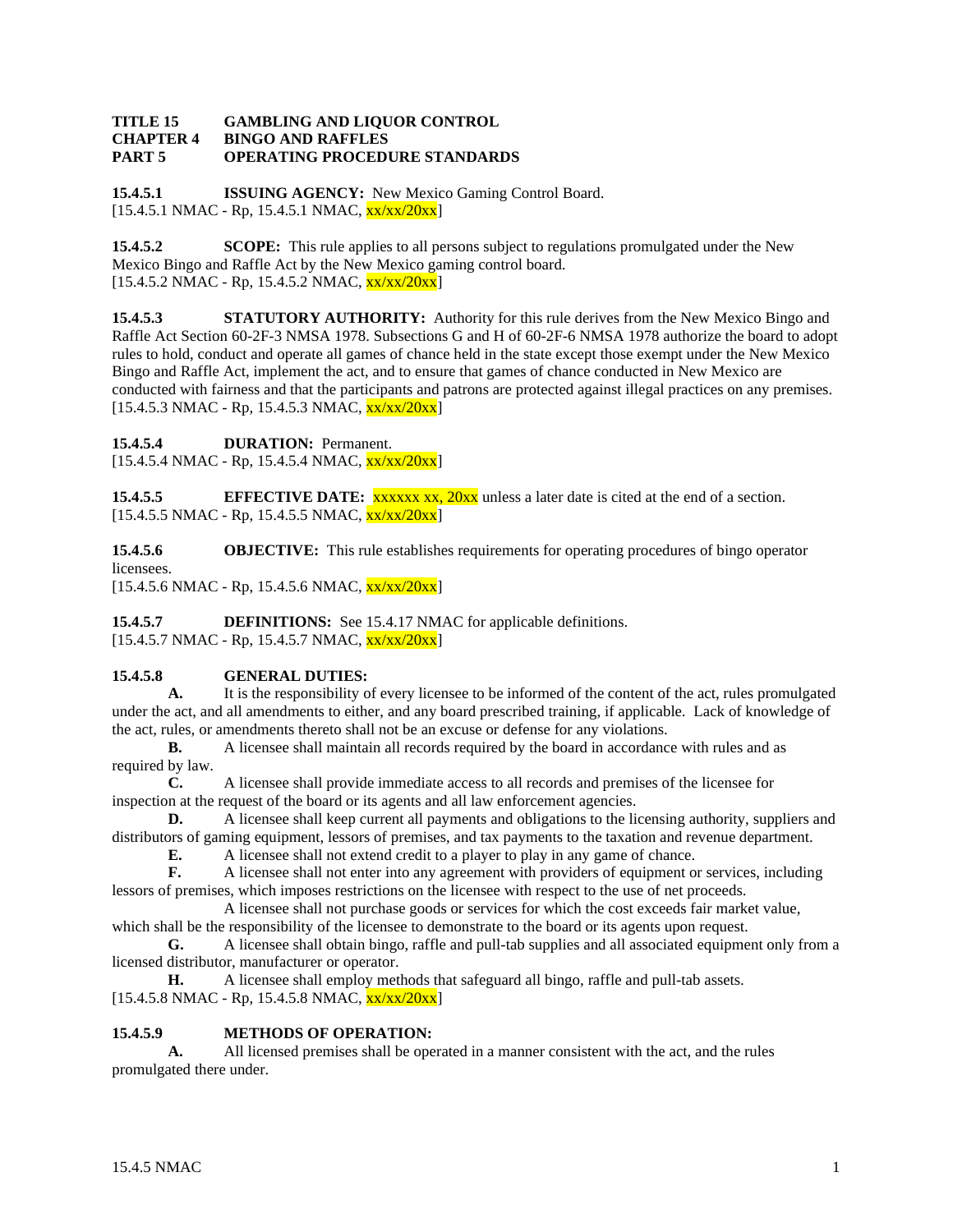**B.** All licensees shall conduct all games of chance in a manner that does not pose a threat to the public health, safety and welfare of the citizens of New Mexico or reflect adversely on the security or integrity of charitable gaming.

**C.** It is the responsibility of the licensee to employ and maintain suitable methods of operation consistent with state policy. Willful or persistent use of methods of operation deemed unsuitable, or failure of the licensee to use suitable methods, shall constitute grounds for revocation of the license and imposition of a fine or other disciplinary action by the board.

**D.** Licensees shall maintain singular control of the conduct of games of chance within their bingo operation, and at no point shall engage with, facilitate, employ or allow a commercial lessor, the owner of a premises and all parties who lease or sublease a premises to the bingo licensee for the conduct of games of chance, to participate in the conduct of any game of chance or bingo occasion regulated by the New Mexico Bingo and Raffle Act. Prohibited acts under this Subsection D include, but are not limited to, the managing, operating, promoting, advertising or administering of a game of chance or any arrangement for payments to a lessor, owner or any other party that is based on a licensee's revenue from games of chance.

**E.** No person having a financial interest in a licensed distributor or manufacturer, including a spouse, first degree relative, employee or agent of a licensed distributor or manufacturer, shall operate, manage, conduct, advise or assist in the operating, managing, conducting, promoting or administrating of any game of chance, except that a distributor or manufacturer may advertise or promote bingo events free of charge on behalf of licensed bingo operators at no cost as an in-kind donation. For purposes of this subsection, the term "assist" shall include, but is not limited to, the payment of any expense of a licensed organization, whether such payment is by loan or otherwise.  $[15.4.5.9 \text{ NMAC} - \text{Rp}, 15.4.5.9 \text{ NMAC}, \frac{\text{xx}}{\text{xx}}/20 \text{xx}]$ 

**15.4.5.10 UNSUITABLE METHODS OF OPERATION:** Any activity by any licensee or employee that is contrary to the health, safety, morals, or welfare of the public, shall be deemed an unsuitable method of operation. Without limitation, the following shall be determined to be unsuitable methods of operation:

**A.** directly or indirectly assisting, employing, or associating with persons or businesses of disreputable character that may adversely affect the general credibility, security, integrity, honesty, fairness or reputation of the proposed activity;

**B.** employing any person required to hold a staff permit who has been denied a staff permit, or who has failed to or refused to apply for a staff permit;

**C.** failing to comply with all federal, state and local laws and regulations governing the operations of games of chance, including without limitation the payment of all fees and taxes;

**D.** denying the board or its agents or other authorized persons access to a licensed premise or records;<br>**E.** misrepresentation of any material fact or information to the board or its agents:

**E.** misrepresentation of any material fact or information to the board or its agents;<br>**F.** obstructing or impeding the activities of the board or its agents:

betructing or impeding the activities of the board or its agents;

**G.** conducting or permitting the conduct, knowingly or unknowingly, of any game of chance other than that allowed pursuant to the act;

**H.** knowingly or unknowingly permitting the conduct of games of chance by any other entity at a location or premises at the time, regardless of the division or separation of rooms within the building, hall, or enclosure;

**I.** failing to require employees to wear staff permits;<br>**J.** employment of, contracting with, associating with.

employment of, contracting with, associating with, or participating in any enterprise or business that has failed to obtain a license;

**K.** failing to immediately award prize(s) to winning patrons;

**L.** failing to adhere to and enforce house rules; and

**M.** allowing any of its members operating any licensed activity to directly or indirectly in the course of such operations;

**(1)** employ any device, scheme or artifice to defraud or deceive;

**(2)** make any untrue or misleading statement; or

**(3)** engage in any act, practice or course of operation that would operate as a fraud or deceit upon any person; and

**N.** otherwise failing to conduct games of chance in accordance with the act or this chapter.  $[15.4.5.10 \text{ NMAC} - \text{Rp}, 15.4.5.10 \text{ NMAC}, \frac{\text{xx}{\text{xx}}}{20 \text{xx}}]$ 

# **15.4.5.11 REPORTS OF VIOLATIONS:**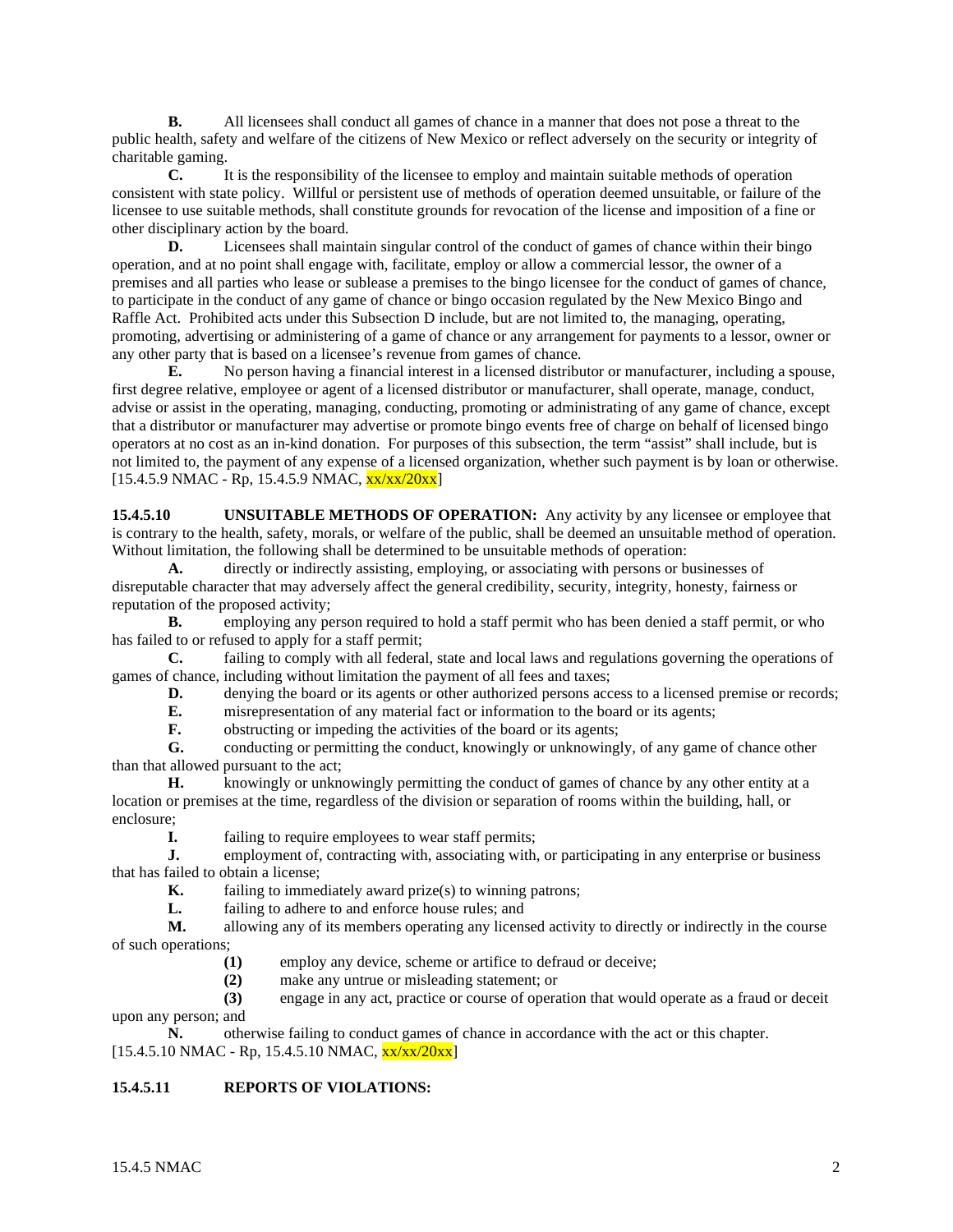**A.** Any licensee or permittee shall immediately notify the board's enforcement division by telephone and in writing of the discovery of any violation or suspected violation of the act or rules promulgated under the act, or of any other local, state or federal law on the licensed premises or related to the licensed operation.

**B.** Each licensee shall immediately by telephone and in writing report any discovered or suspected plan, scheme, device or other methods of cheating that may compromise the integrity of any game of chance offered for play, or used for any other gaming purpose within the state by such licensee. Any investigation conducted under this subsection shall be considered confidential except that the board may, in its sole discretion, take whatever steps it deems necessary or appropriate to address or mitigate cheating, including distributing a warning about cheating to other state licensees or other licensing jurisdictions.

 $[15.4.5.11 \text{ NMAC} - \text{Rp}, 15.4.5.11 \text{ NMAC}, \frac{\text{xx}}{\text{xx}}/20 \text{xx}]$ 

# **15.4.5.12 PAYMENT OF WINNINGS:**

**A.** All prizes shall be paid from the licensee's bingo operating account.

**B.** All gross receipts collected during the occasion shall be deposited into the bingo operating account. Prize payouts from gross receipts collected during an occasion is prohibited.

**C.** Upon determining a winner, the licensee shall remove any merchandise prize won immediately from display and it shall be tendered to the winner. Cash or checks issued for prizes shall be awarded immediately. Checks issued for prizes from the bingo operating account shall be consecutively numbered, signed by two authorized representatives of the licensee and made payable to a person, and the nature of the payment shall be noted on the face of the check.

**D.** Licensees offering any merchandise as a prize shall have documented proof of ownership of said item, free from any and all liens, mortgages and encumbrances prior to the sale of any bingo cards, raffle tickets or pull-tabs. This documented evidence of ownership shall be made available to the either the board or any law enforcement agency upon demand.

 $[15.4.5.12 \text{ NMAC} - \text{Rp}, 15.4.5.12 \text{ NMAC}, \frac{\text{xx}{\text{xx}}/20 \text{xx}}{\text{NMR}}]$ 

# **15.4.5.13 PATRON COMPLAINTS AND DISPUTES:**

**A.** Unresolved patron complaints shall be reported to the board's enforcement division by telephone and in writing on a form prescribed by the board within 72 hours.

**B.** In the event an unresolved dispute arises with a patron concerning payment of alleged winnings, the licensee shall provide the patron with a patron dispute form at the time of the dispute, and the licensee and patron shall each complete a separate patron dispute form immediately. Within 72 hours of the dispute, the licensee and patron shall separately submit a copy of the patron dispute form to the enforcement division. The form may be submitted by facsimile, electronic mail, or U.S. mail.

 $[15.4.5.13 \text{ NMAC} - \text{Rp}, 15.4.5.13 \text{ NMAC}, \frac{\text{xx}}{\text{xx}}/20 \text{xx}]$ 

# **15.4.5.14 POSSESSION AND VERIFICATION OF STAFF PERMITS:**

**A.** Every permittee shall wear a valid staff permit badge that is easily visible at all times when engaged in the conduct of games of chance.

**B.** Refusal or failure to wear the staff permit badge as required in this rule shall be grounds for disciplinary action.

**C.** If a permittee's badge is lost or stolen, the permittee shall notify the board immediately and purchase a replacement badge.

**D.** The permittee shall wear a temporary badge provided by the board in place of the lost or stolen badge until a replacement badge is received.

 $[15.4.5.14 \text{ NMAC} - \text{Rp}, 15.4.5.14 \text{ NMAC}, \frac{\text{xx}}{\text{xx}}/20 \text{xx}]$ 

# **15.4.5.15 EMPLOYEE CONDUCT:**

**A.** No employee may accept any type of gift, percentage of winnings, money or a thing of value from any player or any person associated with a player in exchange for influencing the outcome of a game of chance.

**B.** No bingo employee shall play any game of chance during the same bingo occasion in which they have worked as a bingo employee for any length of time.

**C.** There shall be no private exchange of information between the caller and any other person which identifies numbers drawn or suggests numbers to be drawn as part of a game of chance, verbally or by any other method, prior to the verification of winning numbers.

 $[15.4.5.15 \text{ NMAC} - \text{Rp}, 15.4.5.15 \text{ NMAC}, \frac{\text{xx} \cdot \text{xx} / 20 \text{xx}]}{20 \text{xx}]}$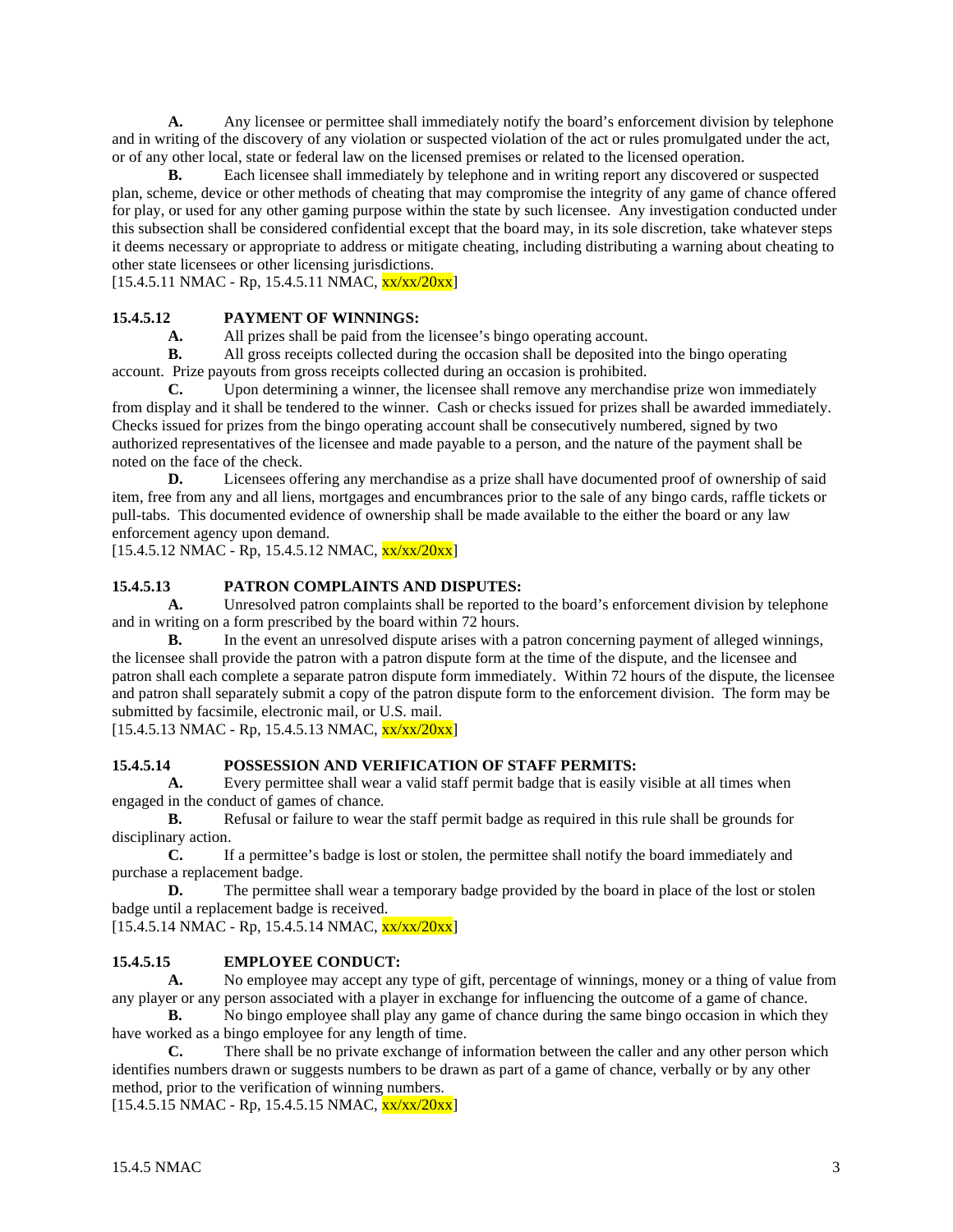# **15.4.5.16 SECURITY:**

**A.** Licensees shall implement and maintain security measures that shall ensure safe and honest operation of the bingo establishment.

**B.** The licensee shall identify paid security personnel, if any, by badge or uniform while games of chance are being conducted. These personnel shall not be permitted by the licensee to play or to participate in the conduct of games of chance.

 $[15.4.5.16 \text{ NMAC} - \text{Rp}, 15.4.5.16 \text{ NMAC}, \frac{\text{xx}{\text{xx}}/20 \text{xx}}{15.4.5.16 \text{ NMAC}}]$ 

# **15.4.5.17 HOUSE RULES:**

**A.** A licensee shall establish house rules applicable to the conduct of games of chance as long as the rules do not conflict with the act or this title. Before any licensee enacts, adopts or modifies any house rules, the rules shall be submitted to the board for approval.

**B.** A copy of the house rules shall be in the licensee's possession at all times and made available to any person on request.

**C.** Houses rules shall be posted inside and near all entrances to the licensed premise.

**D.** Postings shall have at the top "*house rules*" in a minimum 24 point non-cursive font followed by the rules in a 14 point non-cursive font.

- **E.** At a minimum house rules shall address the following:
	- (1) last number called, required or not;<br>(2) temporary suspension of bingo occa
	- (2) temporary suspension of bingo occasion or game;<br>(3) explanation of tiered payouts and if refunds are or
	- explanation of tiered payouts and if refunds are or are not given;
	- **(4)** how "bingo" is signaled and who must receive the signal to stop the game;
	- **(5)** multiple prize awards;
	- **(6)** condition under which a winning pull-tab will be paid;
	- **(7)** check cashing policy;
	- **(8)** age requirements;
	- **(9)** smoking;
	- **(10)** reserving seats;
	- **(11)** promotional games;
	- **(12)** tipping; and

**(13)** procedures and forms required to be completed by the patron and licensee in the event of a patron dispute or complaint.

 $[15.4.5.17 \text{ NMAC} - \text{Rp}, 15.4.5.17 \text{ NMAC}, \frac{\text{xx}}{\text{xx}}/20 \text{xx}]$ 

**15.4.5.18 FORMS:** The board may prescribe all forms called for or required by the act or this chapter, and all filings with the board shall be accompanied by such affidavits, documents, and other supporting data as the board requires.

 $[15.4.5.18 \text{ NMAC} - \text{Rp}, 15.4.5.18 \text{ NMAC}, \frac{\text{xx}}{\text{xx}}/20 \text{xx}]$ 

# **15.4.5.19 RESPONSIBILITY TO POST AND HAVE IN ITS POSSESSION CERTAIN MATERIAL:**

**A.** A copy of the Bingo & Raffle Act and Title 15, Chapter 4 of the NMAC in their entirety shall be present during the conduct of all games of chance and made available to any patron upon request.

**B.** The licensee shall post a notice in a minimum 24 point non-cursive font in two or more conspicuous places stating that copies of the act and rules promulgated thereunder and the house rules may be obtained from the bingo manager for any player to read.

 $[15.4.5.19 \text{ NMAC} - \text{Rp}, 15.4.5.19 \text{ NMAC}, \frac{\text{xx}}{\text{xx}}/20 \text{xx}]$ 

# **15.4.5.20 DISPLAY OF LICENSEE'S NAME:**

**A.** Licensees shall clearly display the name of the organization holding a bingo game in an area adjacent to the caller. The name shall be in letters at least six inches high.

**B.** The name displayed shall be the name of the organization licensed to conduct the bingo game followed by the word "*bingo" or "raffle*".

**C.** The licensee shall not assume or display any other trade or fictitious name.<br> **D.** If the premises are repted or used by more than one organization, the organ

**D.** If the premises are rented or used by more than one organization, the organization playing at that time and date will display its license.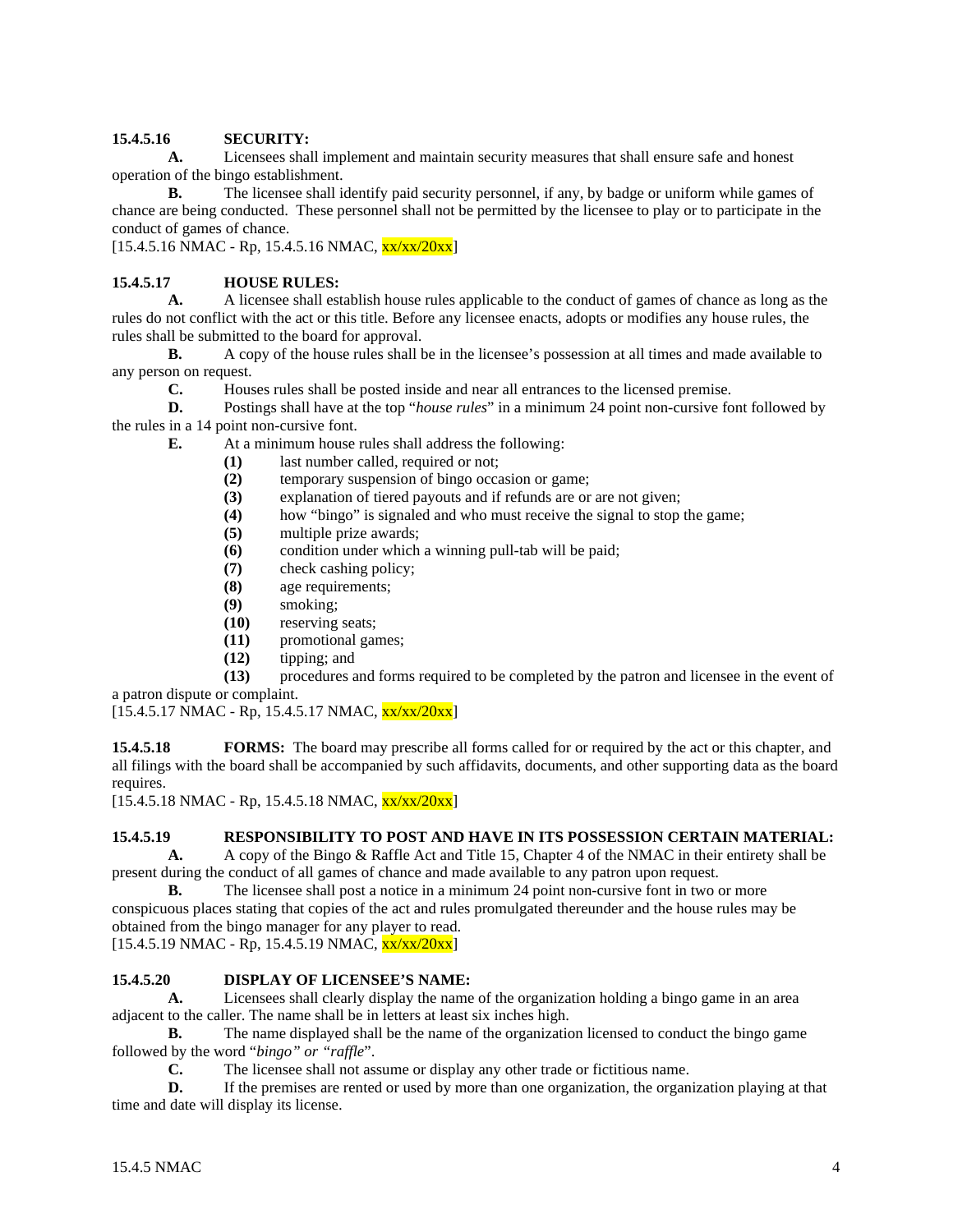# $[15.4.5.20 \text{ NMAC} - \text{Rp}, 15.4.5.20 \text{ NMAC}, \frac{\text{xx}}{\text{xx}}/20 \text{xx}]$

#### **15.4.5.21 INSPECTION OF PREMISES, RECORDS, MACHINES AND DEVICES:**

**A.** An agent of the board may enter a licensee's premises without advance notice. During bingo occasions, a space shall be left behind players and between tables to allow the agent to walk down each row of tables and inspect bingo cards in play.

**B.** An agent may perform all or any of the following:

**(1)** count all monies received during the operation of the licensed activities in the premises, inspect income received by the licensee and inspect records of prizes paid out;

**(2)** examine and copy any records of the licensee;

**(3)** examine all pieces of equipment or parts thereof, or devices of any nature which are

being used to conduct the licensed activities and to require the licensee to dismantle equipment, if necessary, except during operation of a game; and

**(4)** perform other inspections as the agent deems necessary to ensure compliance with the act or rules.

 $[15.4.5.21 \text{ NMAC} - \text{Rp}, 15.4.5.21 \text{ NMAC}, \frac{\text{xx}}{\text{xx}}/20 \text{xx}]$ 

# **15.4.5.22 DISCLOSURE OF PRIZES DURING GAMES OF CHANCE:**

**A.** The licensee shall clearly and audibly disclose full information before each game concerning the number of prizes to be awarded, whether the prizes are awarded in cash, check, or merchandise, and the cash value and the method by which such prizes may be awarded, including the cost of playing.

**B.** Prizes or prize money offered shall be communicated to all players 30 minutes prior to the start of a game and cannot be altered thereafter.

 $[15.4.5.22 \text{ NMAC - Rp}, 15.4.5.22 \text{ NMAC}, \frac{\text{xx}}{\text{xx}}/20 \text{xx}]$ 

**15.4.5.23 DOOR PRIZES:** The value of a door prize shall not exceed \$1,000.  $[15.4.5.23 \text{ NMAC - Rp}, 15.4.5.23 \text{ NMAC}, \frac{\text{xx}}{\text{xx}}/20 \text{xx}]$ 

**15.4.5.24 PROMOTIONAL GAMES OF CHANCE:** Free and discounted games of chance may be awarded to players when:

- **A.** house rules describe how these games of chance are awarded;
- **B.** no employee or members of employee's household are permitted to participate;
- **C.** method of award is equitable and non-discriminatory;<br>**D.** the following information is collected, recorded and re

**D.** the following information is collected, recorded and retained per occasion in accordance with the records retention requirements;

- **(1)** name, address and phone number of players receiving the promotional game;
- **(2)** the date and occasion the promotional game was played; and
- **(3)** the retail value of the promotional game;
- **E.** all promotional games awarded are subject to the bingo tax; and

**F.** licensee shall compute the bingo tax using the retail value of a non-promotional game and not the free or reduced price.

[15.4.5.24 NMAC - Rp, 15.4.5.24 NMAC, xx/xx/20xx]

#### **15.4.5.25 EMPLOYEE TERMINATION; SURRENDER AND CANCELLATION STAFF PERMIT:**

**A.** A permittee who is not employed by at least one licensee shall surrender their staff permit badge to the board within 10 days.

**B.** Licensee shall notify the board, in writing, of a permittee termination within three days.

**C.** A staff permit expires if the permittee is not employed in a permitted position for a period greater than 90 days.

**D.** Licensee shall notify the board, in writing when a permittee is not employed in a permitted position for a period greater than 90 days.

 $[15.4.5.25 \text{ NMAC} - \text{Rp}, 15.4.5.25 \text{ NMAC}, \frac{\text{xx}}{\text{xx}}/20 \text{xx}]$ 

# **15.4.5.26 TEMPORARY CESSATION OF GAMES OF CHANCE:**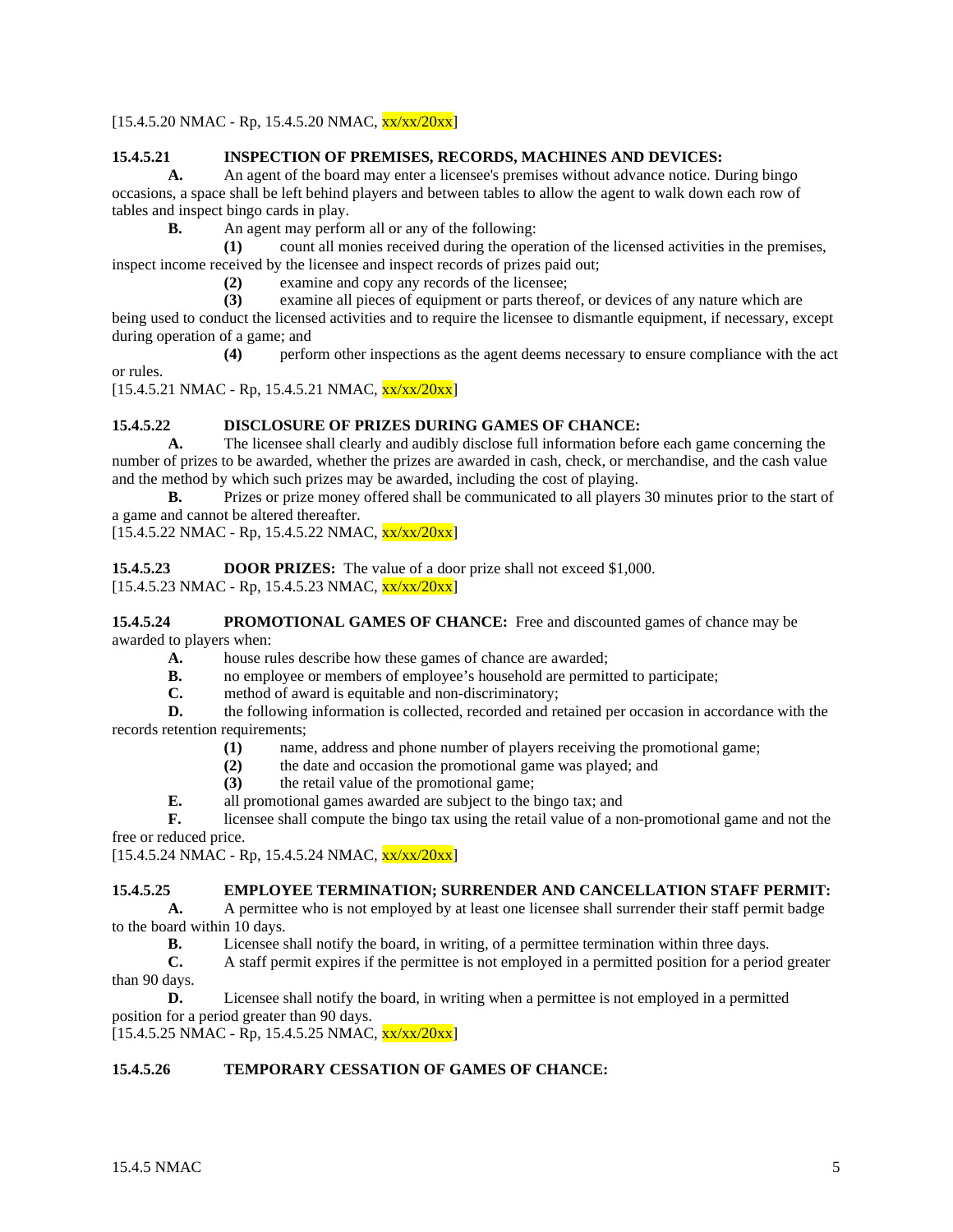**A.** The licensee shall contact the board in writing prior to the cessation of one or more bingo occasions or cessation of pull-tab dispenser operations. In the event there is an emergency and prior notice cannot be given, the licensee shall advise the board no later than the next business day.

**B.** If bingo operations cannot resume on the next scheduled occasion, or pull-tab dispenser operations cannot resume by the next scheduled day, the licensee shall notify the board in writing and include the dates and times of the occasions or cessation of dispenser operations and the reason for the closure.

**C.** If the cessation of bingo occasions or pull-tab dispenser operations exceeds 30 days, the licensee shall notify the board in writing and include the length of the cessation, the reason for cessation, and the date regular operations will resume. The licensee shall provide updated notifications to the board every 30 days thereafter until such time as bingo occasions or pull-tab dispenser operations resume.

**D.** Any bingo operator licensee that ceases games of chance for more than 90 consecutive days and has not requested and received authorization from the board to do so, shall surrender its bingo operator's license to the board. The board may suspend or revoke the bingo operator's license, absent good cause shown for cessation of operation exceeding 90 consecutive days.

 $[15.4.5.26 \text{ NMAC} - \text{Rp}, 15.4.5.26 \text{ NMAC}, \frac{\text{xx}}{\text{xx}}/20 \text{xx}]$ 

# **15.4.5.27 CESSATION OF GAMES OF CHANCE; SURRENDER AND CANCELLATION OF LICENSE:**

**A.** The licensees shall notify the taxation and revenue department of cessation of bingo and raffle activities in writing.

**B.** The licensee seeking to cease operations shall submit a form prescribed by the board to include the licensee's name, license number and the names of all permittees with badge numbers, and the type of property/venue to the board's licensing division no later than 10 days from the final occasion.

**C.** The licensee shall surrender all licenses issued by the board to the board's licensing division no later than 10 days from the final occasion.

**D.** The licensee may sell or donate any equipment only to licensed operators or distributors.

**E.** The licensee shall sell or donate unopened pull-tab deals only to licensed operators or distributors.<br> **F.** The licensee may sell or donate unopened packages of bingo cards only to licensed operators or

**F.** The licensee may sell or donate unopened packages of bingo cards only to licensed operators or

distributors.

**G.** All reporting requirements apply to the final quarterly report.

**H.** The licensee shall submit the final quarterly bingo and raffle activity reports on the prescribed quarterly report forms no later than 45 days from the final occasion conducted.

**I.** All monies in the bingo operating account shall be fully distributed and checks cleared no later than the 45 days from the last occasion. The bingo operating account balance should be zero. Proof of a zero balance in the bingo operating account and the closing of that account shall be sent to the board.

**J.** The ceasing of bingo activities does not relieve the bingo operator licensee of its obligations to pay any tax, fees or costs due or to submit any report or information required as a result of engaging in games of chance.

**K.** The board may take disciplinary action against any licensee that ceases games of chance without notice to the board, including revoking the license, imposing a fine, or both.  $[15.4.5.27 \text{ NMAC} - \text{Rp}, 15.4.5.27 \text{ NMAC}, \frac{\text{xx} \cdot \text{xx} / 20 \text{xx}]}{20 \text{m}}]$ 

# **HISTORY OF 15.4.5 NMAC: [RESERVED]**

#### **History of Repealed Material:**

15.4.5 NMAC, Bingo and Raffles - Operating Procedure Standards, filed 3/27/2013 - Repealed, effective  $xx/xx/20xx$ .

#### **Other History:**

15.4.5 NMAC, Bingo and Raffles - Operating Procedure Standards, filed 3/27/2013 replaced 15.4.5 NMAC, Bingo and Raffles - Operating Procedure Standards, effective  $\frac{xx}{xx}/\frac{20xx}{x}$ .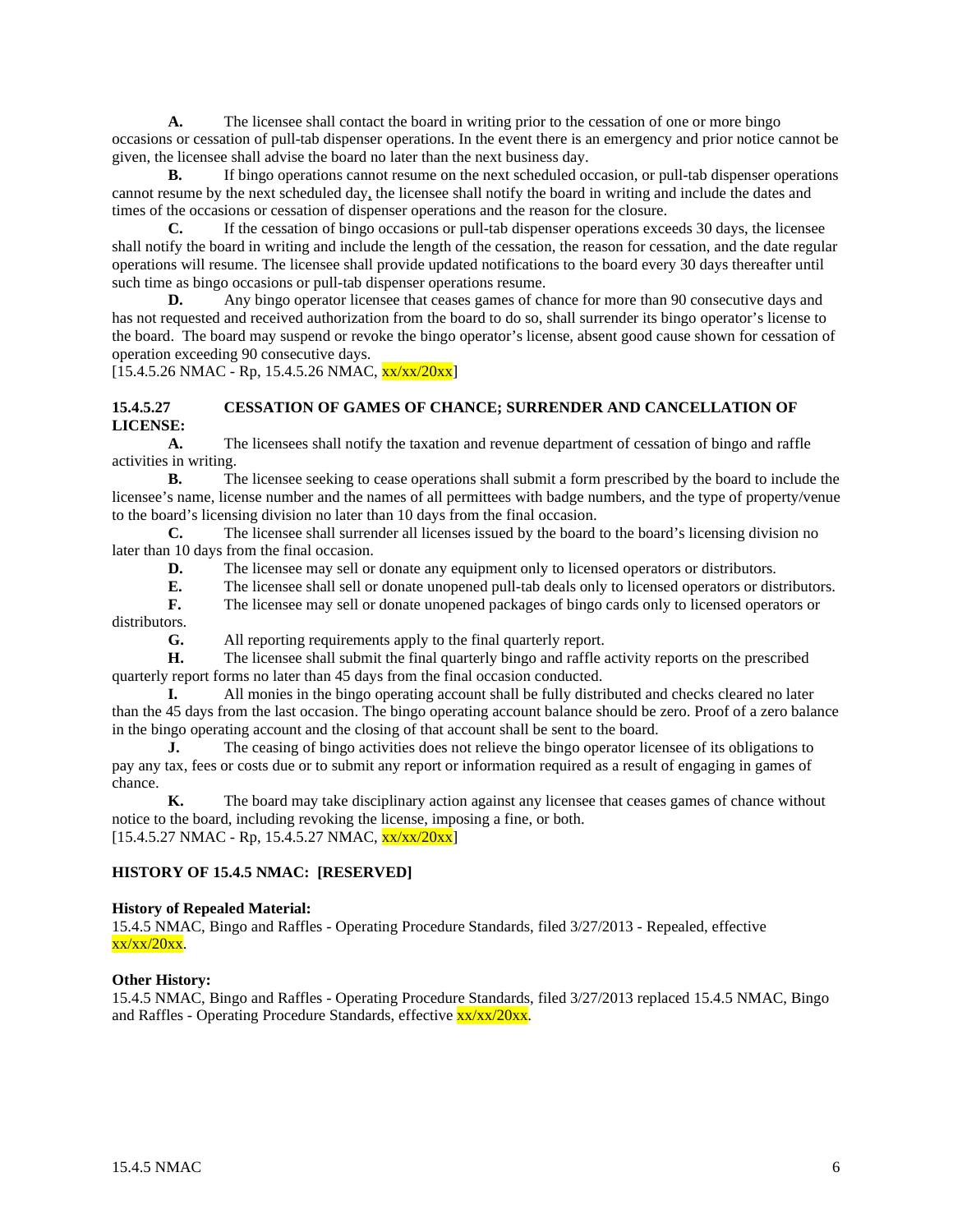#### **TITLE 15 GAMBLING AND LIQUOR CONTROL CHAPTER 4 BINGO AND RAFFLES PART 6 EQUIPMENT; BINGO, RAFFLE, PULL-TABS**

**15.4.6.1 ISSUING AGENCY:** New Mexico Gaming Control Board. [15.4.6.1 NMAC - Rp, 15.4.6.1 NMAC, xx/xx20xx]

**15.4.6.2 SCOPE:** This rule applies to all persons subject to regulations promulgated under the New Mexico Bingo and Raffle Act by the New Mexico gaming control board.  $[15.4.6.2 \text{ NMAC - Rp}, 15.4.6.2 \text{ NMAC}, \frac{\text{xx}}{\text{xx}20 \text{xx}}]$ 

**15.4.6.3 STATUTORY AUTHORITY:** Authority for this rule derives from the New Mexico Bingo and Raffle Act Section 60-2F-3 NMSA 1978. Subsection H of 60-2F-6 NMSA 1978 authorizes the board to adopt rules to implement the New Mexico Bingo and Raffle Act and to ensure that games of chance conducted in New Mexico are conducted with fairness and that the participants and patrons are protected against illegal practices on any premises.

 $[15.4.6.3 \text{ NMAC} - \text{Rp}, 15.4.6.3 \text{ NMAC}, \frac{\text{xx}}{\text{xx}} \times 20 \text{xx}]$ 

15.4.6.4 **DURATION:** Permanent.

 $[15.4.6.4 \text{ NMAC} - \text{Rp}, 15.4.6.4 \text{ NMAC}, \frac{\text{xx} \cdot \text{xx} 20 \text{xx} \cdot \text{px}}{15.4.6.4 \text{ NMAC}}]$ 

**15.4.6.5 EFFECTIVE DATE:** xxxxx xx, 20xx unless a later date is cited at the end of a section.  $[15.4.6.5 \text{ NMAC} - \text{Rp}, 15.4.6.5 \text{ NMAC}, xx/xx20xx]$ 

**15.4.6.6 OBJECTIVE:** This rule establishes standards for the evaluation, testing, approval, modification, maintenance, and disposition of bingo, raffle and pull-tab equipment.  $[15.4.6.6 \text{ NMAC - Rp}, 15.4.6.6 \text{ NMAC}, \frac{\text{xx}}{\text{xx}} \cdot 20 \text{xx}]$ 

**15.4.6.7 DEFINITIONS:** See 15.4.1.7 NMAC for applicable definitions. [15.4.6.7 NMAC - Rp, 15.4.6.7 NMAC, xx/xx20xx]

# **15.4.6.8 BINGO EQUIPMENT:**

**A.** Authorized equipment and cards, including all bingo related items used in the conduct of bingo, shall be maintained in good repair and sound working condition. The board or its agents may order that any equipment, cards or related items immediately be repaired or replaced, if after examination, they are found to be defective.

**B.** All 75 balls of equal weight and diameter shall be present for bingo games and free of creases, holes or other damage.

**C.** The master board is the only official scorer. A lighted display board may be used, but it is not official.

**D.** Disposable bingo cards shall be used in all bingo games.

**E.** Each pack of bingo cards sold wholesale shall be consecutively numbered from the first card to the last and each card shall contain, on its face, both its individual consecutive serial number and the identification number assigned by the manufacturer.

**F.** Hard cards are prohibited.<br> **G.** If a wholesale of bingo can

**G.** If a wholesale of bingo cards to a non-licensee in the amount of \$100 or greater is conducted then the seller shall report to the board the buyer's name, address and phone number within three business days.

**H.** When bingo equipment is sold to a non-licensee the seller shall report the buyer's name, address and phone number to the board within three business days.

**I.** When a wholesale of bingo cards to a licensee is conducted the seller shall record and maintain an itemized invoice and the buyer's organization's name, license number and contact information.  $[15.4.6.8 \text{ NMAC} - \text{Rp}, 15.4.6.8 \text{ NMAC}, \frac{\text{xx}}{\text{xx}} \cdot \frac{20 \text{xx}}{\text{N}}]$ 

# **15.4.6.9 RAFFLE TICKETS:**

**A.** Raffle ticket requirements: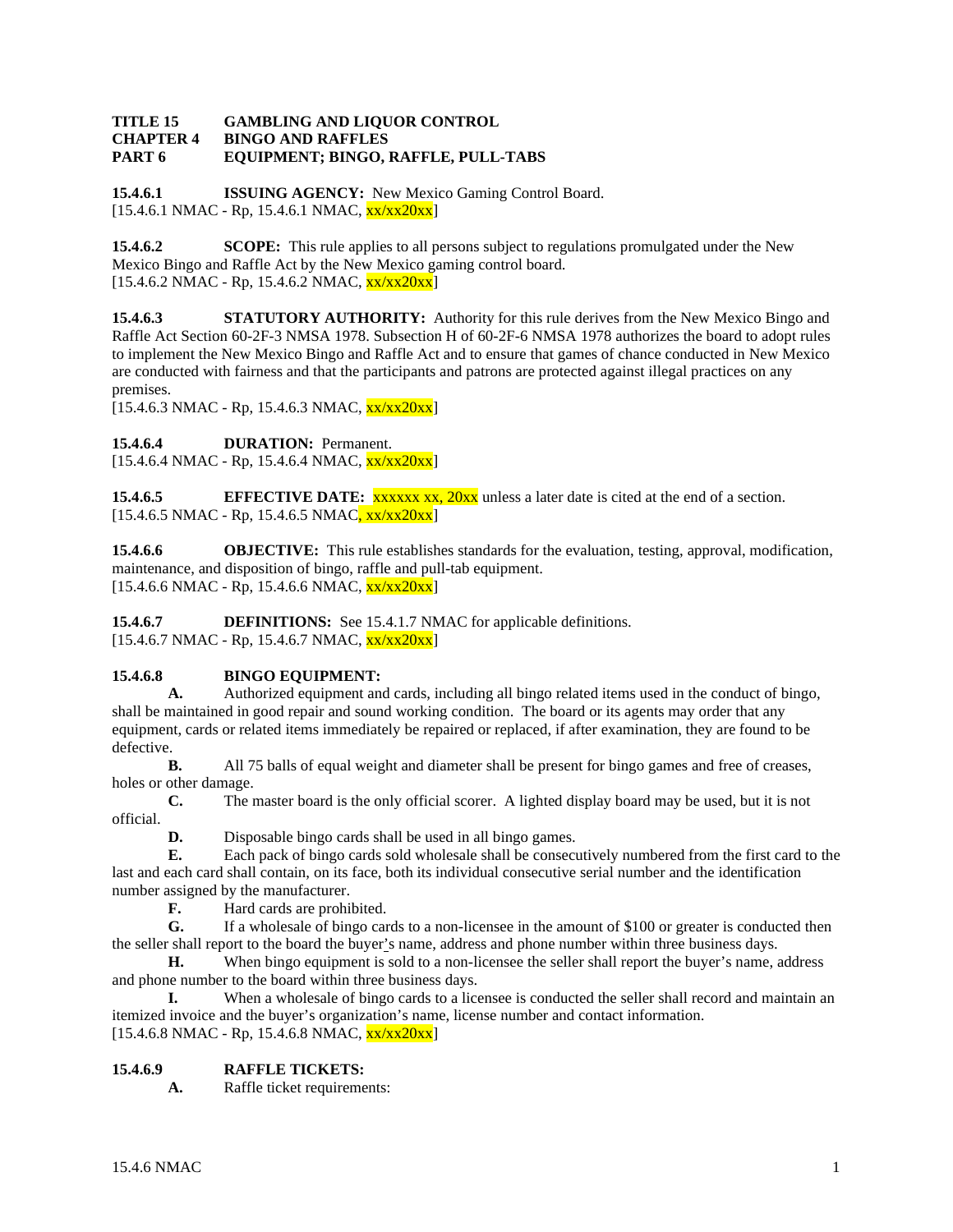**(1)** all tickets sold in any raffle shall have the state license number, the word "raffle" and the date, time, and place of drawing printed on each ticket;

- **(2)** all tickets shall be consecutively numbered;
- **(3)** all major cash or merchandise prizes conspicuously printed on the ticket;
- **(4)** the cost of each ticket shall be printed on the front of each ticket; and

**(5)** with the exception of a split raffle, the expiration date by which a prize must be claimed shall be printed on each ticket.

**B.** If the ticket holder is required to be present at the drawing to be eligible for the prize, a statement setting forth this condition shall be conspicuously printed on each ticket and on all promotional material concerning the raffle.

**C.** When a prize exceeds \$75,000 the licensee shall submit a valid copy of a raffle ticket to the board prior to selling any tickets.

 $[15.4.6.9 \text{ NMAC} - \text{Rp}, 15.4.6.9 \text{ NMAC}, \frac{\text{xx}}{\text{xx}} \times 20 \text{xx}]$ 

# **15.4.6.10 PULL-TAB EQUIPMENT:**

**A.** No licensee shall permit the display or operation of any pull-tabs which may have in any manner been marked, defaced, tampered with or otherwise placed in a condition, or operated in a manner which may deceive the public.

**B.** Electronic and video pull-tab machines are prohibited.<br>**C.** Pull-tab dispensers shall be maintained in good repair a

- **C.** Pull-tab dispensers shall be maintained in good repair and sound working condition.<br>**D.** All pull-tabs in a deal shall be sold at the same price.
- **D.** All pull-tabs in a deal shall be sold at the same price.<br>**E.** A deal shall not exceed 25,000 tickets.
- **E.** A deal shall not exceed 25,000 tickets.

**F.** The seller or lessor of pull-tab dispensers shall report to the board the sale or lease of the device prior to the delivery or placement of the device on a licensed premise.

**G.** Deals intended for use in a pull-tab dispenser comprised of multiple rolls shall have all rolls indistinguishable from every roll in the deal.

**H**. The bingo operator licensee shall keep a dispenser access entry log inside the main cabinet access area of each pull-tab dispenser. Every person who gains entry into any internal space of a dispenser shall sign the access entry log, indicate the date and time of entry and list all areas inspected, repaired or serviced. The bingo operator licensee shall retain the dispenser log for a period of three years and shall make the dispenser log available to the board or its authorized agents upon request.

**I.** A pull-tab dispenser leased by more than one licensee shall not be used by another licensee unless and until the licensee has removed its pull-tab deals from play prior to use by the next licensee.

**J.** The keys to pull-tab dispensers must be on the premises and in the possession and control of the bingo licensee.

**K.** The board or its agents may examine and inspect any individual pull-tab dispenser and shall have immediate access to the dispenser and unlimited inspection of all parts of the dispenser.

**L.** All pull-tabs in any one column or sleeve of the dispenser must be of the same deal.

**M.** No licensee may display, use or otherwise furnish a dispenser which has in any manner been marked, defaced, tampered with, or which otherwise may deceive the public or affect a person's chances of winning.  $[15.4.6.10 \text{ NMAC} - \text{Rp}, 15.4.6.10 \text{ NMAC}, \frac{\text{xx} \cdot \text{xx} 20 \text{xx} \cdot \text{px}}{15.4.6.10 \text{ NMAC}}]$ 

# **15.4.6.11 DISALLOWANCE OF BINGO, RAFFLE AND PULL-TAB EQUIPMENT:**

**A.** The board may disallow the use of bingo, raffle or pull-tab equipment when in the interest of the public.

**B.** If the board or its agents discover any problem with a pull-tab dispenser that affects the security or integrity of the game, the board may direct the manufacturer, distributor or the bingo licensee to cease the sale, lease or use of the dispenser.<br> **C.** The h

**C.** The board shall advise the manufacturer or distributor of the disallowed equipment of the date on which use of the disallowed equipment shall cease.

**D.** The board shall advise the licensees or applicants of the date on which the use of the disallowed equipment shall cease.

**E.** A licensee shall cease using the disallowed equipment by the date established by the board.

**F.** Licensee shall obtain written approval from the board prior to making any equipment

modifications that may affect the outcome of a game of chance.  $[15.4.6.11 \text{ NMAC} - \text{Rp}, 15.4.6.11 \text{ NMAC}, xx/xx20xx]$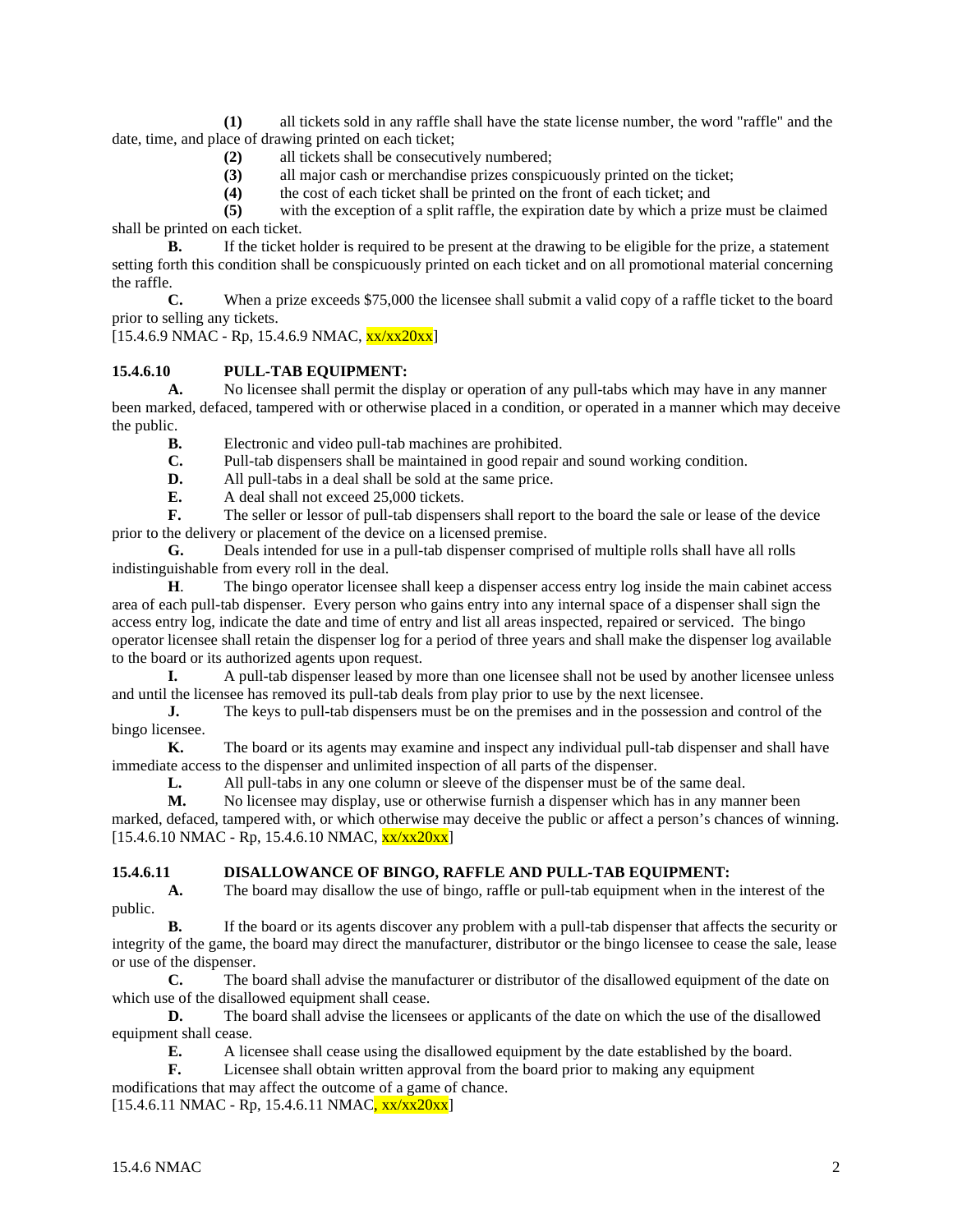### **15.4.6.12 LOSS, THEFT, MECHANICAL FAILURE, INOPERATION, DESTRUCTION OR**

**MALFUNCTION:** The bingo manager shall report to the enforcement division each instance that a pull-tab dispenser with or without video display of the paper pull-tab gaming piece, in play malfunctions and each instance when play is disrupted or ceases operation regardless of the reason or length of time of disruption or malfunction or whether or not there is a monetary loss.

 $[15.4.6.12 \text{ NMAC} - \text{Rp}, 15.4.6.12 \text{ NMAC}, \frac{\text{xx} \cdot \text{xx} 20 \text{xx} \cdot \text{px}}{15.4.6.12 \text{ NMAC}}]$ 

#### **HISTORY OF 15.4.6 NMAC:**

**Pre-NMAC History:** The material in this part was derived from that previously filed with the state records center and archives by department of alcohol and beverage control under:

Regulation No. 2B-4(F), Penalties for Violations of Bingo & Raffle Act or Regulations, Interpreting and Exemplifying Subsection F of Section 60-2B-4 NMSA 1978, filed 3/21/1984.

#### **History of Repealed Material:**

15.4.6 NMAC, Bingo - Penalties, filed 9/16/2005, Repealed, effective 4/15/2013. 15.4.6 NMAC, Bingo - Equipment; Bingo, Raffle, Pull-Tabs, filed 3/27/2013 Repealed effective xx/xx/20xx.

#### **Other History:**

15.4.6 NMAC, Bingo - Penalties, filed 9/16/2005 replaced by 15.4.6 NMAC, Bingo - Equipment; Bingo, Raffle, Pull-Tabs effective 4/15/2013.

15.4.6 NMAC, Bingo - Equipment; Bingo, Raffle, Pull-Tabs, filed 3/27/2013 replaced by 15.4.6 NMAC, Bingo - Equipment; Bingo, Raffle, Pull-Tabs, filed  $\frac{xx}{xx}/20xx$ .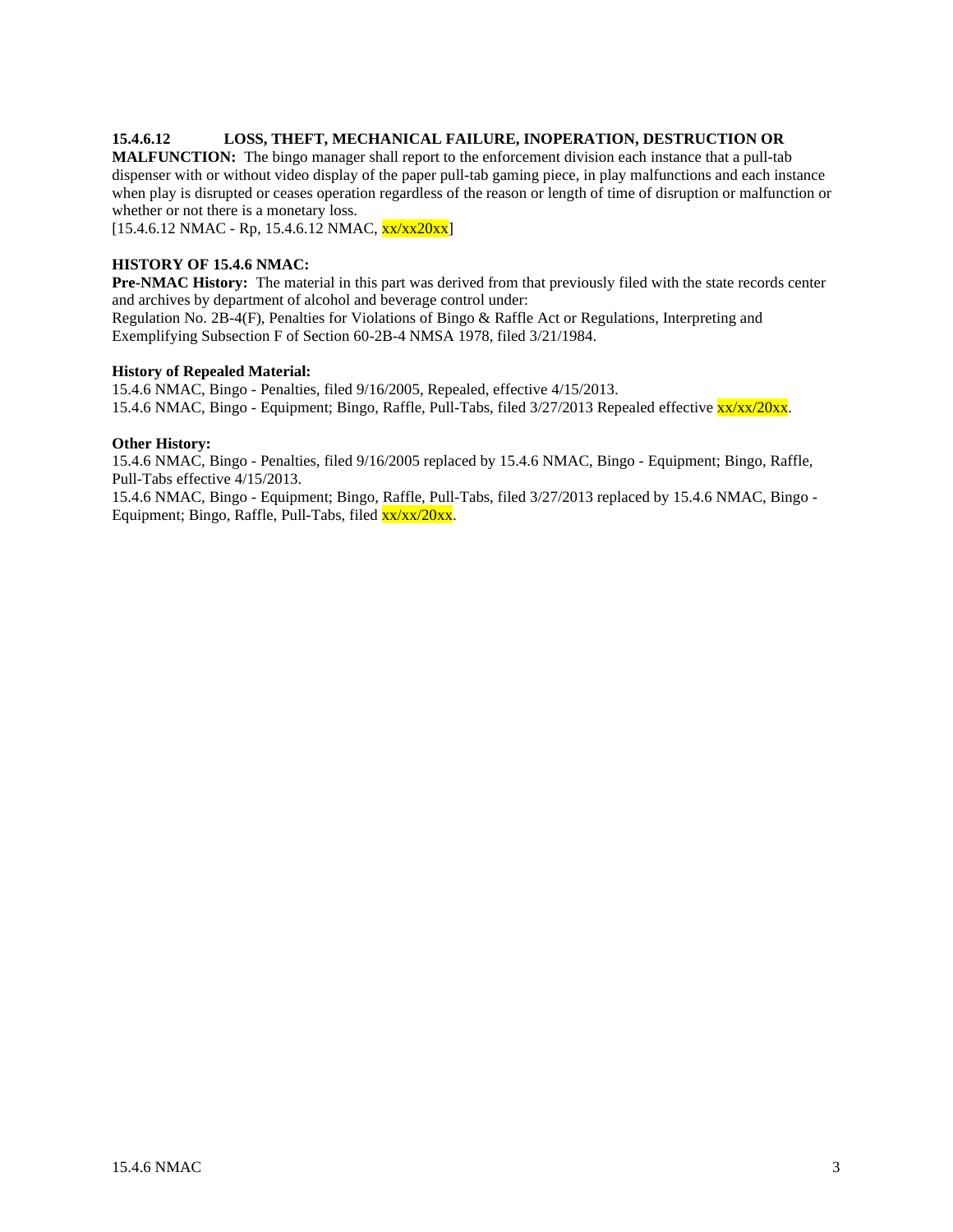### **TITLE 15 GAMBLING AND LIQUOR CONTROL CHAPTER 4 BINGO AND RAFFLES PART 7 CONDUCT OF BINGO**

**15.4.7.1 ISSUING AGENCY:** New Mexico Gaming Control Board. [15.4.7.1 NMAC - Rp, 15.4.7.1 NMAC, xx/xx20xx]

**15.4.7.2 SCOPE:** This rule applies to all persons subject to regulations promulgated under the New Mexico Bingo and Raffle Act by the New Mexico gaming control board.  $[15.4.7.2 \text{ NMAC - Rp}, 15.4.7.2 \text{ NMAC}, \frac{\text{xx}}{\text{xx}20 \text{xx}}]$ 

**15.4.7.3 STATUTORY AUTHORITY:** Authority for this rule derives from the New Mexico Bingo and Raffle Act Section 60-2F-3 NMSA 1978. Subsection H of 60-2F-6 NMSA 1978 authorizes the board to adopt rules to implement the New Mexico Bingo and Raffle Act and to ensure that games of chance conducted in New Mexico are conducted with fairness and that the participants and patrons are protected against illegal practices on any premises.

 $[15.4.7.3 \text{ NMAC} - \text{Rp}, 15.4.7.3 \text{ NMAC}, \frac{\text{xx}}{\text{xx}} \frac{20 \text{xx}}{\text{N}}]$ 

15.4.7.4 **DURATION:** Permanent.

 $[15.4.7.4 \text{ NMAC} - \text{Rp}, 15.4.7.4 \text{ NMAC}, \frac{\text{xx} \cdot \text{xx} 20 \text{xx} \cdot \text{px}}{15.4.7.4 \text{ NMAC}}]$ 

**15.4.7.5 EFFECTIVE DATE:** xxxxx xx, 20xx unless a later date is cited at the end of a section.  $[15.4.7.5 \text{ NMAC} - \text{Rp}, 15.4.7.5 \text{ NMAC}, \frac{\text{xx}}{\text{xx}20 \text{xx}}]$ 

**15.4.7.6 OBJECTIVE:** This rule establishes the conduct of bingo authorized by the New Mexico Bingo and Raffle Act.

 $[15.4.7.6 \text{ NMAC - Rp}, 15.4.7.6 \text{ NMAC}, \frac{\text{xx}}{\text{xx}}20\text{xx}]$ 

**15.4.7.7 DEFINTIONS:** See 15.4.1.7 NMAC for applicable definitions.  $[15.4.7.7 \text{ NMAC - Rp}, 15.4.7.7 \text{ NMAC}, \frac{\text{xx}}{\text{xx}}20\text{xx}]$ 

**15.4.7.8 BINGO GAME CONTROLS:** The bingo manager shall establish the following controls at all bingo games:

A. disposable bingo cards shall be used in all bingo games and adhere to the following specifications:

**(1)** each set of disposable cards used shall have a serial number and the identification number assigned by the manufacturer; and

**(2)** each disposable card/packet sold shall have a specific retail value, which has been reported to the board or its agents, and clearly posted;

**B.** the bingo caller shall be furnished, prior to starting each game the manufacturer's identification number and the serial numbers of all cards offered for sale for that particular game and shall announce to the players the range of numbers of the cards that are valid for that game; upon a player having completed a bingo winning combination and the player declaring "bingo," the caller shall require a bingo employee on the floor to verify the bingo winning combination and to read off the manufacturer's identification number and serial number of each winning card; payment shall not be made unless both numbers were among those offered for sale for that game; and

**C.** one or more licensed individuals shall be assigned the duty of making prize payouts. Payouts shall not be paid from gross receipts collected during an occasion.  $[15.4.7.8 \text{ NMAC} - \text{Rp}, 15.4.2.8 \text{ NMAC}, \frac{\text{xx}}{\text{xx}} \frac{20 \text{xx}}{\text{N}}]$ 

# **15.4.7.9 BINGO OPERATIONS:**

**A.** The bingo manager, or in the absence of the bingo manager, an alternate bingo manager, shall be present on the premises continuously during the games and for a period of at least 30 minutes after the last game.

- **B.** Licensees shall purchase pre-numbered paper cards from a licensed distributor or manufacturer.
- **C.** Start up and close out of an occasion shall be conducted in the following manner:

**(1)** a payout schedule of all bingo games, which requires prior approval by the board or its agents, shall be posted 30 minutes prior to the start of an occasion,

**(2)** when an organization has been licensed to use a multi-tiered payout schedule: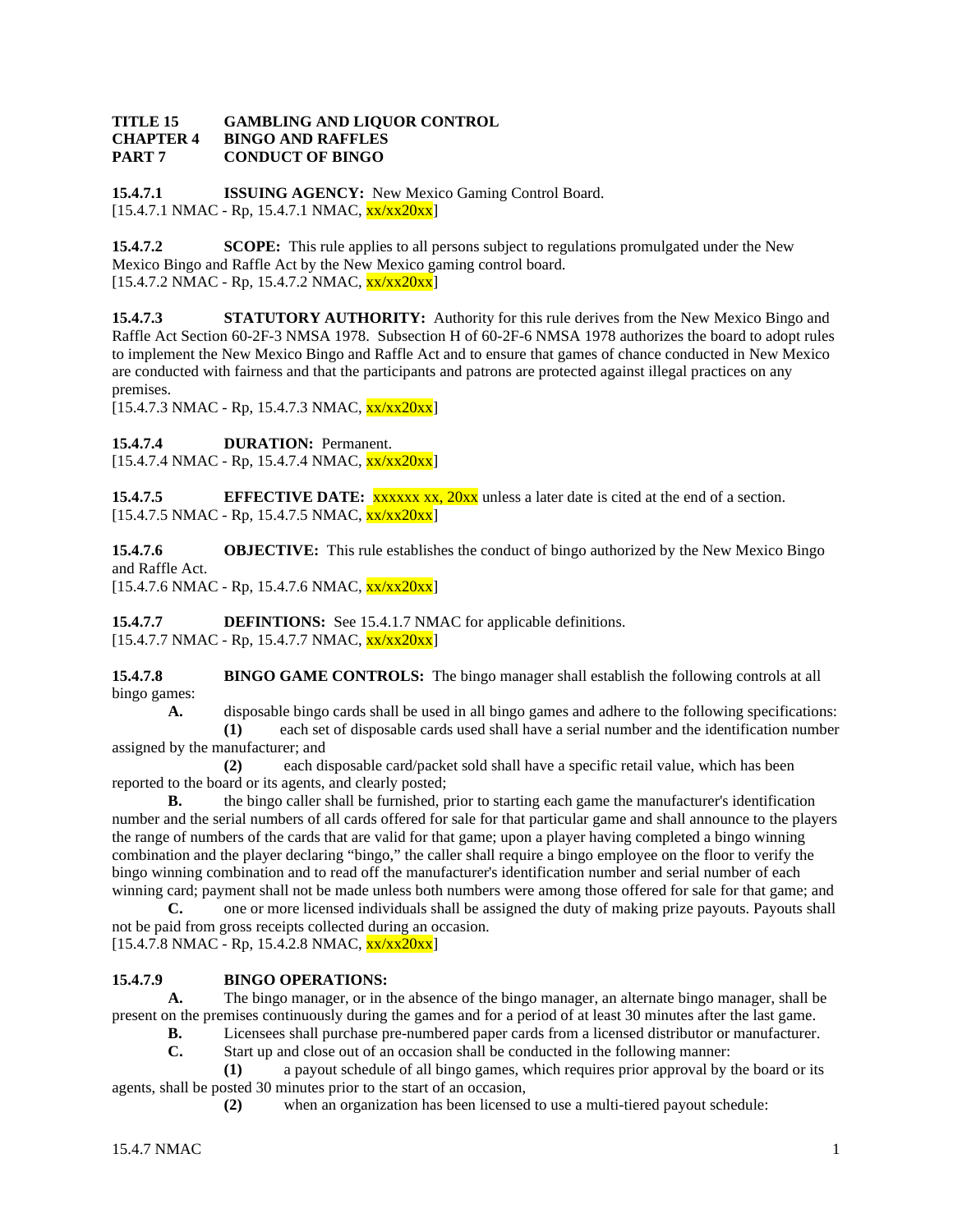**(a)** all tiers shall be posted 30 minutes prior to the occasion; and

**(b)** the tier to be used shall be announced 10 minutes prior to the occasion;

**(3)** prior to the start of the game, all bingo prizes, prize money, or checks shall be on the licensed premises; in the event check payments are to be issued for the payment of prizes, there shall be sufficient funds in the bingo operating account at the beginning of the bingo occasion;

**(4)** at the close out of each occasion, the bingo manager shall count all gross receipts to include all cash, checks, debit card receipts, and promotional, discounted or free games at the full price; and shall record all gross receipts and prepare and sign a bank deposit slip that reflects the final deposit; the deposit slip shall have the licensee's name and license number on it;

**(5)** a second bingo employee shall immediately count and verify the gross receipts and cosign the bank deposit slip;

**(6)** cash, coin, checks, and debit card receipts shall be temporarily stored in a secured area until a deposit is made; a secured area includes a locked vault on the licensed premises or the deposit drop box; in the event that nonrelated funds are kept in the same locked vault, bingo, raffle and pull tab funds shall be kept in a separate locked bank bag inside the vault; under no circumstances shall funds be kept at a location other than the licensed premise;

**(7)** if the licensee conducts two or more bingo occasions and chooses not to close out at the end of each occasion, then all gross receipts for each game of chance shall be kept separate for each occasion, secured in a locked vault and reconciled at the close of the last occasion or no later than the following business day; and

**(8)** the bingo manager and one other bingo employee shall ensure proper separate and accurate reporting of each of the occasions to include separate deposit slips that reflect separate gross receipts from each occasion.

**D.** Paper cards shall be used for all bingo games.

**E.** No bingo occasion shall begin prior to 9:00 a.m. or later than midnight.

 $[15.4.7.9 \text{ NMAC} - \text{Rp}, 15.4.2.9 \text{ NMAC}, \frac{\text{xx}}{\text{xx}20 \text{xx}}]$ 

**15.4.7.10 SALE OF BINGO CARDS:**

**A.** Sale and use of bingo cards:

- **(1)** bingo cards shall not be sold on credit or purchased with credit cards;
- **(2)** a debit card issued by a banking institution or credit union may be used as a means of

payment;

occasion;

**(3)** each licensee that accepts payment by debit card must maintain records to substantiate all transactions;

**(4)** all debit card transactions must be reported on the quarterly reports covering the time period in which the transactions occurred;

- **(2)** all sales of bingo cards shall take place upon the premises and at the time of that bingo
	- **(3)** no bingo cards shall be set aside or reserved for any person;

**(4)** if a master card or admittance card is required in order to play bingo, then no extra cards will be sold to a player who has not purchased a master or admittance card;

**(5)** all bingo cards other than promotional cards shall be sold at a set price; the price of each type of card shall remain fixed and may only be altered by requested amendment of the license subject to approval by the board or its agents, and shall be posted; and

**(6)** if each person playing bingo is required to purchase a master card and is allowed to play extra cards in the same game, then the prize to be awarded on the master card and the extra cards shall be posted by the licensee at the beginning of each game.

**B.** No bingo cards sold for use in an occasion shall be valid for use in another occasion.

**C.** If bingo cards are being sold for an occasion immediately following the current occasion and both occasions are scheduled for the same day, the sales and deposits for each occasion shall be kept separate.

**D.** Any shortage calculated from sales for an occasion shall not be deducted from the gross receipts.  $[15.4.7.10 NMAC - Rp, 15.4.2.10 NMAC, xx/xx20xx]$ 

# **15.4.7.11 CONDUCT DURING BINGO GAMES:**

- **A.** The caller shall:
	- **(1)** announce whether last ball called is or is not required;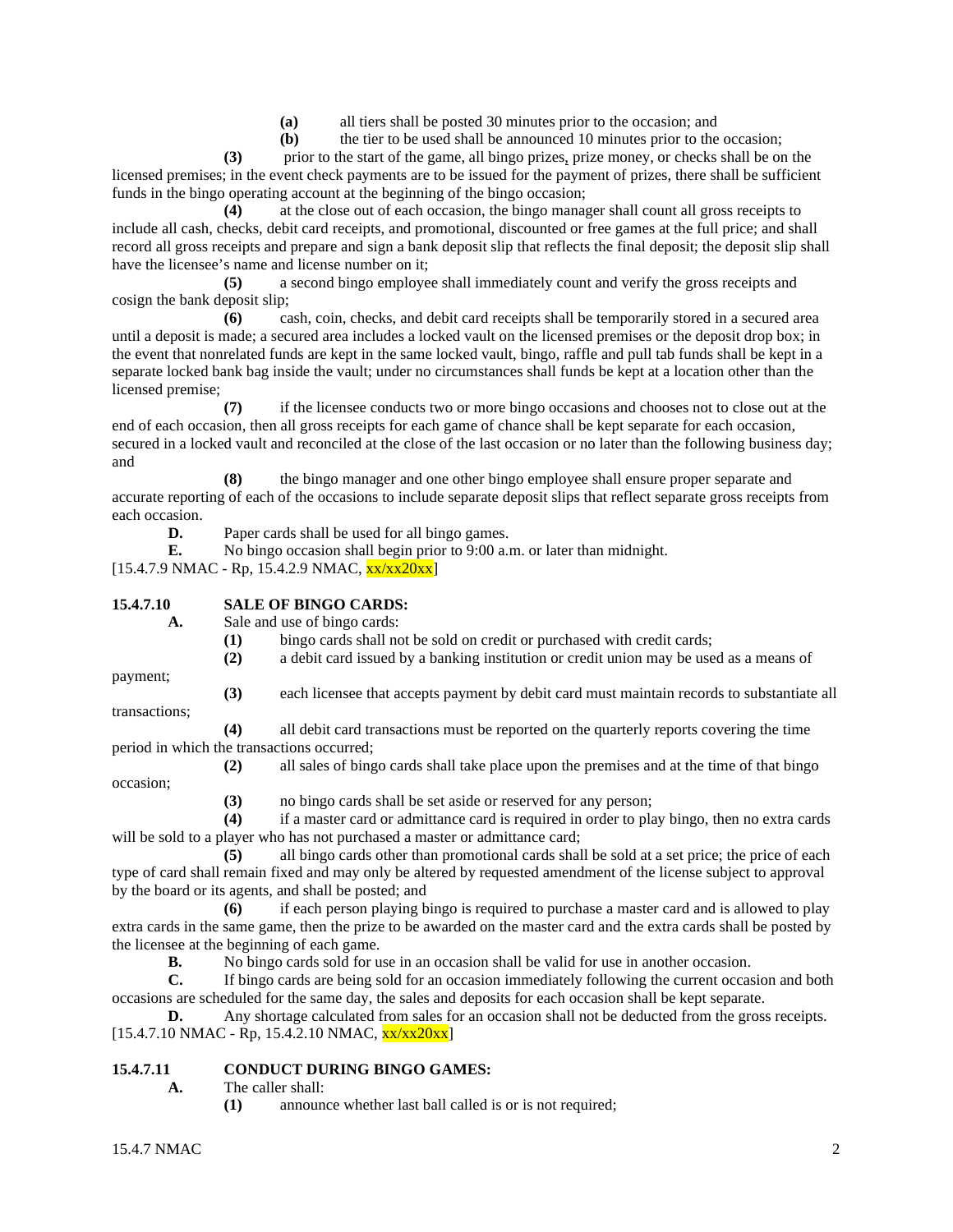**(2)** remove and hold only one ball at a time from the blower;

**(3)** call all letters and numbers clearly twice to all players present during the occasion;

**(4)** immediately following the calling of each number in a bingo game, the caller shall turn the portion of the ball, which shows the number and the letter to the players in the game so they may know that the proper number has been called;

**(5)** upon discovering that a number has been called incorrectly:

**(a)** the game shall immediately stop;

**(b)** the caller shall announce "an error has been made, I am reading the correct number, please correct your card"; and

**(c)** then correct the board and continue with the game.

**(6)** not return a ball to any part of the blower until the conclusion of the game.

**B.** Each bingo game will be closed with the following procedure:

**(1)** the game shall be stopped after the winning combination has been signaled by a player;

**(2)** only the balls called are in play;

**(3)** a ball in the caller's hand, on a monitor, or otherwise segregated from other balls will not be called or placed into play; this ball will be held by the caller until the bingo winning combination has been verified;

over;

**(4)** if it is a bingo winning combination the ball is returned to the machine and the game is

**(5)** if a game is stopped for a bingo declaration which proves not to be valid, the caller will then call the ball being held at the time the game was stopped;

**(6)** the bingo employee on the floor shall place the bingo card to be checked as a winner in front of at least one other player, with that player being given an opportunity to confirm that the bingo declared is a valid bingo winning combination by watching the card as the numbers are called;

**(7)** the caller shall require the bingo employee on the floor checking the bingo combination to read off the manufacturer's identification number and serial number of each winning card;

**(8)** the bingo employee on the floor shall announce the numbers of the bingo winning combination to the bingo caller who shall confirm using the master board, or, in case of a "cover-all" bingo, the caller shall call the numbers that have not been called using the master board; and

**(9)** the bingo caller shall then ask the players, "are there any other bingos?" If no one answers, the caller shall announce, "this game is completed".

**C.** The caller cannot verify the winning bingo numbers on the floor. Another bingo employee shall call the player's declared bingo numbers to the caller for verification.

**D.** In a bingo game where only a specific number of numbered balls will be called, that number shall be announced by the caller prior to the removal of the first ball from the blower. Prior to the last ball being removed from the blower the caller will announce "last ball".

**E.** When conducting a "winner take all" bingo game, the bingo manager shall ensure that:

**(1)** the caller announces the number of cards sold and the prize amount prior to the beginning

the game;

- **(2)** a record of the game is compiled containing:
	- **(a)** the number of cards sold;
	- **(b)** the date and time the game was conducted;
	- **(c)** if the prize value is equal to or exceeds \$600, the winner(s) contact information;
	- **(d)** copies of any required tax reporting documents; and
	- **(e)** this record is retained in accordance with the 15.4.1.12 NMAC; and
- **(f)** the aggregate amount of all prizes offered or given in all bingo games played in a single occasion shall not exceed \$2,500, exclusive of pull-tabs, raffles and door prizes.

**F.** In the event of a power outage, with the approval of the majority of players the caller may continue by removing bingo balls from the hopper manually.

 $[15.4.7.11 \text{ NMAC} - \text{Rp}, 15.4.2.11 \text{ NMAC}, \frac{\text{xx} \times \text{xx} 20 \text{xx}}{\text{NMR}}]$ 

**15.4.7.12 RECORD OF NUMBERS DRAWN:** A written record shall be compiled and retained by the licensee for a period of 60 days of all bingo numbers, in the order the numbers are called, when the bingo game payoff is \$600 or more.

 $[15.4.7.12 \text{ NMAC} - \text{Rp}, 15.4.2.12 \text{ NMAC}, \frac{\text{xx}}{\text{xx}} \times 20 \text{xx}]$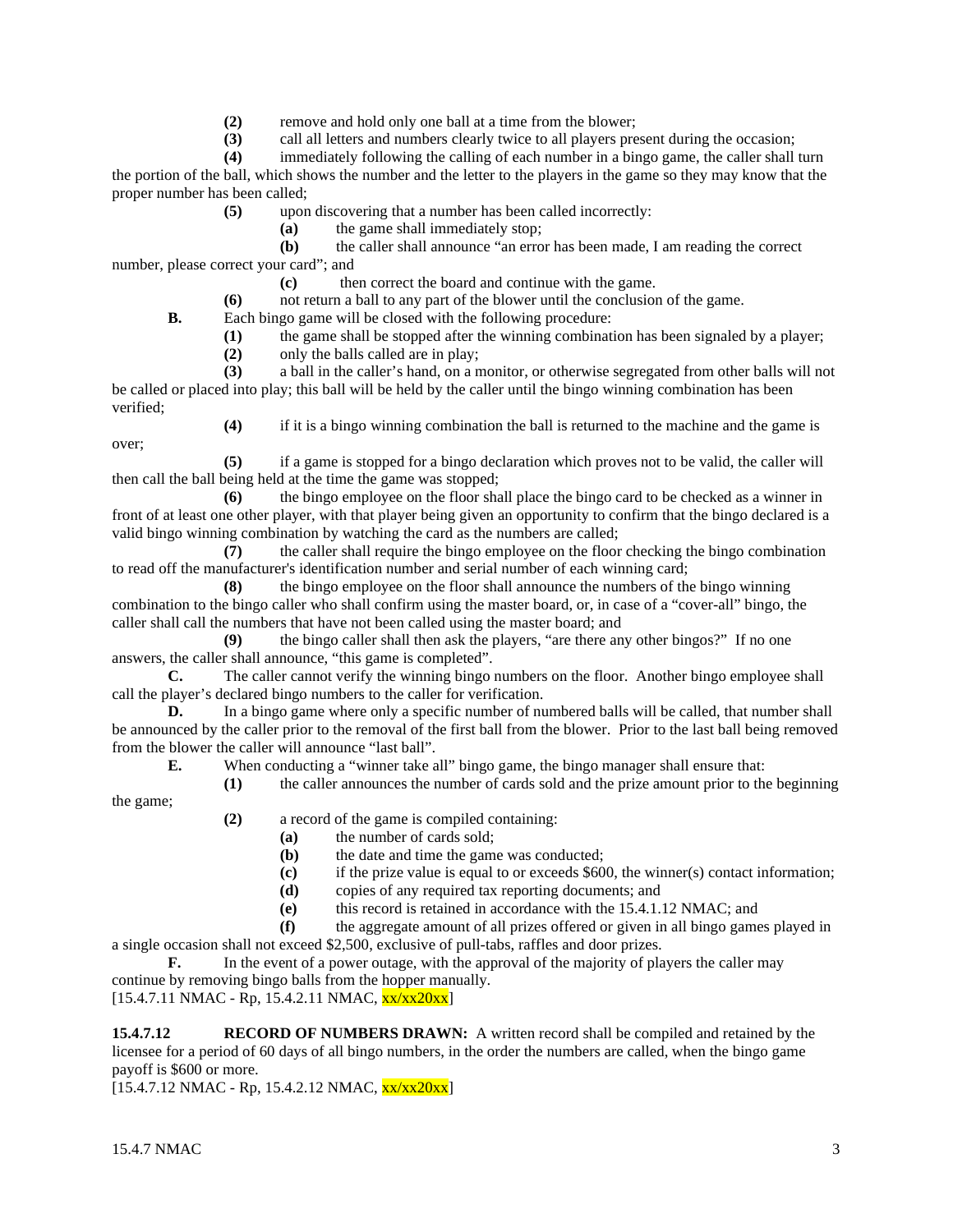# **HISTORY OF 15.4.7 NMAC:**

**Pre-NMAC History:** The material in this part was derived from that previously filed with the state records center and archives by department of alcohol and beverage control under:

ABC Regulation No. 2B-9(E), Agreement Based Upon Percentage of Receipts Prohibited, Relating to Section 60- 2B-9(E) NMSA 1978, filed 12/22/1982.

Regulation No. 2B-9(E), Agreement Based Upon Percentage of Receipts Prohibited, filed 3/29/1984.

Regulation No. 2B-6, Documentation Regarding Rented Premises, Relating to Section 60-2B-6 NMSA 1978, filed 5/14/1984.

#### **History of Repealed Material:**

15.4.7 NMAC, Bingo and Raffles - Conduct of Bingo, filed 9/16/2005 - Repealed, effective 3/27/2013. 15.4.7 NMAC, Bingo and Raffles - Conduct of Bingo, filed 3/27/2013 - Repealed, effective xx/xx/20xx.

#### **Other History:**

15.4.7 NMAC, Bingo and Raffles - Conduct of Bingo, filed 9/16/2005 replaced by 15.4.7 NMAC, Bingo and Raffles - Conduct of Bingo, effective 3/27/2013.

15.4.7 NMAC, Bingo and Raffles - Conduct of Bingo, filed 3/27/2013 replaced by 15.4.7 NMAC, Bingo and Raffles - Conduct of Bingo, effective xx/xx/20xx.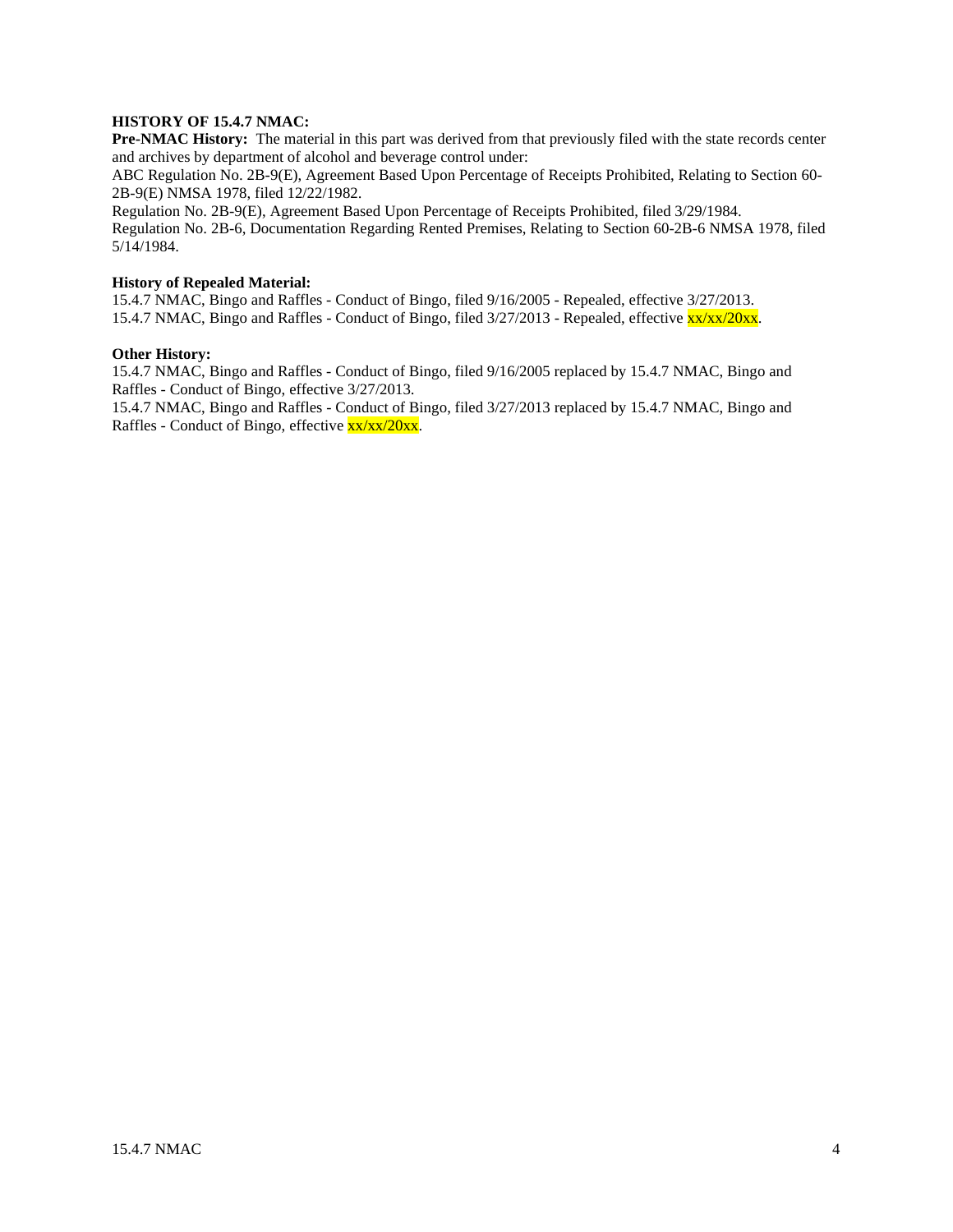#### **TITLE 15 GAMBLING AND LIQUOR CONTROL CHAPTER 4 BINGO AND RAFFLES PART 8 CONDUCT OF RAFFLE**

**15.4.8.1 ISSUING AGENCY:** New Mexico Gaming Control Board.  $[15.4.8.1 \text{ NMAC} - \text{Rp}, 15.4.8.1 \text{ NMAC}, \frac{\text{xx}}{\text{xx}20 \text{xx}}]$ 

**15.4.8.2 SCOPE:** This rule applies to all persons subject to regulations promulgated under the New Mexico Bingo and Raffle Act by the New Mexico gaming control board.  $[15.4.8.2 \text{ NMAC - Rp}, 15.4.8.2 \text{ NMAC}, \frac{\text{xx}}{\text{xx}20 \text{xx}}]$ 

**15.4.8.3 STATUTORY AUTHORITY:** Authority for this rule derives from the New Mexico Bingo and Raffle Act Section 60-2F-3 NMSA 1978. Subsection H of 60-2F-6 NMSA 1978 authorizes the board to adopt rules to implement the New Mexico Bingo and Raffle Act and to ensure that games of chance conducted in New Mexico are conducted with fairness and that the participants and patrons are protected against illegal practices on any premises.

 $[15.4.8.3 \text{ NMAC} - \text{Rp}, 15.4.8.3 \text{ NMAC}, \frac{\text{xx}}{\text{xx}} \frac{20 \text{xx}}{\text{N}}]$ 

15.4.8.4 **DURATION:** Permanent.

 $[15.4.8.4 \text{ NMAC - Rp}, 15.4.8.4 \text{ NMAC}, \frac{\text{xx}}{\text{xx}20\text{xx}}]$ 

**15.4.8.5 EFFECTIVE DATE:** xxxxx xx, 20xx, unless a later date is cited at the end of a section.  $[15.4.8.5 \text{ NMAC} - \text{Rp}, 15.4.8.5 \text{ NMAC}, \frac{\text{xx}}{\text{xx}20 \text{xx}}]$ 

**15.4.8.6 OBJECTIVE:** This rule establishes standards for the conduct of raffle authorized by the New Mexico Bingo and Raffle Act.  $[15.4.8.6 \text{ NMAC} - \text{Rp}, 15.4.8.6 \text{ NMAC}, \frac{\text{xx}}{\text{xx}} \frac{20 \text{xx}}{\text{N}}]$ 

**15.4.8.7 DEFINITIONS:** See 15.4.1.7 NMAC for applicable definitions.  $[15.4.8.7 \text{ NMAC - Rp}, 15.4.8.7 \text{ NMAC}, \frac{\text{xx}}{\text{xx}}/20 \text{xx}]$ 

# **15.4.8.8 RAFFLE CONTROLS:**

**A.** A licensee shall maintain a valid copy of a raffle ticket for each raffle conducted.<br>**B.** All proceeds including donations and gifts shall be reported as gross receipts under

**B.** All proceeds including donations and gifts shall be reported as gross receipts under the act.<br> **C.** Each raffle ticket and all promotional material concerning the raffle, shall conspicuously sta

**C.** Each raffle ticket and all promotional material concerning the raffle, shall conspicuously state whether or not the ticket holder is required to be present at the raffle drawing in order to win prizes.

**D.** Raffle tickets shall not be discounted and must be sold for the same price.

 $[15.4.8.8 \text{ NMAC - Rp}, 15.4.8.8 \text{ NMAC}, \frac{\text{xx}}{\text{xx}20\text{xx}}]$ 

# **15.4.8.9 RAFFLE OPERATIONS:**

**A.** All raffle tickets sold shall have a representation (stub) in the container prior to the start of the draw. No unsold raffle tickets shall have a representation (stub) in the container.<br> **B.** The drawing shall be open to all ticket holders

The drawing shall be open to all ticket holders.

**C.** The rules of the drawing shall be conspicuously posted in the immediate area of the device from which the draw occurs and will identify what a winning draw is.

**D.** When more than one prize is to be awarded the prize shall be announced immediately preceding the drawing of each winning ticket.

**E.** Prize substitutions are not allowed.

[15.4.8.9 NMAC - Rp, 15.4.8.9 NMAC, xx/xx20xx]

# **15.4.8.10 SPLIT RAFFLE:**

**A.** If a split is other than fifty-fifty, the winner's share shall be the first value of the expression.

**B.** All tickets sales and the drawing of the winner(s) shall occur at the same location on the same day.

**C.** There shall be a period of sufficient duration between the last ticket sold and the drawing so that the number of tickets sold and the prize(s) can be determined and announced.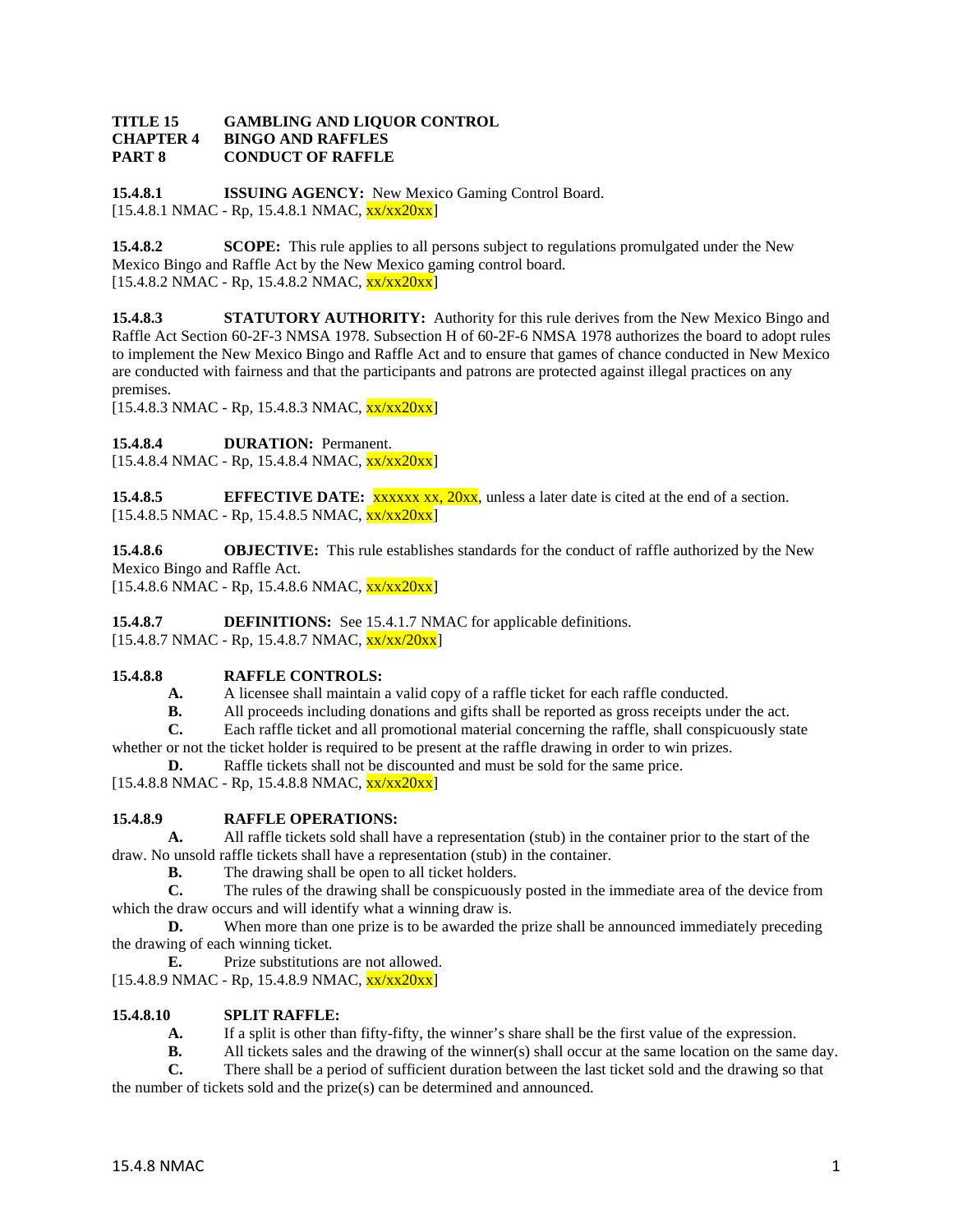**D.** The number of chances sold and the prize(s) shall be announced prior to the drawing of the

winner(s).

 $[15.4.8.10 \text{ NMAC} - \text{Rp}, 15.4.8.10 \text{ NMAC}, \frac{\text{xx}}{\text{xx}}20\text{xx}]$ 

**15.4.8.11 \$75,000 OR MORE RAFFLES:** Licensee shall meet all the conditions described in 15.4.8.9 NMAC and the following requirements:

**A.** shall notify the board on a form prescribed by the board 10 days prior to any public notice; and

**B.** shall report to board on a form prescribed by the board within three days of drawing the winner(s) name, address and phone number.

 $[15.4.8.11 \text{ NMAC} - \text{Rp}, 15.4.8.11 \text{ NMAC}, \frac{\text{xx}}{\text{xx}}20\text{xx}]$ 

# **15.4.8.12 PAYMENT OF WINNINGS:**

- **A.** Prizes shall be tendered in accordance with the specifications on the raffle ticket.
- **B.** In the event that the winner does not accept a prize and:
	- **(1)** is present at the drawing a second drawing shall be made; or
	- **(2)** is not required to be and is not present at the drawing:
		- **(a)** the licensee shall obtain a written and signed letter declining the prize;
		- **(b)** the licensee shall notify the board; and
		- **(c)** the licensee may dispose of the prize in a manner they deem appropriate.
- **C.** The organization shall not discard any of the sold tickets until all prizes have been accepted.

 $[15.4.8.12 \text{ NMAC} - \text{Rp}, 15.4.8.12 \text{ NMAC}, \frac{\text{xx}}{\text{xx}20 \text{xx}}]$ 

#### **15.4.8.13 RAFFLE RECORDS TO BE KEPT:** The following records shall be maintained:

- **A.** the number of tickets available at the beginning of the event, if limited;
- **B.** the number of tickets sold:
- **C.** the date ticket sales began and ended;
- **D.** the date and time the drawing was conducted;
- **E.** the winner(s) contact information; and
- **F.** any required IRS reporting documents.

 $[15.4.8.13 \text{ NMAC} - \text{Rp}, 15.4.8.13 \text{ NMAC}, \frac{\text{xx}}{\text{xx}20\text{xx}}]$ 

# **HISTORY OF 15.4.8 NMAC:**

**Pre-NMAC History:** The material in this part was derived from that previously filed with the state records center and archives by department of alcohol and beverage control under:

Regulation No. 2B-8 Raffles, Relating to Section 60-2B-8 NMSA 1978, filed 3/21/1984.

#### **History of Repealed Material:**

15.4.8 NMAC, Raffle Tickets, filed 9/16/2005 - Repealed, effective xx/xx20xx.

#### **Other:**

15.4.8 NMAC, Raffle Tickets, filed 9/16/2005, Replaced by 15.4.8 NMAC, Raffle Tickets, effective  $\frac{xx}{xx}$ 20xx.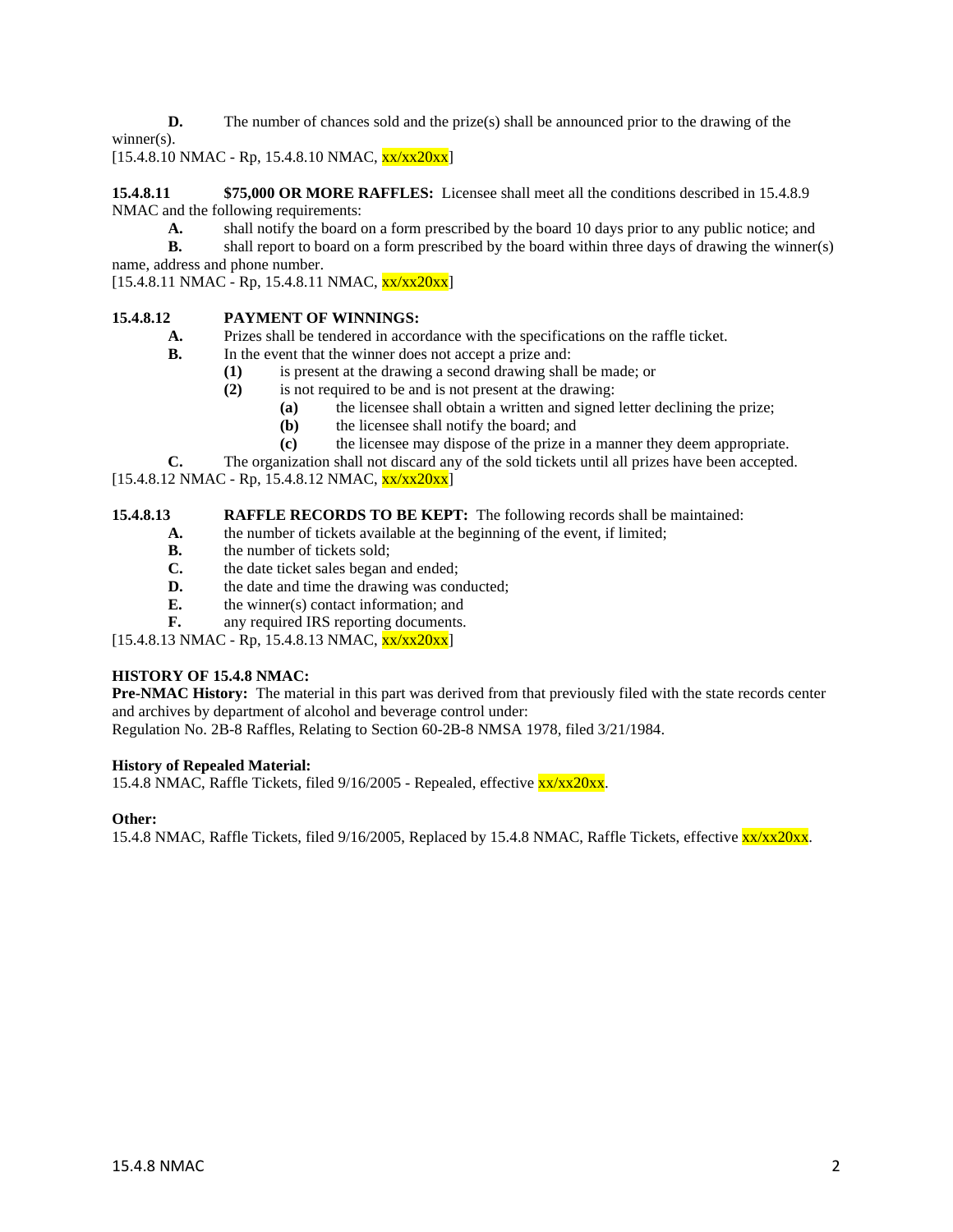#### **TITLE 15 GAMBLING AND LIQUOR CONTROL CHAPTER 4 BINGO AND RAFFLES PART 9 CONDUCT OF PULL-TABS**

**15.4.9.1 ISSUING AGENCY:** New Mexico Gaming Control Board. [15.4.9.1 NMAC - Rp, 15.4.9.1 NMAC, xx/xx20xx]

**15.4.9.2 SCOPE:** This rule applies to all persons subject to regulations promulgated under the New Mexico Bingo and Raffle Act by the New Mexico gaming control board.  $[15.4.9.2 \text{ NMAC - Rp}, 15.4.9.2 \text{ NMAC}, \frac{\text{xx}}{\text{xx}20 \text{xx}}]$ 

**15.4.9.3 STATUTORY AUTHORITY:** Authority for this rule derives from the New Mexico Bingo and Raffle Act Section 60-2F-3 NMSA 1978. Subsection H of 60-2F-6 NMSA 1978 authorizes the board to adopt rules to implement the New Mexico Bingo and Raffle Act and to ensure that games of chance conducted in New Mexico are conducted with fairness and that the participants and patrons are protected against illegal practices on any premises.

 $[15.4.9.3 \text{ NMAC} - \text{Rp}, 15.4.9.3 \text{ NMAC}, \frac{\text{xx}}{\text{xx}} \frac{20 \text{xx}}{\text{N}}]$ 

**15.4.9.4 DURATION:** Permanent.

 $[15.4.9.4 \text{ NMAC - Rp}, 15.4.9.4 \text{ NMAC}, \frac{\text{xx}}{\text{xx}20\text{xx}}]$ 

**15.4.9.5 EFFECTIVE DATE:** xxxxx xx, 20xx, unless a later date is cited at the end of a section.  $[15.4.9.5 \text{ NMAC} - \text{Rp}, 15.4.9.5 \text{ NMAC}, \frac{\text{xx}}{\text{xx}20 \text{xx}}]$ 

**15.4.9.6 OBJECTIVE:** This rule establishes the conduct of pull-tabs authorized by the New Mexico Bingo and Raffle Act.

 $[15.4.9.6 \text{ NMAC - Rp}, 15.4.9.6 \text{ NMAC}, \frac{\text{xx}}{\text{xx}}20\text{xx}]$ 

**15.4.9.7 DEFINITIONS:** See 15.4.1.7 NMAC for applicable definitions. [15.4.9.7 NMAC - Rp, 15.4.9.7 NMAC, xx/xx20xx]

# **15.4.9.8 PULL-TAB GAME CONTROLS:**

**A.** A licensee shall not share a deal with any other licensee.<br>**B.** A licensee may simultaneously operate separate deals at

**B.** A licensee may simultaneously operate separate deals at the same location and may operate the same deal at different location on the licensed premises.

**C.** A deal shall not be combined with any other deals when doing so creates the appearance of a new or more complete deal.

**D.** A deal shall not be divided and sold in different locations or at different times when doing so creates the appearance of a greater than actual number of winning pieces.

**E.** Second chance games, in which non-winning pull-tabs are entered into a drawing, shall adhere to 15.4.8 NMAC.

**F.** A pay out schedule for each deal shall be posted in the immediate area where the pull-tabs from that deal are being sold and shall contain:

- **(1)** the serial number;
- **(2)** the size;
- **(3)** the predetermined number of winners; and
- **(4)** the prize amounts of the winners.
- **G.** Sales, play and payment of prizes shall be conducted only on the licensed premise.<br>**H.** Prior to the purchase of a deal seller shall disclose to the buyer in writing the follow

**H.** Prior to the purchase of a deal, seller shall disclose to the buyer in writing the following

information:

- **(1)** the serial number;
- **(2)** the total number of pull-tabs;
- (3) the predetermined number of winning pull-tabs; and (4) the predetermined payout percentages.
- **(4)** the predetermined payout percentages.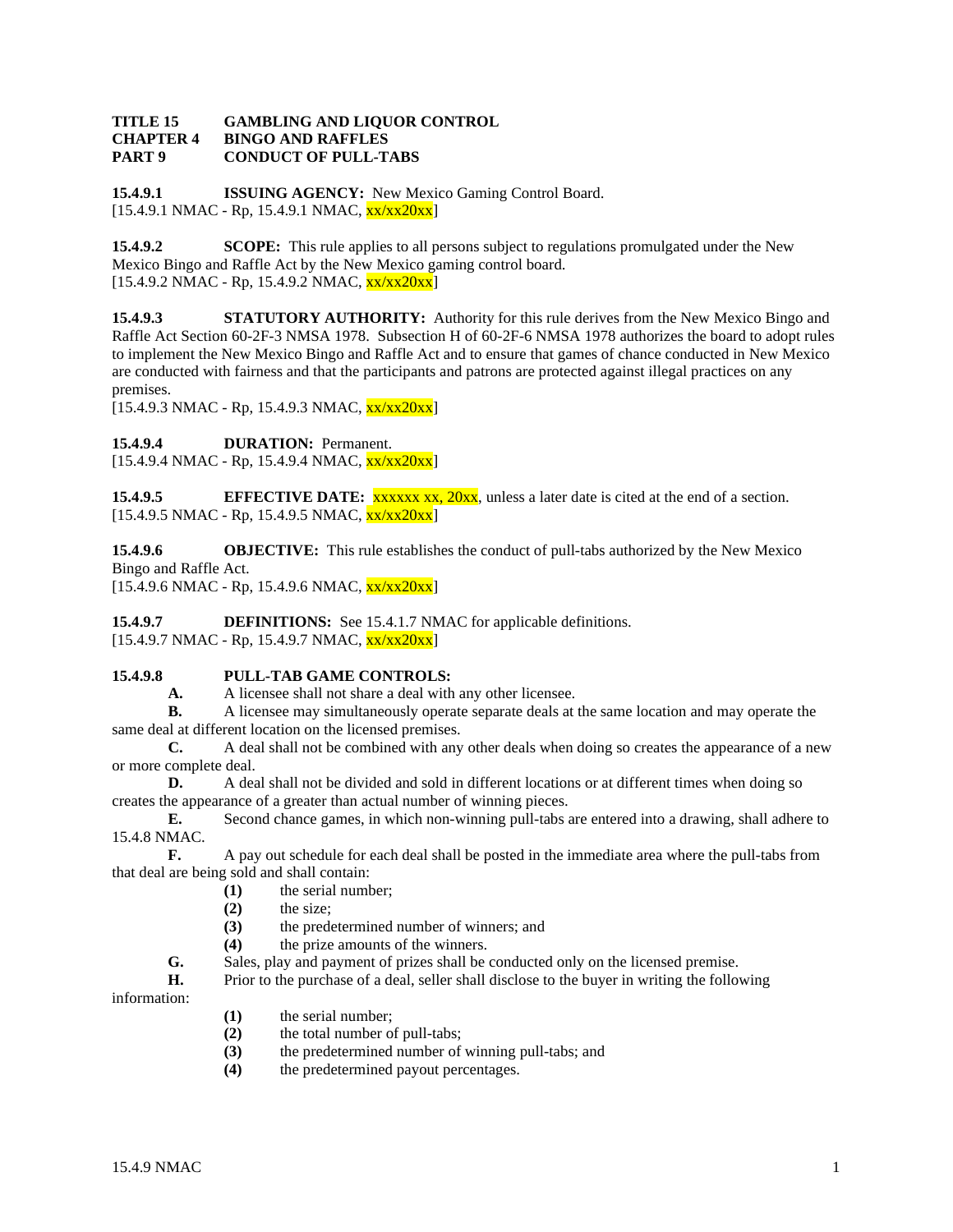**I.** A permittee, operator, or licensee shall not sell pull-tabs to an on-duty bingo employee, a memberin-charge, an alternate member-in-charge, or any person who has knowledge of pull-tab game winnings pertaining to the deal being currently sold or access to accounting records thereto.<br> **I.** A permittee, operator, or licensee shall verify and r

**J.** A permittee, operator, or licensee shall verify and retain a written record of the identity of any individual redeeming winning pull-tabs with a value of \$600 or more.  $[15.4.9.8 \text{ NMAC} - \text{Rp}, 15.4.9.10 \text{ NMAC}, \frac{\text{xx}}{\text{xx}}20\text{xx}]$ 

# **HISTORY OF 15.4.9 NMAC:**

**Pre-NMAC History:** The material in this part was derived from that previously filed with the state records center and archives by regulation and licensing department, alcohol and gaming division under:

AGD 94-1, Emergency Regulations Governing the Conduct of Pull Tabs Game of Chance, filed 1/3/95.

# **History of Repealed Material:**

15.4.9 NMAC, Pull Tabs, filed  $9/16/2005$  - Repealed, effective  $\frac{xx}{xx}20xx$ .

#### **Other:**

15.4.9 NMAC, Pull Tabs, filed 9/16/2005, Replaced by 15.4.9 NMAC, Pull Tabs, effective  $\frac{xx}{xx20xx}$ .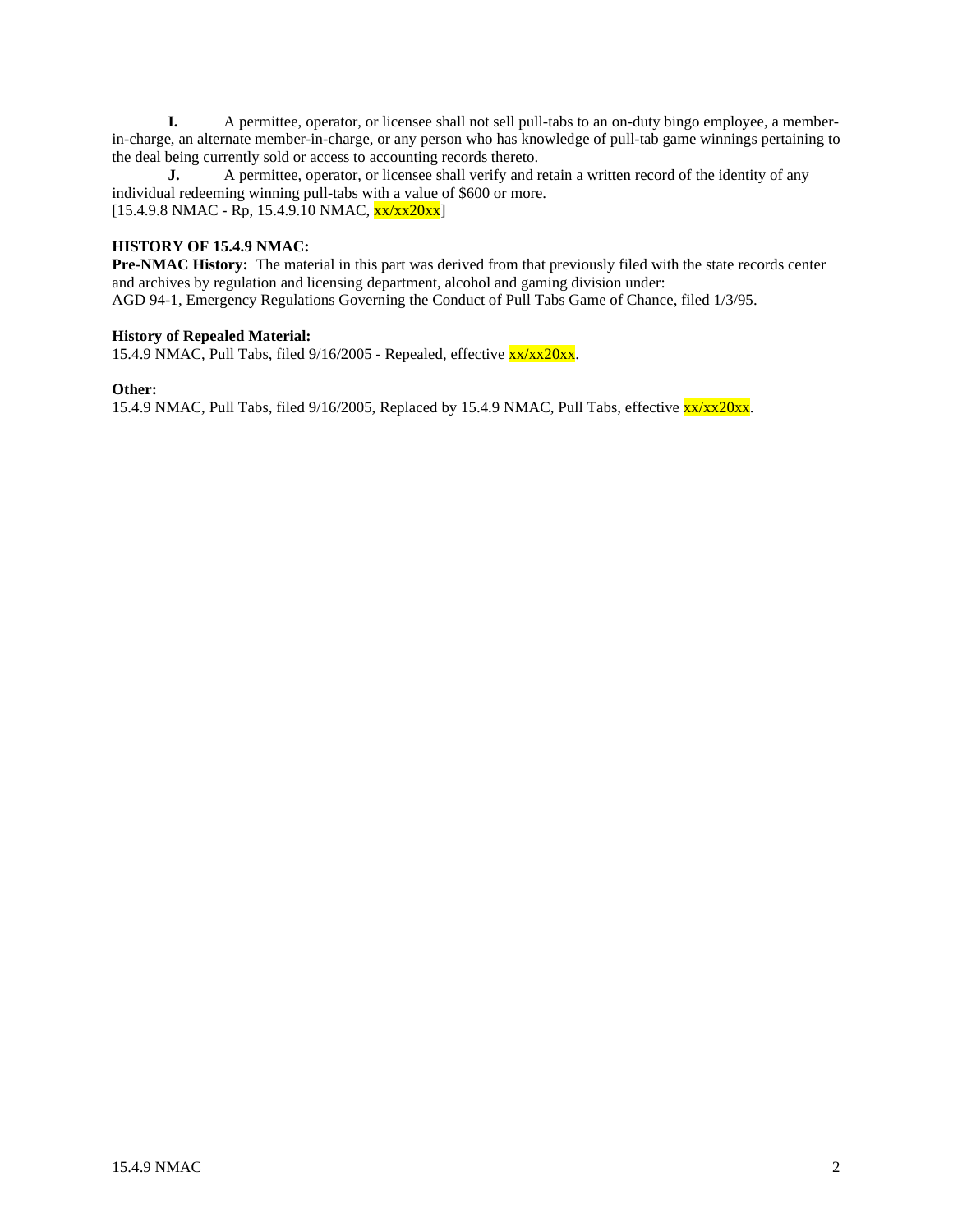### **TITLE 15 GAMBLING AND LIQUOR CONTROL CHAPTER 4 BINGO AND RAFFLES PART 10 ACCOUNTING REQUIREMENTS**

**15.4.10.1 ISSUING AGENCY:** New Mexico Gaming Control Board.  $[15.4.10.1 \text{ NMAC} - \text{Rp}, 15.4.10.1 \text{ NMAC} \text{xx}/\text{xx}/20\text{xx}]$ 

**15.4.10.2 SCOPE:** This rule applies to all persons subject to regulations promulgated under the New Mexico Bingo and Raffle Act by the New Mexico gaming control board.  $[15.4.10.2 \text{ NMAC - Rp}, 15.4.10.2 \text{ NMAC } \frac{\text{xx}}{\text{xx}}/20 \text{xx}]$ 

**15.4.10.3 STATUTORY AUTHORITY:** Authority for this rule derives from the New Mexico Bingo and Raffle Act Section 60-2F-3 NMSA 1978. Subsection H of 60-2F-6 NMSA 1978 authorizes the board to adopt rules to implement the New Mexico Bingo and Raffle Act and to ensure that games of chance conducted in New Mexico are conducted with fairness and that the participants and patrons are protected against illegal practices on any premises.

 $[15.4.10.3 \text{ NMAC} - \text{Rp}, 15.4.10.3 \text{ NMAC} \text{xx}/\text{xx}/20\text{xx}]$ 

15.4.10.4 **DURATION:** Permanent.

 $[15.4.10.4 \text{ NMAC - Rp}, 15.4.10.4 \text{ NMAC xxx/20xx}]$ 

**15.4.10.5 EFFECTIVE DATE:** xxxxx xx, 20xx unless a later date is cited at the end of a section.  $[15.4.10.5 \text{ NMAC} - \text{Rp}, 15.4.10.5 \text{ NMAC} \text{xx}/\text{xx}/20\text{xx}]$ 

**15.4.10.6 OBJECTIVE:** This rule establishes standards for accounting and financial reporting procedures for bingo, raffle and pull-tab licensees under the New Mexico Bingo and Raffle Act.  $[15.4.10.6 \text{ NMAC} - \text{Rp}, 15.4.10.6 \text{ NMAC} \text{xx}/\text{xx}/20\text{xx}]$ 

**15.4.10.7 DEFINITIONS:** See 15.4.1.7 for all applicable definitions.  $[15.4.10.7 \text{ NMAC - Rp}, 15.4.10.7 \text{ NMAC }$  $\frac{\text{xx}}{\text{xx}}/20\text{xx}]$ 

# **15.4.10.8 AUDIT PROCEDURES:**

**A.** The board or its agents shall:

**(1)** conduct audits on quarterly report forms and supporting documents, periodic and special audits or reviews of the books and records of licensees, examine the books and records of any licensee when conditions indicate the need for such action or upon the request of the board;

**(2)** review and observe methods and procedures used by licensees, which can include the counting or handling cash or cash instruments; and

**(3)** determine each licensee's compliance with the act and board rules.

**B.** Audits shall be conducted in conformity with generally accepted auditing standards and compliance standards as established by the board.

**C.** If not in compliance, the licensee will have 15 days, after receiving notification from the board or its agents, to submit the required supporting documentation or prepare and submit an amended quarterly report.

**D.** During the audit, should it be determined that an error on the report resulted in an under or over reporting of tax, the board or its agents shall report its findings to the New Mexico taxation and revenue department, per requirements set forth in the Tax Administration Act and to the licensee.

**E.** Each licensee shall submit a complete quarterly report for each quarter it holds a valid bingo and raffle license. If a licensee has no bingo, raffle or pull-tab activity during any quarter, for whatever reason, the licensee shall submit a zero activity report for that quarter by the prescribed deadline.

**F.** A licensed distributor shall keep and maintain a complete set of records which shall include details of all activities of the distributor related to the conduct of the licensed activity as may be required by the board, including the quantities and types of bingo equipment, bingo paper, pull-tabs and associated supplies purchased and sold. Such records shall be available upon request by the board or its agents and shall be retained in accordance with Section 15.4.10.12 NMAC.

 $[15.4.10.8 \text{ NMAC - Rp}, 15.4.10.8 \text{ NMAC xxx/20xx}]$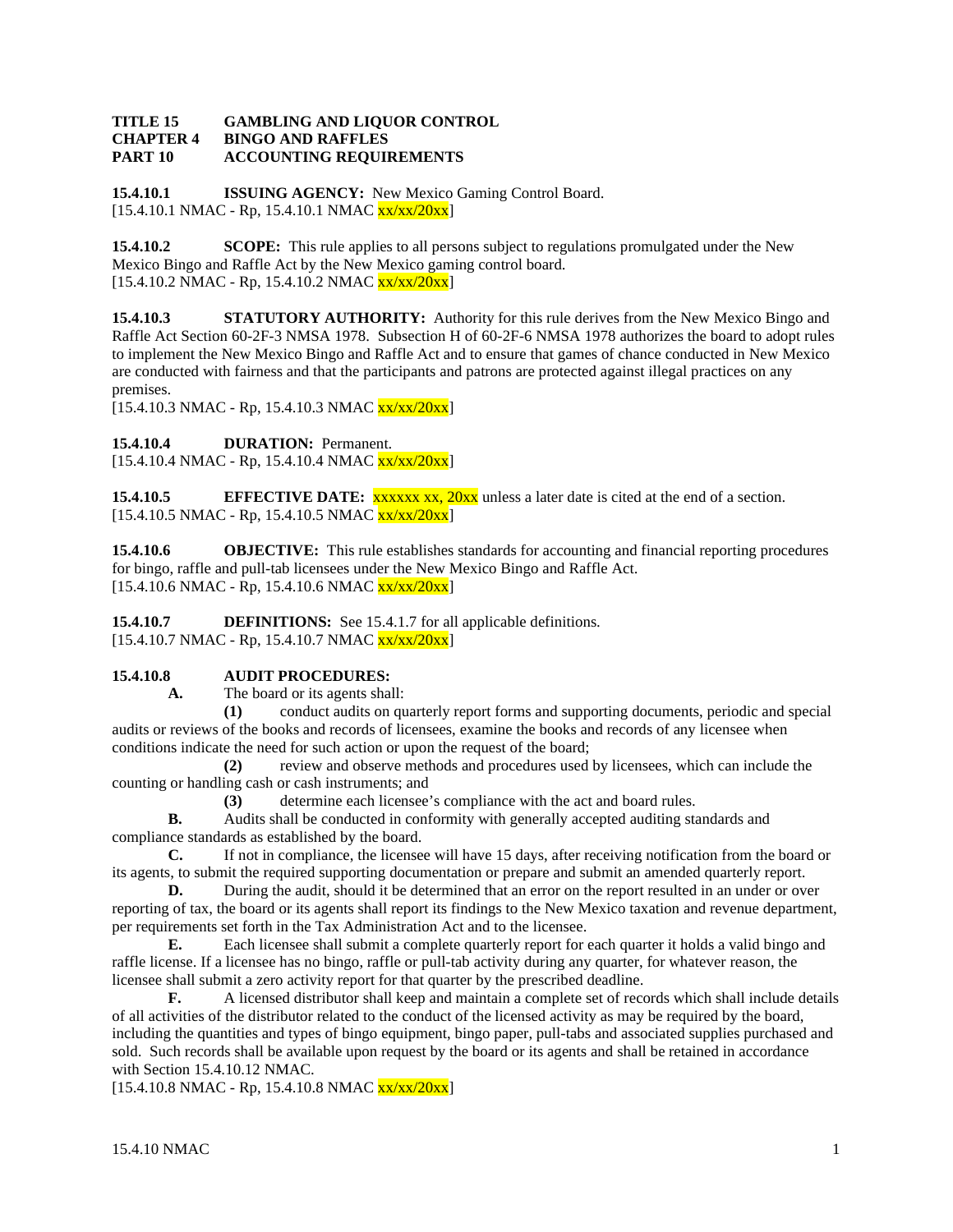# **15.4.10.9 ACCOUNTING PROCEDURES:**

**A.** All information set forth in the act is required to be documented on forms prescribed by the board. **B.** The licensee shall separately account for the gross receipts from all games of chance on the

prescribed quarterly report forms.

**C.** Each licensee shall maintain a bingo operating account to be used for all games of chance. All gross receipts shall be deposited and all disbursements shall be made from this account.

**D.** A licensee must have at least one separate general operating account in addition to a bingo operating account.

**E.** Funds from games of chance shall not be co-mingled with any other funds used by the licensee.<br> **F.** The bingo operating account shall have an end-of-month cutoff date.

The bingo operating account shall have an end-of-month cutoff date.

**G.** The licensees shall reconcile bank statements monthly.

**H.** Licensees shall use a check, not a debit card, ATM card or any form of electronic transfer to pay any expense out of the bank operating account unless an electronic payment is required by IRS, federal, state or, bank regulations or an automated payroll system that uses direct deposits to employees' accounts.

**I.** If a licensee elects to pay bingo and raffle payroll using direct deposit, the licensee shall maintain adequate records to document each individual transaction and will provide all copies of such deposit record transactions with the corresponding bingo and raffle quarterly report form. If an independent bookkeeping or payroll company is used, the licensee shall keep a copy of the agreement that authorizes them as the assigned agent to perform these duties.

**J.** Licensees with pull-tab dispensers shall empty and reconcile the receipts and payouts weekly and at the end of each month. The bingo manager shall ensure the audit printout is legible and retained in its original condition.

**K.** The gross receipts from all games of chance conducted during a bingo occasion shall be deposited into the bingo operating account no later than the next business day. Gross receipts from pull-tab dispensers shall be deposited into the bingo operating account on a weekly basis and at the end of each month.

**L.** Licensees utilizing pull-tab dispensers without a concurrent bingo occasion shall complete an approved record as defined in 15.4.1.7 NMAC for each pull-tab dispenser on a weekly basis.

**M.** Deposit records must be sufficient to allow a determination of deposits made from each occasion and each game of chance.

- **N.** Signature stamps shall not be allowed.
- **O.** Pre-signed checks shall not be allowed.<br>**P.** Checks shall be consecutively numbered
- **P.** Checks shall be consecutively numbered and signed by two authorized persons.

**Q.** No check shall be drawn to "cash" or a fictitious payee. All checks used to withdraw funds from the bingo operating account to replenish prize payouts or the change fund shall be made payable to the licensee and the memo section shall state "prize payouts" or "change fund".

**R.** A perpetual inventory of the bingo paper and pull-tabs shall be maintained by the bingo manager on a form approved by the board.

**S.** All bingo paper and pull-tab not intended for sale due to defect, damage or any other reason shall be segregated, and destroyed or returned to a licensed distributor:

- **(1)** prior to the segregation or destruction of any bingo paper and pull-tabs:
	- **(a)** the material shall be inventoried and recorded on a form approved by the board;<br>**(b)** the form signed by the highest ranking officer of the licensee that does not hold
	- **(b)** the form signed by the highest ranking officer of the licensee that does not hold

a valid staff permit; and

**(c)** the form shall be submitted to the board's audit division.

**(2)** all bingo paper and pull-tab returned to a licensed distributer shall:

**(a)** be inventoried and recorded on a form approved by the board;

**(b)** have this form signed by a representative of the licensed distributor;

**(c)** any monies paid by the distributor to the operator for returns shall not be subject

to the bingo and raffle tax; and

segregated pull-tabs and documentation regarding the return of pull-tabs to a

licensed distributor or the destruction of pull-tabs shall be retained pursuant to Section 15.4.1.12 NMAC.

**T.** All unaccounted for bingo paper and pull-tabs may be subject to the bingo and raffle tax.

**U.** Bingo paper and pull-tab inventories shall not be stored or in any way comingled with the bingo paper and pull-tabs of any other licensee.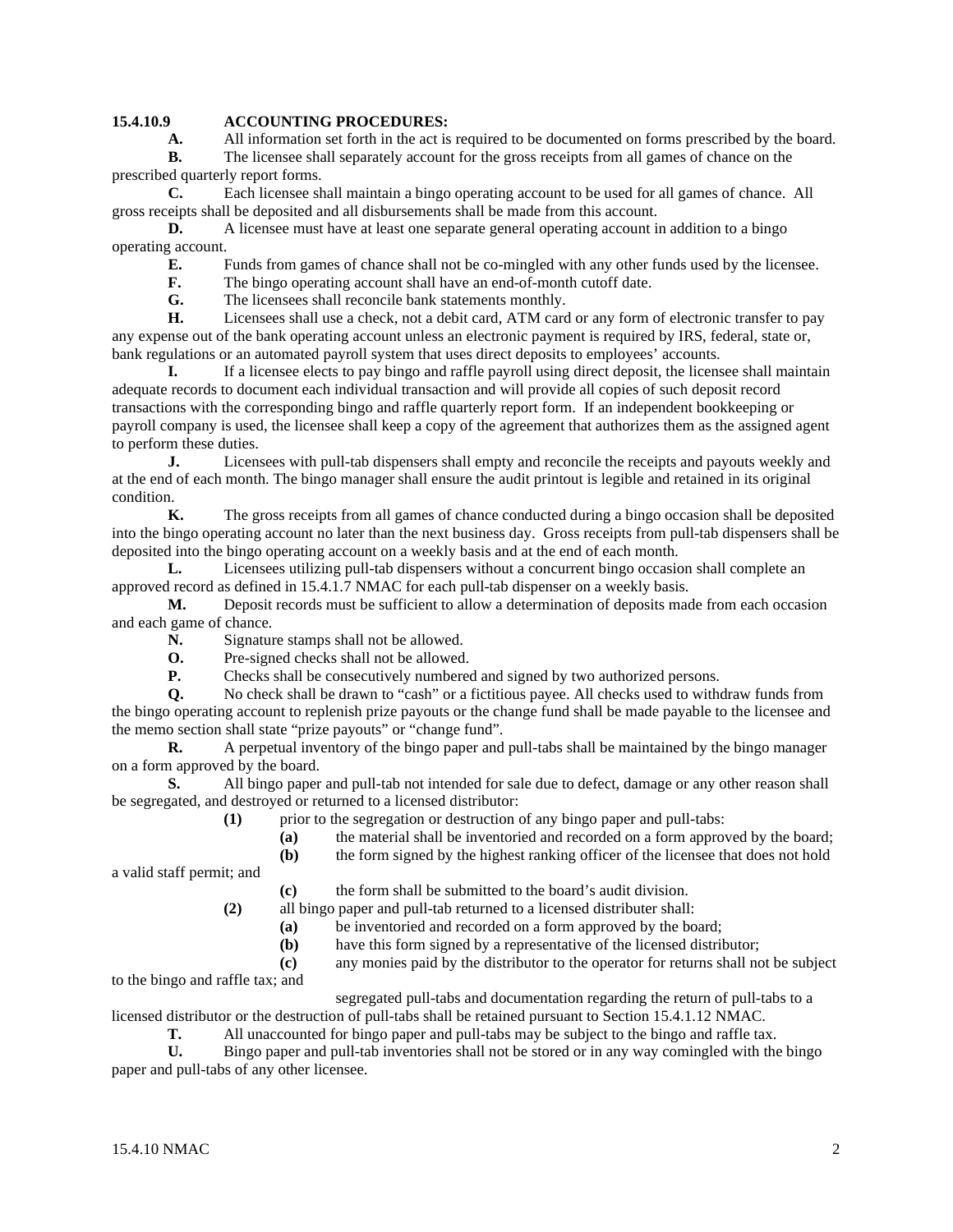**V.** Any deposits made into the bingo operating account from the organization's general operating account for the purpose of sustaining bingo, pull-tab and raffle activity shall be noted on the deposit slip. These deposits are not considered to be bingo and raffle activity receipts and therefore, not subject to bingo and raffle tax.  $[15.4.10.9 \text{ NMAC - Rp}, 15.4.10.9 \text{ NMAC x} \text{xx}/\text{xx}/20 \text{xx}]$ 

# **15.4.10.10 QUARTERLY REPORTS:**

**A.** The licensee shall submit quarterly bingo and raffle activity reports for all games of chance on the prescribed forms on or before but no later than the 25th day of April, July, October and January. If any due date falls on Saturday, Sunday or legal holiday, the due date is the next business day.

**B.** Licensees shall provide bank statements, images of the front of all cleared checks, and images of the front of all deposit slips for the period that corresponds with each report.

**C.** Each quarterly report shall be submitted with the required supporting documentation in the following order:

- **(1)** quarterly report form;
- **(2)** supplement forms;
- **(3)** bank statements for each month;
- **(4)** copies of all check images and deposit slip images; and
- **(5)** copy of quarterly tax coupon.

**D.** If a licensee fails to file quarterly reports within the time required, or if the reports are not properly verified, accurate, and complete, the licensee's license may be suspended until the default has been corrected:

**(1)** a \$100 processing fee may be assessed for quarterly reports 30 days or more past due;

**(2)** a \$100 processing fee may be assessed if the licensee fails to submit all required

supporting documentation or amended quarterly reports per Subsection C of 15.4.10.8 NMAC within 15 days of notification by the board;

**(3)** any \$100 processing fees shall be paid within 15 days of receipt of notification along with submission of the quarterly reports and all items requested by the board; to include amended quarterly reports and required supporting documentation;

**(4)** failure to submit the quarterly reports or required items requested by the board; to include amended quarterly reports, required supporting documentation and the processing fee(s) within 15 days of receipt of notification, may result in an administrative citation being issued; and

**(5)** the licensee may submit an appeal for the assessment of the processing fee(s) to the board within 15 days of receipt of notification. The appeal shall include a written rebuttal to the assessment. Appealing any processing fee does not relieve the licensee from the obligation to pay the fee or allow the licensee additional time to submit the quarterly reports or any required supporting documentation requested by the board.  $[15.4.10.10 NMAC - Rp, 15.4.10.10 NMAC <sub>XX/XX/20XX</sub>]$ 

# **15.4.10.11 REPORTING AND PAYMENT PROCEDURES:**

**A.** Each licensee shall prepare an approved record covering each game of chance. This approved record shall disclose the following information:

- **(1)** gross receipts collected from the sale of all bingo cards, pull-tabs or raffle tickets;
	- **(2)** the retail value of all promotional games;
	- (3) cash on hand at the commencement and at the conclusion of each occasion;<br>(4) signature of the bingo manager who oversees the occasion on all paperwork
	- **(4)** signature of the bingo manager who oversees the occasion on all paperwork; and
	- **(5)** name, signature, and assigned duties of each employee for each occasion.

**B.** A bingo and raffle tax as established by statute, of any game of chance held, operated or conducted for or by a qualified organization shall be imposed on the qualified organization.

**C.** The tax imposed pursuant to this section shall be submitted quarterly to the New Mexico taxation and revenue department on or before April 25, July 25, October 25 and January 25.<br>
D. Fees required under the act and all reports relating to taxes and fee

Fees required under the act and all reports relating to taxes and fees shall be received by the board no later than the date specified.

 $[15.4.10.11 \text{ NMAC} - \text{Rp}, 15.4.10.11 \text{ NMAC} \text{xx}/\text{xx}/20 \text{xx}]$ 

**15.4.10.12 RETENTION OF RECORDS:** The licensee shall maintain all records required pursuant to 15.4.1.12 NMAC.

 $[15.4.10.12 \text{ NMAC} - \text{Rp}, 15.4.10.12 \text{ NMAC} \text{xx}/\text{xx}/20 \text{xx}]$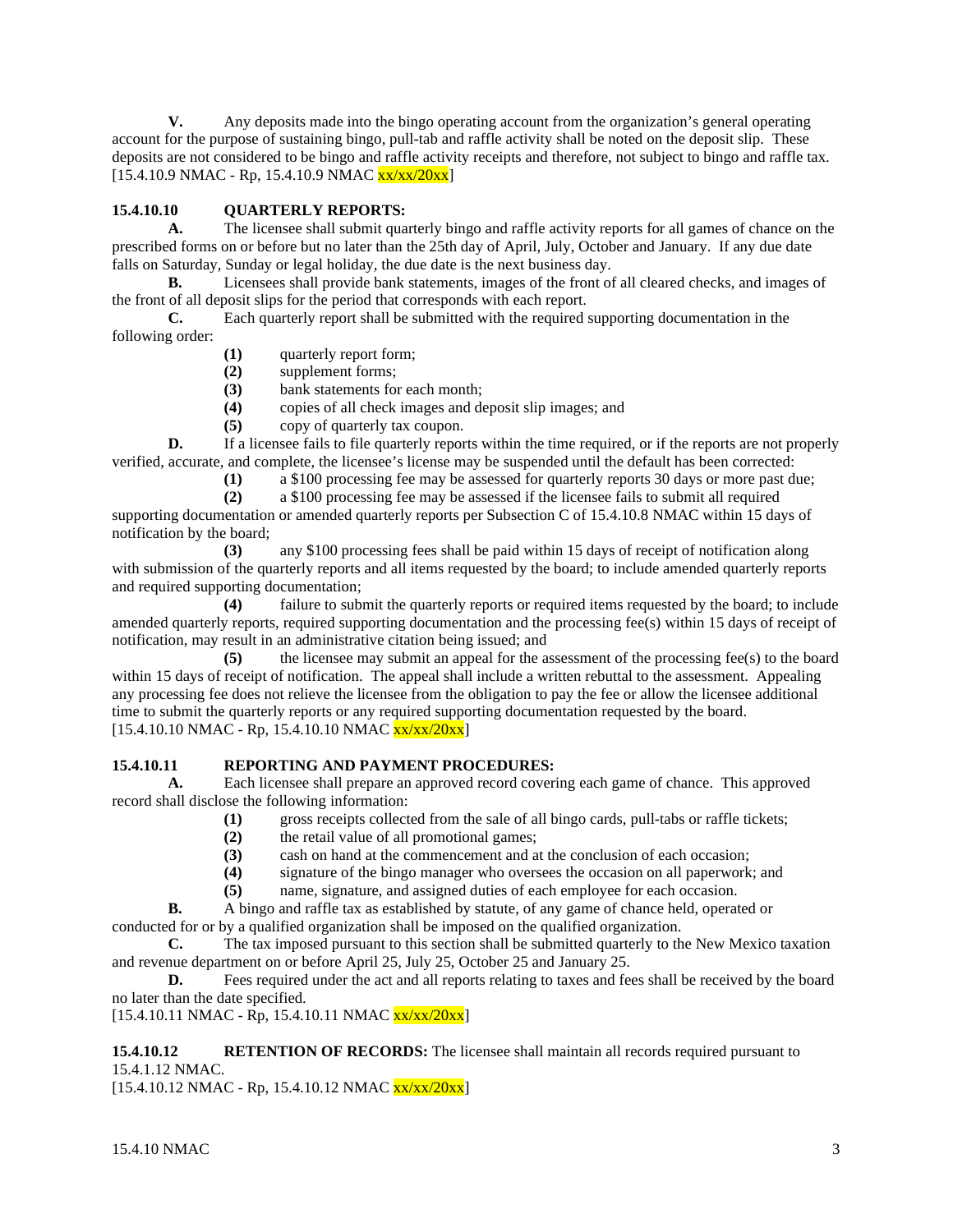# **HISTORY OF 15.4.10 NMAC: [RESERVED]**

# **History of Repealed Material:**

15.4.10 NMAC, Bingo and Raffles - Accounting Requirements, filed 3/27/2013 - Repealed xx/xx/20xx,

#### **Other History:**

15.4.10 NMAC, Bingo and Raffles - Accounting Requirements, filed 3/27/2013 replaced by 15.4.10 NMAC, Bingo and Raffles - Accounting Requirements, effective  $\frac{x}{xx}/\frac{x}{x}/20x$ .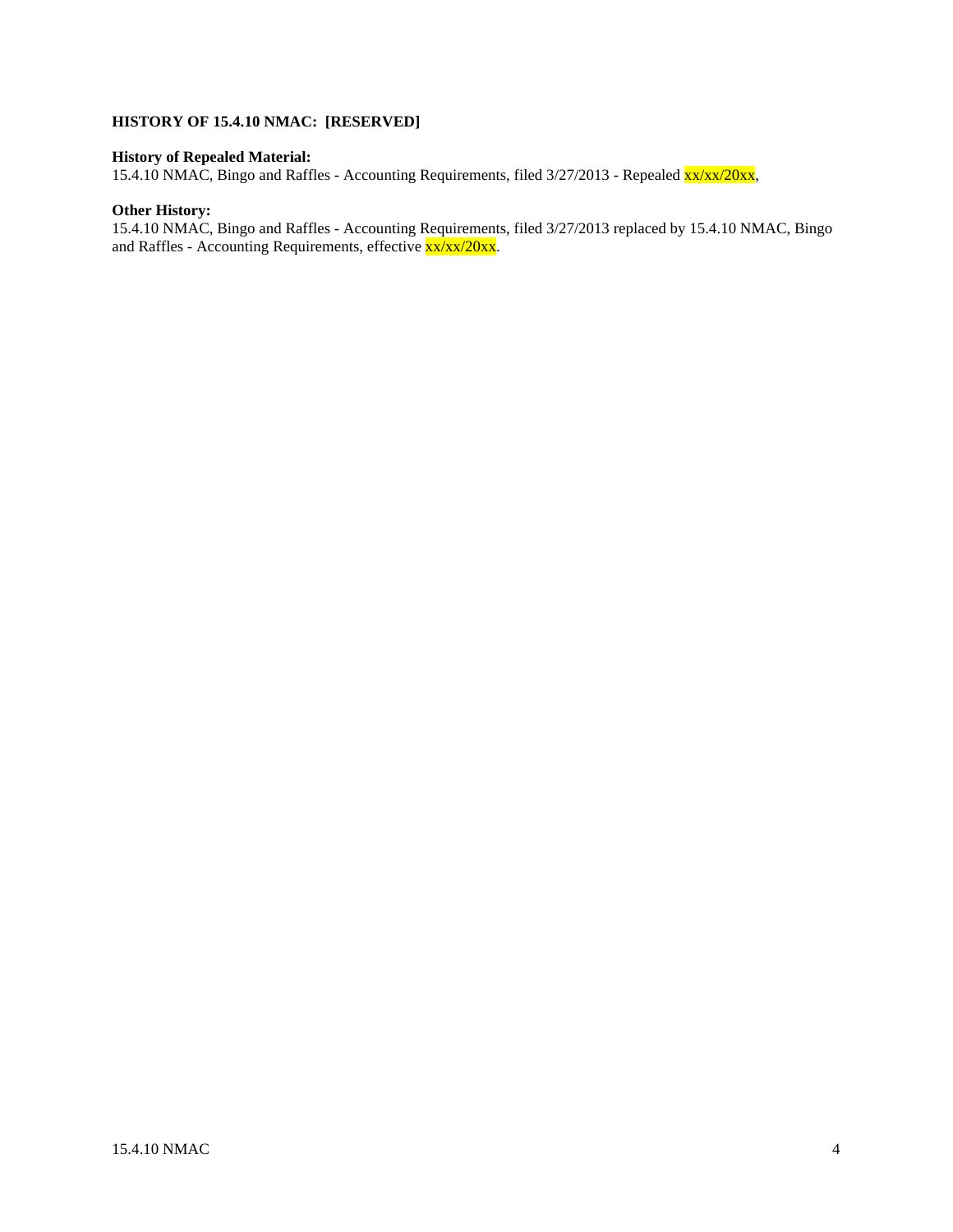#### **TITLE 15 GAMBLING AND LIQUOR CONTROL CHAPTER 4 BINGO AND RAFFLES PART 11 VARIANCE PROCEDURES**

**15.4.11.1 ISSUING AGENCY:** New Mexico Gaming Control Board. [15.4.11.1 NMAC - Rp, 15.4.11.1 NMAC, xx/xx/20xx]

**15.4.11.2 SCOPE:** This rule applies to all persons subject to regulations promulgated under the New Mexico Bingo and Raffle Act by the New Mexico gaming control board.  $[15.4.11.2 \text{ NMAC} - \text{Rp}, 15.4.11.2 \text{ NMAC}, \frac{\text{xx}}{\text{xx}}/20 \text{xx}]$ 

**15.4.11.3 STATUTORY AUTHORITY:** Authority for this rule derives from the New Mexico Bingo and Raffle Act Section 60-2F-3 NMSA 1978. Subsection H of 60-2F-6 NMSA 1978 authorizes the board to adopt rules to implement the New Mexico Bingo and Raffle Act and to ensure that games of chance conducted in New Mexico are conducted with fairness and that the participants and patrons are protected against illegal practices on any premises.

 $[15.4.11.3 \text{ NMAC} - \text{Rp}, 15.4.11.3 \text{ NMAC}, \frac{\text{xx}}{\text{xx}}/20 \text{xx}]$ 

15.4.11.4 **DURATION:** Permanent.

 $[15.4.11.4 \text{ NMAC} - \text{Rp}, 15.4.11.4 \text{ NMAC}, \frac{\text{xx}{\text{xx}}/20 \text{xx}}{15.4.11.4 \text{ NMAC}}]$ 

**15.4.11.5 EFFECTIVE DATE:** xxxxx xx, 20xx, unless a later date is cited at the end of a section.  $[15.4.11.5 \text{ NMAC} - \text{Rp}, 15.4.11.5 \text{ NMAC}, \frac{\text{xx}}{\text{xx}}/20 \text{xx}]$ 

**15.4.11.6 OBJECTIVE:** This rule establishes procedures for requesting a temporary exemption to any rule within 15.4 NMAC that is not directed by the act.  $[15.4.11.6 \text{ NMAC} - \text{Rp}, 15.4.11.6 \text{ NMAC}, \frac{\text{xx}}{\text{xx}}/20 \text{xx}]$ 

**15.4.11.7 DEFINITIONS:** See 15.4.1.7 NMAC for applicable definitions. [15.4.11.7 NMAC - Rp, 15.4.11.7 NMAC, xx/xx/20xx]

**15.4.11.8 GENERAL REQUIREMENTS:** Licensee may seek a variance of limited provisions of the New Mexico Bingo and Raffle Rules 15.4 NMAC.  $[15.4.11.8 \text{ NMAC} - \text{Rp}, 15.4.11.8 \text{ NMAC}, \frac{\text{xx}}{\text{xx}}/20 \text{xx}]$ 

# **15.4.11.9 VARIANCE PROCEDURES:**

**A.** The bingo manager may submit a variance request on a form prescribed by the board, that shall include the licensee's name, license number, address, contact information and the specific part of 15.4 NMAC which the variance is being sought.

**B.** The board shall not grant a variance to any provision of the act.

**C.** The board or its agent shall review the request and respond to the licensee in writing within 30 days of the request.<br> $\mathbf{D}$ .

**D.** Factors the board may consider when granting or denying a variance request include but are not limited to:

- **(1)** impact on game integrity;<br>**(2)** annual gross receipts;
- **(2)** annual gross receipts;
- **(3)** proximity of licensed premise:
	- **(a)** to the financial institution holding the operating account;
	- **(b)** to licensed distributor; and
	- **(c)** to another licensee's licensed premise;
- **(4)** number of occasions per annum;
- **(5)** staff, volunteer or paid; and
- **(6)** regulatory compliance history.

**E.** A granted variance may be for a specific period of time and shall not exceed the expiration date of the license. In the absence of a specified period, the variance shall expire on the license expiration date.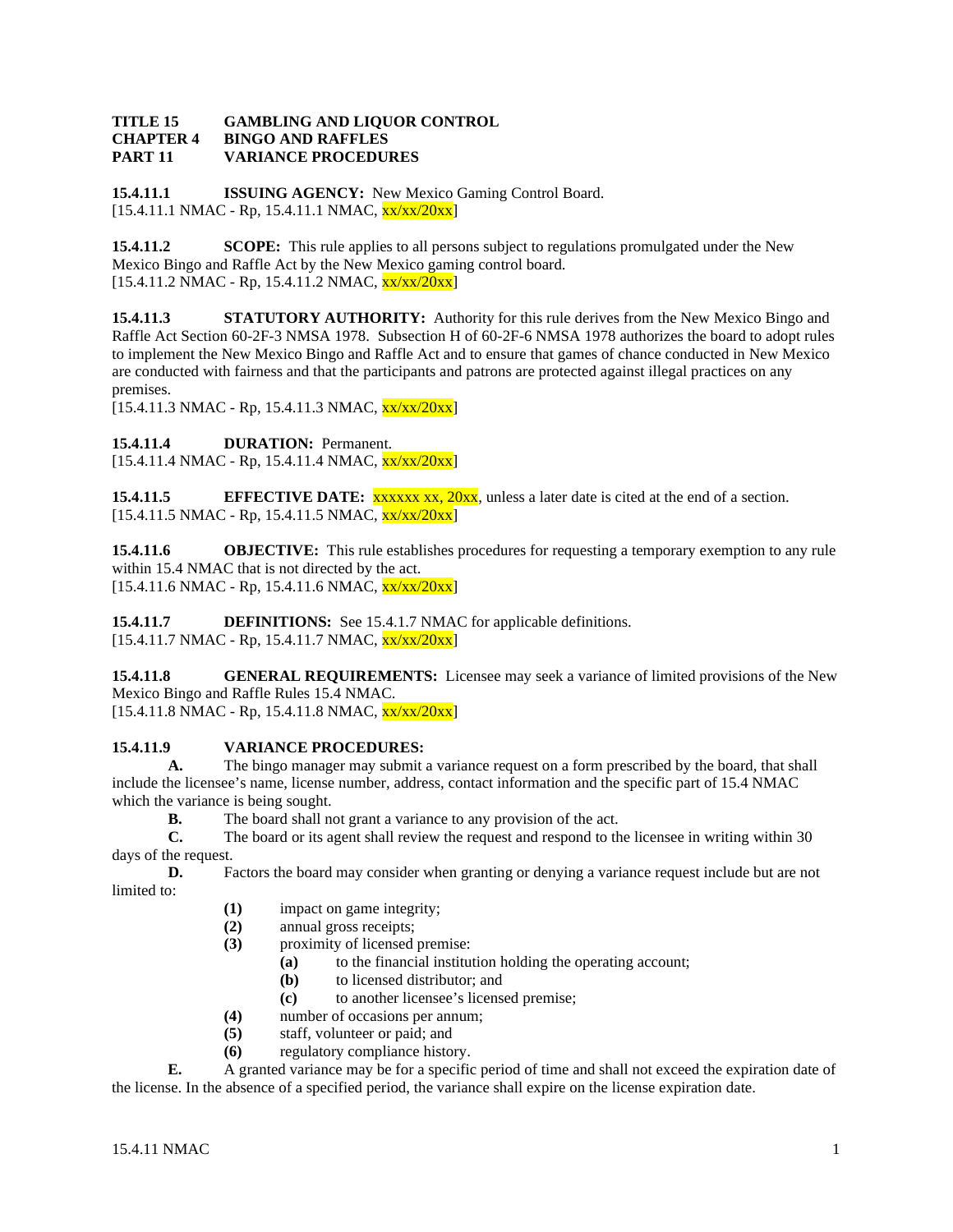**F.** The bingo manager may submit a request to renew a variance with license renewal application using the form prescribed by the board and the board's staff shall review, grant or deny and respond to said request within 30 days of receipt of request and independently of the approval of the license renewal. Renewal of license shall not automatically result in renewal of variance.

**G.** A copy of the approved variance request shall be posted adjacent to the license at the licensed premise.

 $[15.4.11.9 \text{ NMAC} - \text{Rp}, 15.4.11.9 \text{ NMAC}, \frac{\text{xx}}{\text{xx}}/20 \text{xx}]$ 

**15.4.11.10 APPEAL:** The bingo manager may submit an appeal of a denial of a variance request to the board in writing within 30 days of notification of denial. The appeal shall comply with Subsection A of 15.4.14.9 NMAC.  $[15.4.11.10 NMAC - Rp, 15.4.11.10 NMAC,  $\frac{xx}{xx}/20xx]$$ 

# **HISTORY OF 15.4.11 NMAC: [RESERVED]**

#### **History of Repealed Material:**

15.4.11 NMAC, Bingo and Raffles - Variance Procedures, filed  $3/27/2013$  - Repealed  $x \frac{x}{x^2/20x^2}$ ,

#### **Other History:**

15.4.11 NMAC, Bingo and Raffles - Variance Procedures, filed  $\frac{xx}{xx}$  xx/xxxx replaced by 15.4.11 NMAC, Bingo and Raffles - Variance Procedures, effective xx/xx/20xx.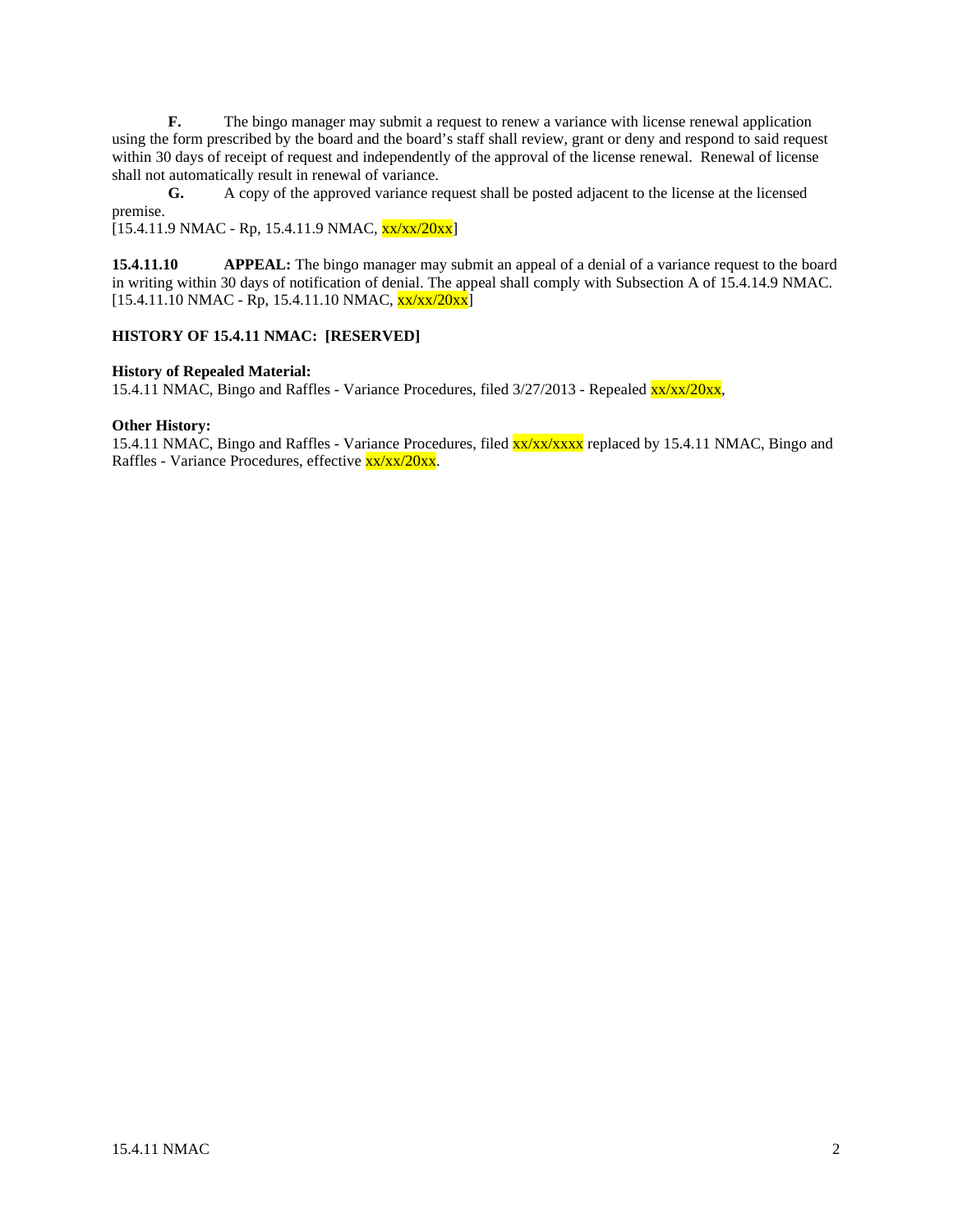#### **TITLE 15 GAMBLING AND LIQUOR CONTROL CHAPTER 4 BINGO AND RAFFLES PART 12 ENFORCEMENT PROCEEDINGS**

**15.4.12.1 ISSUING AGENCY:** New Mexico Gaming Control Board.  $[15.4.12.1 \text{ NMAC} - \text{Rp}, 15.4.12.1 \text{ NMAC}, \frac{\text{xx} \cdot \text{xx} / 20 \text{xx}]}{20 \text{m}}]$ 

**15.4.12.2 SCOPE:** This rule applies to all persons subject to revocation or suspension of a license or permit, disciplinary or other enforcement action under the New Mexico Bingo and Raffle Act.  $[15.4.12.1 \text{ NMAC} - \text{Rp}, 15.4.12.2 \text{ NMAC}, \frac{\text{xx} \cdot \text{xx} / 20 \text{xx}}{2}]$ 

**15.4.12.3 STATUTORY AUTHORITY:** Authority for this rule derives from the New Mexico Bingo and Raffle Act Section 60-2F-3 NMSA 1978. Subsection F of 60-2F-6 NMSA 1978 authorizes the board to appoint a hearing officer.

 $[15.4.12.3 \text{ NMAC} - \text{Rp}, 15.4.12.3 \text{ NMAC}, \frac{\text{xx}}{\text{xx}}/20 \text{xx}]$ 

**15.4.12.4 DURATION:** Permanent.

 $[15.4.12.4 \text{ NMAC} - \text{Rp}, 15.4.12.4 \text{ NMAC}, \frac{\text{xx}}{\text{xx}}/20 \text{xx}]$ 

**15.4.12.5 EFFECTIVE DATE:** xxxxx xx, 20xx, unless a later date is cited at the end of a section.  $[15.4.12.5 \text{ NMAC} - \text{Rp}, 15.4.12.5 \text{ NMAC}, \frac{\text{xx}}{\text{xx}}/20 \text{xx}]$ 

**15.4.12.6 OBJECTIVE:** This rule establishes the guidelines and procedures for the conduct of enforcement proceedings initiated by the board under the New Mexico Bingo and Raffle Act.  $[15.4.12.6 \text{ NMAC} - \text{Rp}, 15.4.12.6 \text{ NMAC}, \frac{\text{xx}}{\text{xx}}/20 \text{xx}]$ 

**15.4.12.7 DEFINITIONS:** For purposes of this Part 15.4.12 NMAC, "party" means each person named or admitted as a party to a proceeding before the board or its duly appointed hearing examiner.  $[15.4.12.7 \text{ NMAC} - \text{Rp}, 15.4.12.7 \text{ NMAC}, \frac{\text{xx}}{\text{xx}}/20 \text{xx}]$ 

# **15.4.12.8 PUBLIC HEARINGS; LOCATION; HEARING EXAMINER:**

**A.** All hearings held pursuant to Section 60-2F-23 NMSA 1978 will be conducted by a hearing examiner duly appointed by the board.

**B.** Except for telephonic hearings, the location of the hearing shall be at the office of the board unless either party makes a written request to have the hearing conducted in the place or area affected.

**C.** All hearings held pursuant to the act shall be open to the public.

**D** The hearing shall be recorded on audiotape or other means of sound reproduction, or by a certified court reporter.

**E.** Any hearing provided for in this rule may be held telephonically, in the interest of a speedy resolution.

 $[15.4.12.8 \text{ NMAC - Rp}, 15.4.12.8 \text{ NMAC}, \frac{\text{xx}}{\text{xx}}/20 \text{xx}]$ 

# **15.4.12.9 SUMMONING OF LICENSEE:**

**A.** The board may summon any licensee, or its agents or employees, to appear to testify before the board or its agents concerning the conduct of a licensee or any of the licensee's agents or employees. All such testimony shall be given under oath and may cover any matter the board determines is relevant to the discharge of its duties.

**B.** Any person who is summoned to appear before the board or its agents has the right to be represented by legal counsel. Any testimony taken may be used by the board as evidence in any proceeding or matter then before it or which may later come before it. Failure to appear and testify at the designated time and place, unless excused by the board, constitutes grounds for the revocation or suspension of any license held by the person summoned, their principal, or employer.

 $[15.4.12.9 \text{ NMAC - Rp}, 15.4.12.9 \text{ NMAC}, \frac{\text{xx}}{\text{xx}}/20 \text{xx}]$ 

# **15.4.12.10 INITIATION OF HEARING; CONTENTS OF COMPLAINT; SERVICE, ANSWER:**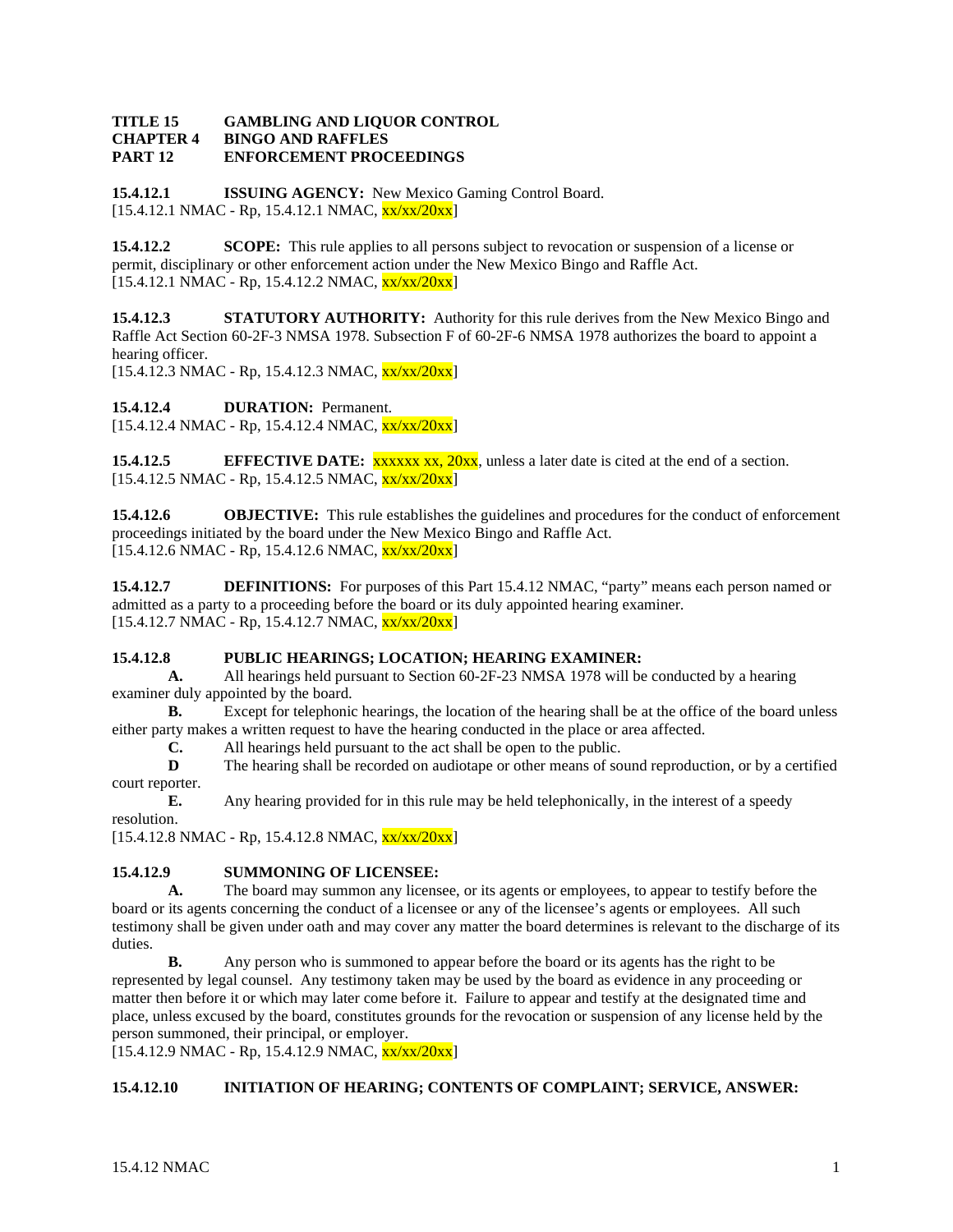**A.** If after investigation the board determines that a license, permit or other prior approval by the board should be limited, conditioned, suspended or revoked, or that a fine should be assessed, the board shall initiate a hearing by issuing a complaint.

**B.** The complaint shall consist of a written statement that describes the acts or omissions with which the respondent is charged and the specific statutes or rules that the respondent is alleged to have violated or other grounds for the complaint.

**C.** The board shall serve the complaint, together with a summary of evidence in the board's possession and a transcript of testimony at any investigative hearing conducted in the matter, upon the licensee. Service and proof of service shall be made in any manner permitted by the New Mexico rules of civil procedure for the district courts.

**D.** The respondent shall file a written answer with the board within 30 days of service of the complaint.

 $[15.4.12.10 \text{ NMAC} - \text{Rp}, 15.4.12.10 \text{ NMAC}, \frac{\text{xx}}{\text{xx}}/20 \text{xx}]$ 

# **15.4.12.11 RECORD OF PROCEEDING:**

**A.** The record of the proceeding will include:

- **(1)** all pleadings, motions, and intermediate rulings;
- **(2)** evidence received or considered;
- **(3)** a statement of matters officially noticed;
- (4) questions and offers of proof, objections and rulings thereon;<br>(5) proposed findings and conclusions; and
- **(5)** proposed findings and conclusions; and
- **(6)** any action recommended by the hearing examiner.

**B.** A party may request a transcription of the proceedings. The party requesting the transcript will bear the cost of transcription.

 $[15.4.12.11 \text{ NMAC} - \text{Rp}, 15.4.12.11 \text{ NMAC}, \frac{\text{xx}}{\text{xx}}/20 \text{xx}]$ 

# **15.4.12.12 DISCOVERY; SUBPOENAS:**

**A.** The board may, subject to the rules of privilege and confidentiality recognized by law, require the furnishing of information, the attendance of witnesses, and the production of books, records, papers or other objects necessary and proper for the purposes before it, and may take the deposition of witnesses, including parties.

**B.** The board may issue subpoenas requiring the attendance and testimony of witnesses and the production of any evidence, including books, records, correspondence or documents, relating to any matter in question in the proceeding. Subpoenas to compel any person to appear at a deposition or at a hearing on the merits of the matter shall be served no later than 10 calendar days before the deposition or hearing unless good cause is shown by the party requesting the subpoena.

**C.** The subpoena shall state with reasonable specificity the nature of the evidence required to be produced, the time and place of the hearing or deposition, the nature of the inquiry or investigation, and the consequences of failure to obey the subpoena. The subpoena shall be signed and attested to by the board or its designee.

**D.** Witnesses summoned shall be paid the same fees for attendance and travel as in civil actions in the state district court unless otherwise provided for by law.

**E.** Any party to the proceeding may request issuance of a subpoena by the board in connection with the proceeding. The board shall issue the subpoena upon written application to the board. The subpoena will show on its face the name and address of the party at whose request the subpoena was issued.

**F.** Any witness summoned may petition the board to vacate or modify the subpoena served on the witness. The board shall give prompt notice to the party, if any, who requested service of the subpoena. The board may grant the petition in whole or in part if, after the investigation it deems appropriate, the board determines that:

**(1)** the testimony or evidence to be produced does not reasonably relate to any matter in

question;

**(2)** the testimony or evidence to be produced is unreasonable or oppressive;

**(3)** the subpoena was not issued a reasonable period of time in advance of the time when evidence is requested; or

**(4)** any other reason justifies vacating or modifying the subpoena.

**G.** In any enforcement action, the respondent and the board may conduct discovery in accordance with the New Mexico rules of civil procedure for the district courts, except that interrogatories shall be limited in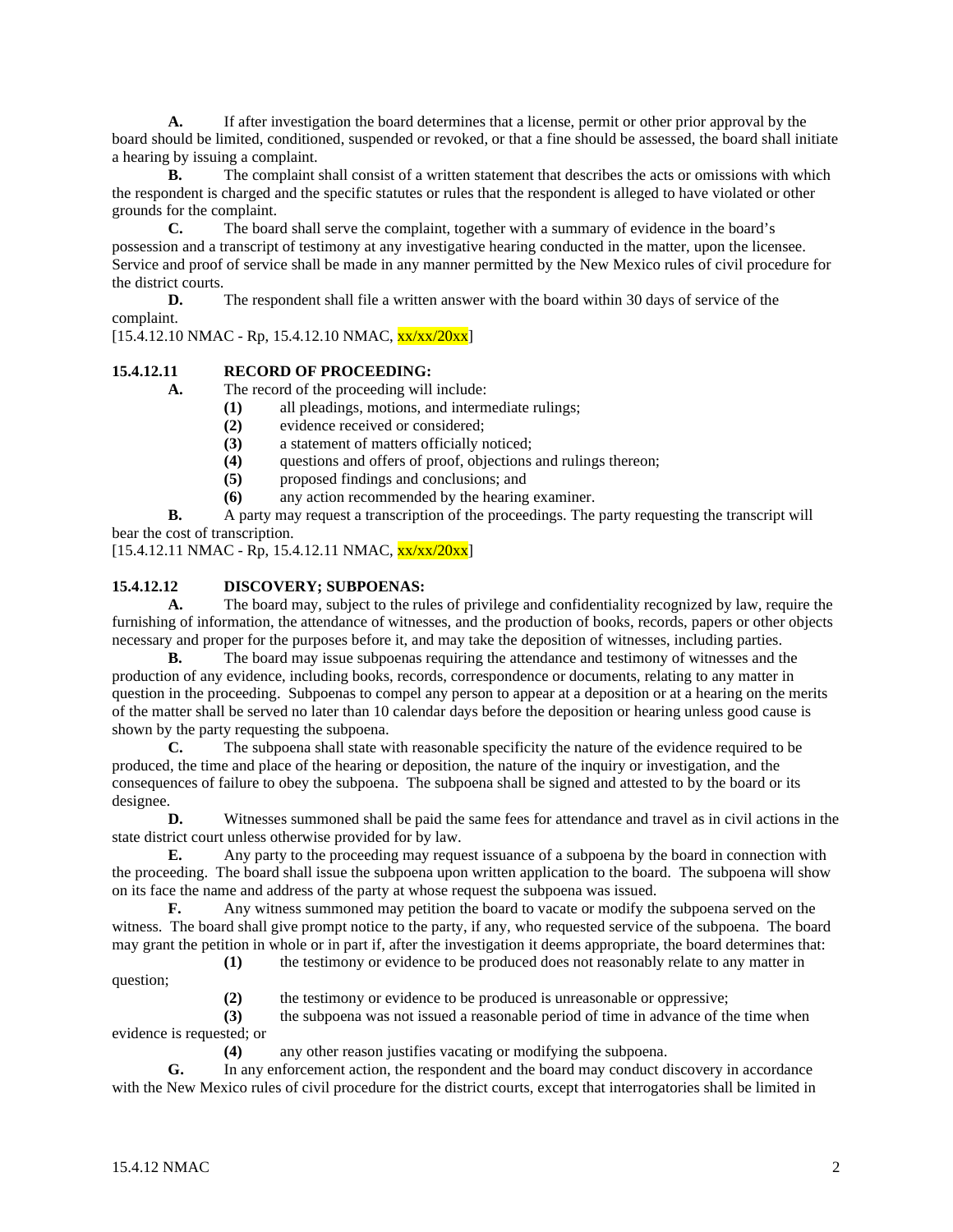number to 20 including all discrete subparts, unless, upon motion and for good cause shown, the hearing examiner grants a party leave to file additional interrogatories.  $[15.4.12.12 \text{ NMAC} - \text{Rp}, 15.4.12.12 \text{ NMAC}, \frac{\text{xx}}{\text{xx}}/20 \text{xx}]$ 

# **15.4.12.13 FAILURE OR REFUSAL TO TESTIFY:**

**A.** If a respondent fails to testify in its own behalf or asserts a claim of privilege with respect to any question presented to the respondent, the hearing examiner may infer from such refusal that the testimony or answer would have been adverse in the respondent's case.

**B.** If any affiliate, holding company, employee, or agent of a respondent fails to respond to a subpoena or asserts a claim of privilege with respect to any question presented, the hearing examiner, after considering all of the circumstances, may infer that such testimony would have been adverse to the respondent.  $[15.4.12.13 \text{ NMAC} - \text{Rp}, 15.4.12.13 \text{ NMAC}, \frac{\text{xx}}{\text{xx}}/20 \text{xx}]$ 

# **15.4.12.14 PROCEDURES; EVIDENCE:**

**A.** The respondent may be represented by any person licensed to practice law in the state. An individual respondent may represent himself.

**B.** The rules of evidence as applied in the courts do not apply in these proceedings. Any relevant evidence may be admitted, and such evidence shall be sufficient in itself to support a finding if it is reliable, regardless of the existence of any statutory or common law rule that might make admission of such evidence improper in a civil action. Irrelevant, immaterial, or unduly repetitious evidence may be excluded at a party's request or on the hearing examiner's own initiative.

**C.** Documentary evidence may be received in evidence in the form of true copies of the original.

**D.** Documentary and other physical evidence may be authenticated or identified by any reasonable means that shows that the matter in question is what its proponent claims it to be.

**E.** The experience, technical competence and specialized knowledge of the hearing examiner, the board, or its staff may be used in the evaluation of evidence. Evidence on which the board may base its decision is limited to the following:

**(1)** all evidence, including any records, investigation reports, and documents in the board's possession, of which it desires to avail itself as evidence in making a decision, that is offered and made a part of the record of the proceeding;

**(2)** testimony and exhibits introduced by the parties; and

**(3)** official notice of any fact of which judicial notice may be taken and other facts within the board's specialized knowledge; whenever the hearing examiner takes official notice of any fact, the noticed fact and its source shall be stated at the earliest possible time before or during the hearing, and any party shall be given, on timely request, an opportunity to show the contrary.

**F.** The record will include all briefs, proposed findings and exceptions and shall show the ruling on each finding, exception or conclusion presented.

**G.** A party to a hearing shall submit to the hearing examiner and to all other parties to the hearing all documents to be introduced at the hearing no later than five days from the scheduled hearing date to insure that the hearing examiner and other parties receive the documents before the hearing.  $[15.4.12.14 \text{ NMAC} - \text{Rp}, 15.4.12.14 \text{ NMAC}, \frac{\text{xx}}{\text{xx}}/20 \text{xx}]$ 

# **15.4.12.15 CONDUCT OF ENFORCEMENT HEARING:**

**A.** In addition to the procedures prescribed by the act, the following procedures shall apply, when appropriate:

**(1)** the board will present its opening statement on the merits; the respondent then will be permitted to make an opening statement on defense;

**(2)** the board will present its case in chief in support of the complaint;

**(3)** upon conclusion of the board's case in chief, the respondent will present its case in

defense;

**(4)** upon conclusion of the respondent's case, the board may present rebuttal evidence; and

**(5)** the board will present its closing argument, the respondent will present answering argument, and the board may present rebuttal argument. Thereafter, the matter will be submitted for

recommendation by the hearing examiner.<br>**B.** The hearing examiner ma The hearing examiner may ask questions of witnesses and may request or allow additional evidence at any time as determined appropriate by the hearing examiner.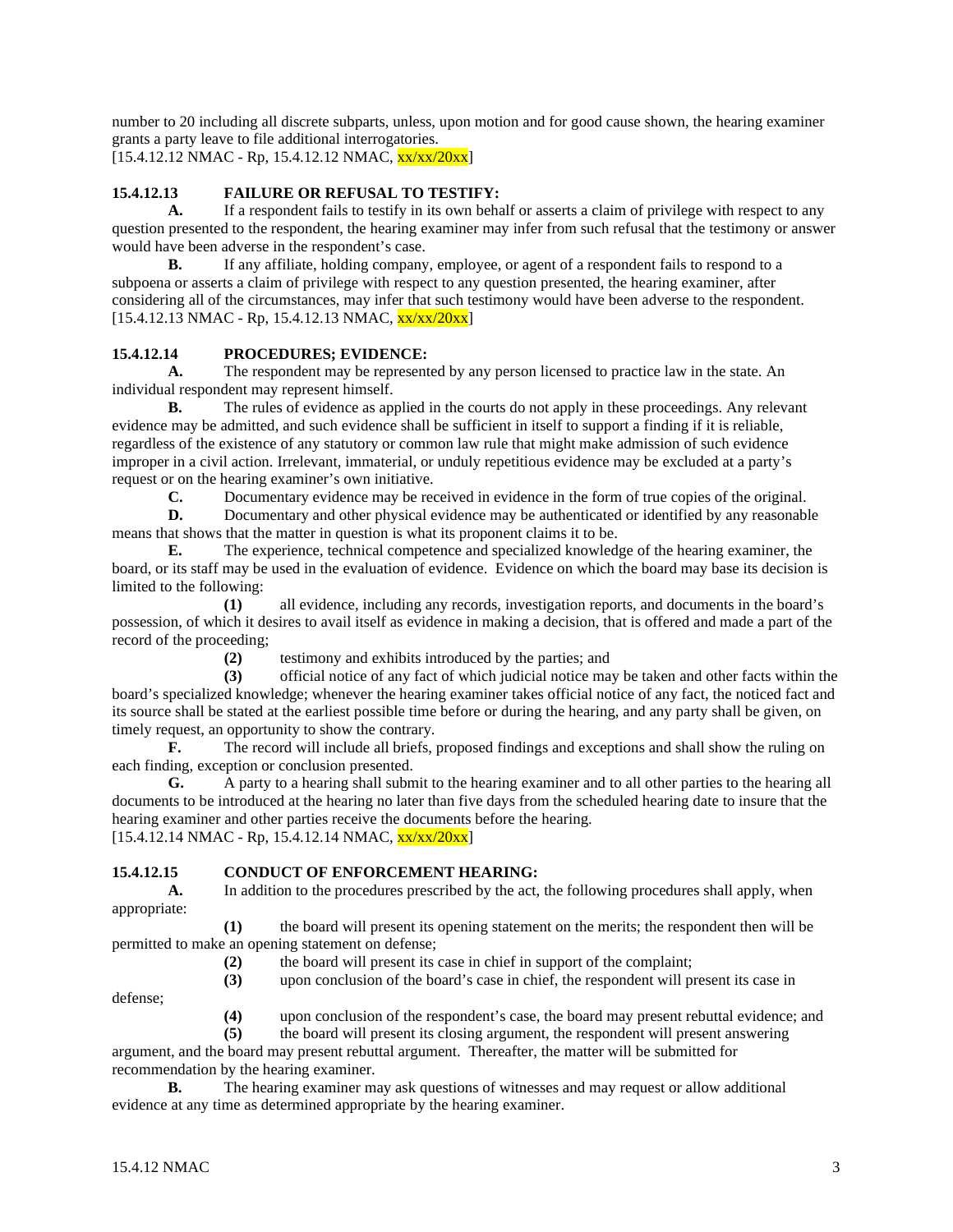# $[15.4.12.15 \text{ NMAC} - \text{Rp}, 15.4.12.15 \text{ NMAC}, \frac{\text{xx}}{\text{xx}}/20 \text{xx}]$

**15.4.12.16 CONTINUANCES:** The hearing examiner shall not grant a continuance except for good cause shown.

 $[15.4.12.16 \text{ NMAC} - \text{Rp}, 15.4.12.16 \text{ NMAC}, \frac{\text{xx}}{\text{xx}}/20 \text{xx}]$ 

### **15.4.12.17 DEFAULT; PROCEDURE FOR RECOMMENDATION OF DEFAULT:**

**A.** Failure of the respondent either to file an answer to the complaint or to appear at the hearing on the merits personally or by telephone, without having obtained a continuance, shall constitute an admission on all matters and facts contained in the complaint filed with respect to the respondent and shall be deemed a waiver of the right to an evidentiary hearing on the matter.

**B.** If the respondent fails to file an answer to the complaint, the petitioner shall file a motion requesting the hearing examiner to recommend to the board that default judgment be entered against respondent:

**(1)** the respondent shall file a response to the motion and shall request a hearing on the motion to recommend default judgment within 10 calendar days of the date the motion is served; failure of the respondent to file a response and to request a hearing shall constitute consent to the granting of the motion; and

**(2)** if the respondent timely files a response to the motion, the hearing examiner shall hear the matter; the hearing examiner may deny the motion and allow the respondent additional time to answer the complaint if an accident, illness or other good cause prevented the respondent from timely answering the complaint.

**C.** If a party fails to appear at a hearing on the merits personally or by telephone the hearing examiner may hear the evidence of witnesses who appear, and make a recommendation to the board based upon such evidence. Upon recommendation of the hearing examiner the board may proceed to consider the matter and dispose of it on the basis of the record before it.

 $[15.4.12.17 \text{ NMAC} - \text{Rp}, 15.4.12.17 \text{ NMAC}, \frac{\text{xx}}{\text{xx}}/20 \text{xx}]$ 

# **15.4.12.18 RECOMMENDED ACTION; FINAL DECISION:**

**A.** At the request of the hearing examiner or upon motion by either party granted by the hearing examiner, and before the hearing examiner recommends action by the board, the parties may submit briefs including findings of fact and conclusions of law for consideration by the hearing examiner. The hearing examiner has the discretion to request briefs or grant a motion to submit briefs on any point of law deemed appropriate by the hearing examiner. Briefs submitted shall include supporting reasons for any findings or legal conclusions and citations to the record and to relevant law. Should the hearing examiner request briefs or grant a party's motion to submit briefs, the hearing shall be continued until the hearing examiner has given the briefs sufficient consideration and brings the hearing to a close. The hearing, however, shall be completed no later than 45 days from the date of continuance.

**B.** The hearing examiner shall prepare a written decision containing their recommendation of action to be taken by the board. The hearing examiner's recommendation may include any, or any combination, of the following:

- **(1)** revocation of the license or approval;
- **(2)** suspension of the license or approval;
- **(3)** limitation or conditioning of the license or approval; and
- **(4)** imposition of a fine not to exceed \$1,000 for each violation.

**C.** Notice of the hearing examiner's recommended action shall be served on the parties within 30 days of the conclusion of the hearing on the matter. Service shall be made by registered or certified mail.

**D.** The board shall accept, reject or modify the hearing examiner's recommendation by majority vote.<br>**E.** The final decision or order shall be issued in writing and shall include a statement of findings and

**E.** The final decision or order shall be issued in writing and shall include a statement of findings and conclusions and the reasons therefore, on all material issues of fact, law or discretion involved, together with the specific action taken, including limiting, conditioning, suspending, or revoking any license or imposing a fine, or any combination thereof. The board shall not impose any sanction or order except within the board's jurisdiction or as authorized by law.

**F.** The board may dismiss an enforcement action with or without prejudice without recommendation of the hearing officer.

 $[15.4.12.18 \text{ NMAC} - \text{Rp}, 15.4.12.18 \text{ NMAC}, \frac{\text{xx}}{\text{xx}}/20 \text{xx}]$ 

# **15.4.12.19 EX PARTE COMMUNICATIONS:**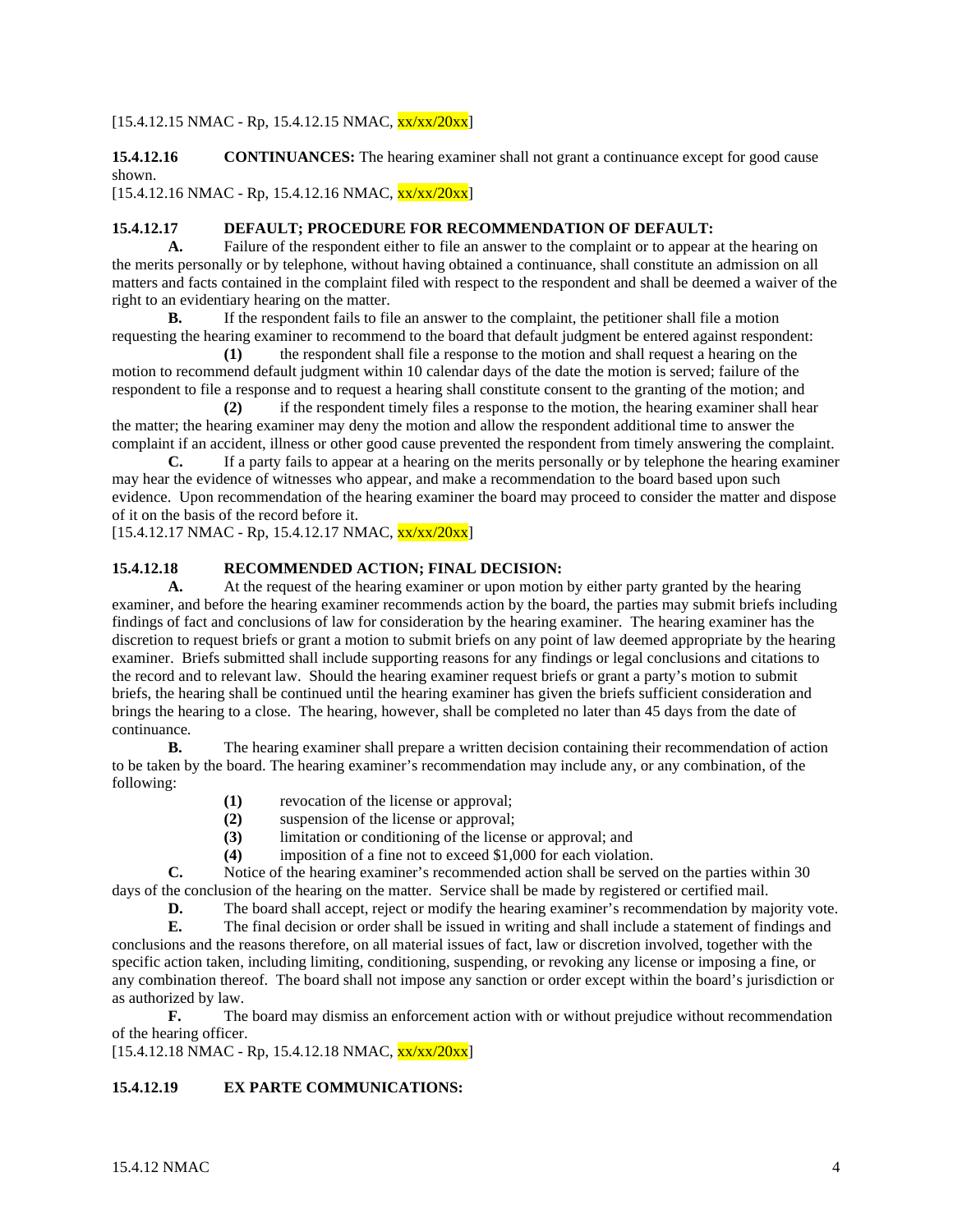**A.** No party or representative of any other person shall communicate off the record with the hearing examiner or any board member except upon notice and opportunity to all parties to participate.

**B.** Neither the hearing examiner nor any member of the board shall communicate off the record with any party or representative of any party in connection with any issue of fact or law related to a proceeding under this rule except upon notice and opportunity to all parties to communicate.

**C.** Notwithstanding the provisions of Subsections A and B of 15.4.12.19 NMAC, ex parte communications are permitted, where circumstances require, for procedural or administrative purposes or emergencies that do not deal with substantive matters or issues on the merits if the board member or hearing examiner reasonably believes that no party will gain an advantage as a result of the ex parte communication.

**D.** Upon receipt of a communication knowingly made or caused to be made by a party to a board member or hearing examiner in violation of this section, the board member or hearing officer may, to the extent consistent with the interests of justice and the policy of the underlying statutes, require the party to show cause why its claim or interest in the proceeding should not be dismissed, denied, disregarded or otherwise adversely affected on account of the violation of this section.

**E.** This section does not preclude:

**(1)** the hearing examiner or any member of the board from consulting with board counsel concerning any matter before the board, except any matter relating to a proceeding in which board counsel is representing the state;

**(2)** any party from conferring with the hearing examiner or board counsel concerning procedural; or

**(3)** matters that do not involve issues of fact or law related to the proceeding.  $[15.4.12.19 \text{ NMAC} - \text{Rp}, 15.4.12.19 \text{ NMAC}, \frac{\text{xx}}{\text{xx}}/20 \text{xx}]$ 

# **15.4.12.20 TELEPHONIC HEARINGS:**

**A.** Any party requesting a telephonic hearing shall do so within 10 working days of the date of the notice. When the parties agree to conduct the hearing by telephone, notice of the telephonic hearing shall be made to all parties and shall include all necessary telephone numbers.

**B.** Any party that has agreed to a telephonic hearing but subsequently requests an in-person hearing shall do so in writing to the hearing examiner no later than 10 days before the scheduled date of the hearing. The request shall specifically state the reasons the requesting party believes an in-person hearing is necessary, including, at a minimum, the issues in question, the expected conflicting testimony, and how an in-person hearing would significantly advance the hearing examiner's fact-finding ability. The hearing examiner's decision to grant or deny the hearing shall be issued in writing and shall include the specific reasons for granting or denying the request. If the hearing examiner grants the request, the hearing shall be rescheduled to a time convenient for all parties. If the hearing examiner denies the request, the telephonic hearing shall proceed as scheduled.

**C.** The location or locations of the parties during the hearing shall have a telephone and the means by which documents may be transmitted between the parties and hearing examiner.

**D.** The hearing officer shall initiate the telephone call. The petitioner and respondent are responsible for ensuring that the telephone number to their locations for the telephonic hearing is accurate and that they are available at that telephone number at the time the hearing is to commence. The board's staff shall conduct the hearing on a speaker phone and shall record the hearing, or in the alternative, shall provide a court reporter to transcribe the hearing. Failure to provide the correct telephone number or failure to be available at the commencement of the hearing shall be treated as a failure to appear and shall subject the respondent to a default judgment.

**E.** The in-person presence of some parties or witnesses at the hearing does not prevent the participation of other parties or witnesses by telephone with prior approval of the hearing examiner.  $[15.4.12.20 \text{ NMAC} - \text{Rp}, 15.4.12.20 \text{ NMAC}, \frac{\text{xx}}{\text{xx}}/20 \text{xx}]$ 

**15.4.12.21 APPEALS TO THE DISTRICT COURT.** Pursuant to Subsection A of Section 60-2F-24 NMSA 1978, any person aggrieved by a final decision of the board issued pursuant to Section 15.4.12.18 NMAC may appeal to the district court pursuant to the provisions of Section 39-3-1.1 NMSA 1978.  $[15.4.12.21 \text{ NMAC} - \text{Rp}, 15.4.12.21 \text{ NMAC}, \frac{\text{xx}}{\text{xx}}/20 \text{xx}]$ 

# **HISTORY OF 15.4.12 NMAC: [RESERVED]**

# **History of Repealed Material:**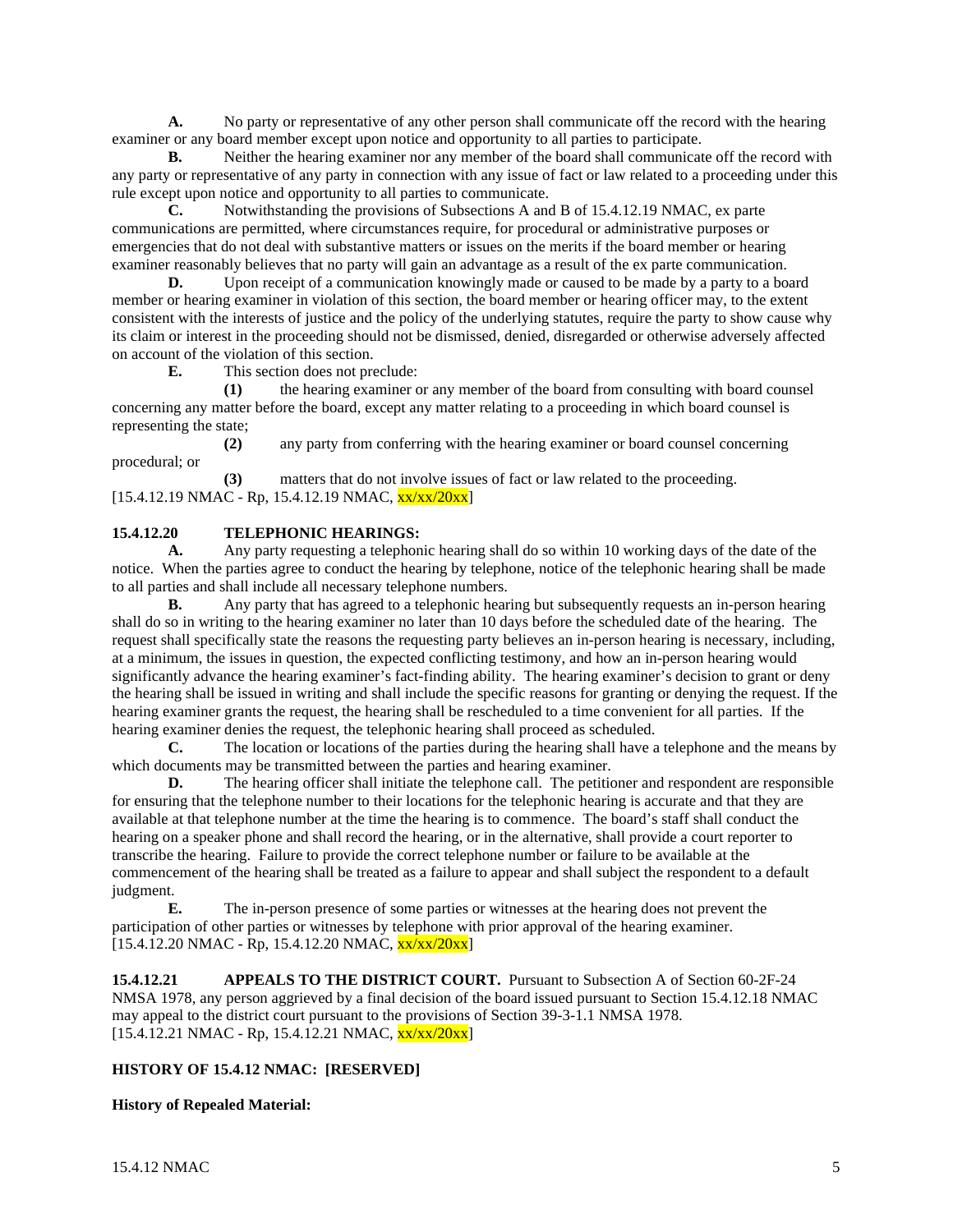15.4.12 NMAC, Bingo and Raffles - Enforcement Proceedings, filed  $\frac{xx}{xx}/\frac{xxx}{x}$  - Repealed  $\frac{xx}{xx}/\frac{xx}{20xx}$ ,

# **Other History:**

15.4.12 NMAC, Bingo and Raffles - Enforcement Proceedings, filed xx/xx/xxxx, Replaced by 15.4.12 NMAC, Bingo and Raffles - Enforcement Proceedings, effective  $\frac{xx}{xx}/\frac{x}{x}/\frac{20xx}{x}$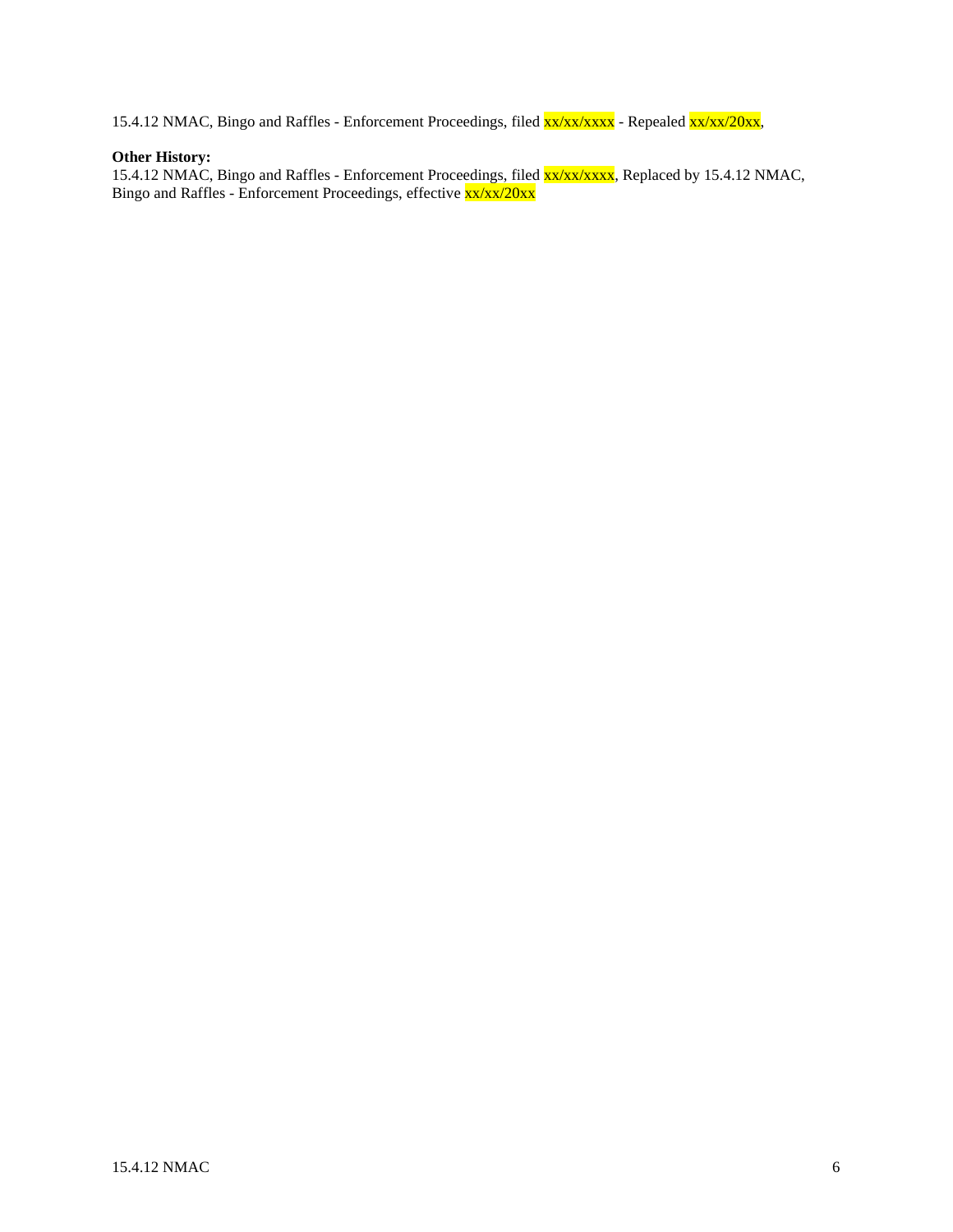#### **TITLE 15 GAMBLING AND LIQUOR CONTROL CHAPTER 4 BINGO AND RAFFLES PART 13 LICENSE OR STAFF PERMIT REVOCATION**

**15.4.13.1 ISSUING AGENCY:** New Mexico Gaming Control Board. [15.4.13.1 NMAC - Rp, 15.4.13.1 NMAC, xx/xx/20xx]

**15.4.13.2 SCOPE:** This rule applies to all persons subject to regulations promulgated under the New Mexico Bingo and Raffle Act by the New Mexico gaming control board.  $[15.4.13.2 \text{ NMAC} - \text{Rp}, 15.4.13.2 \text{ NMAC}, \frac{\text{xx} \cdot \text{xx} \cdot \text{20} \cdot \text{xx} \cdot \text{PR}}{20.81}]$ 

**15.4.13.3 STATUTORY AUTHORITY:** Authority for this rule derives from the New Mexico Bingo and Raffle Act Section 60-2F-3 NMSA 1978. Subsection A of 60-2F-6 NMSA 1978 authorizes the board to grant, deny, suspend, condition or revoke license or permits issued.  $[15.4.13.3 \text{ NMAC} - \text{Rp}, 15.4.13.3 \text{ NMAC}, \frac{\text{xx}}{\text{xx}}/20 \text{xx}]$ 

**15.4.13.4 DURATION:** Permanent.

[15.4.13.4 NMAC - Rp, 15.4.13.4 NMAC, xx/xx/20xx]

**15.4.13.5 EFFECTIVE DATE:** xxxxx xx, 20xx, unless a later date is cited at the end of a section.  $[15.4.13.5 \text{ NMAC} - \text{Rp}, 15.4.13.5 \text{ NMAC}, \frac{\text{xx}}{\text{xx}}/20 \text{xx}]$ 

**15.4.13.6 OBJECTIVE:** This rule is established to provide persons holding licenses or staff permits issued by the New Mexico gaming control board notice of the types of circumstances under which the board may revoke the staff permit or license.

 $[15.4.13.6 \text{ NMAC - Rp}, 15.4.13.6 \text{ NMAC}, \frac{\text{xx}}{\text{xx}}/20 \text{xx}]$ 

**15.4.13.7 DEFINITIONS:** See 15.4.1.7 NMAC for applicable definitions.  $[15.4.13.7 \text{ NMAC} - \text{Rp}, 15.4.13.7 \text{ NMAC}, \frac{\text{xx}{\text{xx}}/20 \text{xx}}{15.4.13.7 \text{ NMAC}}]$ 

**15.4.13.8 REVOCABLE PRIVILEGE:** The holder of a staff permit or license issued by the board under the act has a revocable privilege only.

 $[15.4.13.8 \text{ NMAC} - \text{Rp}, 15.4.13.8 \text{ NMAC}, \frac{\text{xx}{\text{xx}}/20 \text{xx}}{15.4.13.8 \text{ NMAC}}]$ 

# **15.4.13.9 GROUNDS FOR REVOCATION OF A STAFF PERMIT OR LICENSE:**

**A.** The board or its agents may initiate action to revoke a staff permit or license for any cause deemed reasonable, including but not limited to the following:

**(1)** the making of an untrue or misleading statement of material fact, or willful omission of any material fact, in any application, statement, or notice filed with the board or made in connection with any investigation, including a background investigation, regardless of when discovered by the board;

**(2)** conviction of any gambling offense in any jurisdiction, or any offense involving theft, fraud, embezzlement, or any fiduciary misconduct;

**(3)** entry of a civil judgment against the licensee that is based, in whole or in part, on conduct that allegedly constituted a crime involving theft, fraud, embezzlement or any fiduciary misconduct;

**(4)** direct or indirect association with persons or businesses of known criminal background or persons of disreputable character that may adversely affect the general credibility, security, integrity, honesty, fairness or reputation of the conduct of games of chance;

**(5)** failure to timely respond to any request by, or order of, the board or its agent;

**(6)** revocation of a work permit, or finding of suitability issued pursuant to the New Mexico Gaming Control Act;

**(7)** violation of any provision of the act or this title;

**(8)** failure to notify the board in writing of any criminal conviction or criminal charge pending, which is grounds for revocation under this part, against the licensee within [ten] 10 days of any arrest,

summons, or conviction; **(9)** falsification of, failure to make a required entry in, or destruction of records required to

be maintained;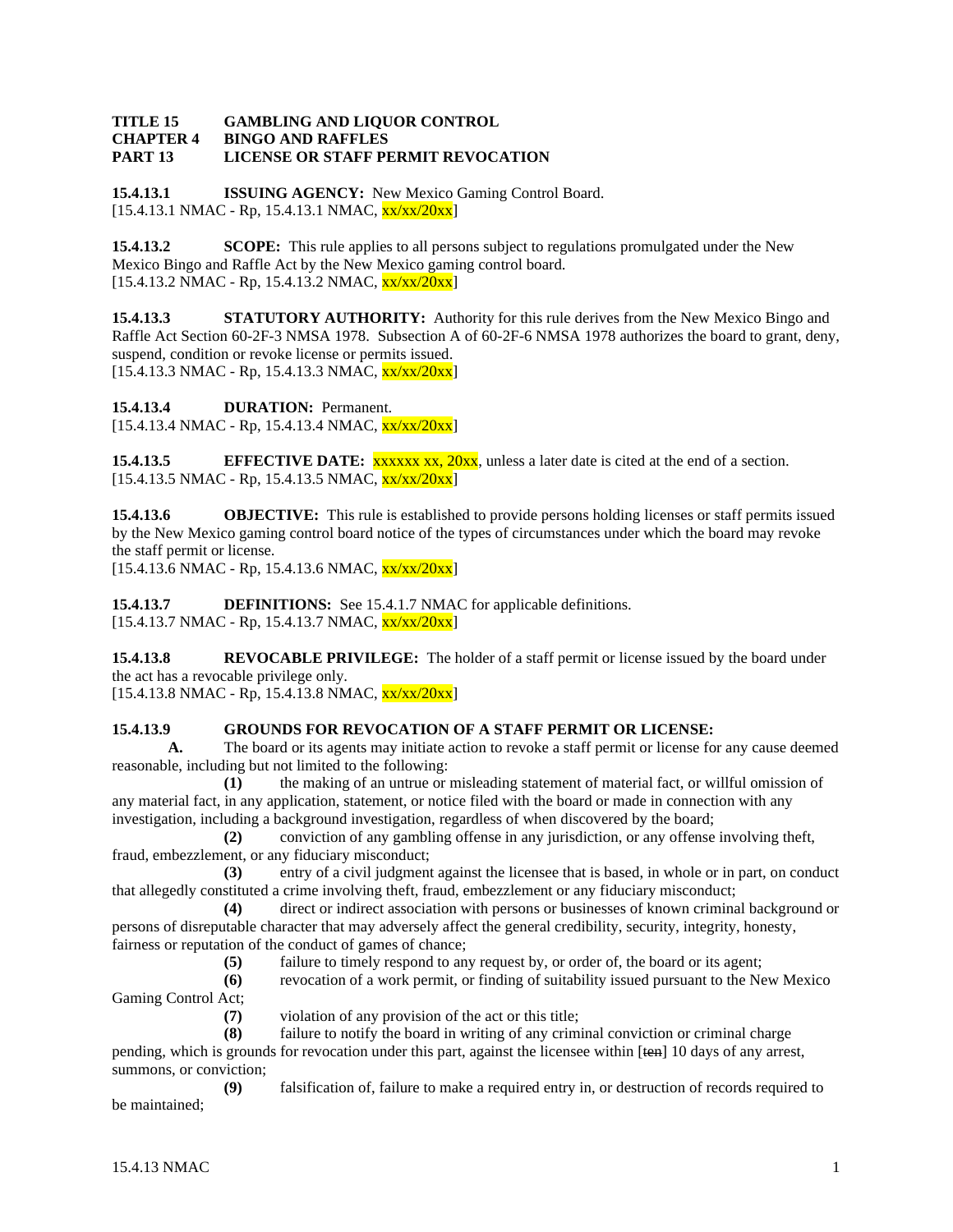- **(10)** failure to file any report as required under the act or rules;
- **(11)** failure to appear and testify at the designated time and place, unless excused by the

board;

- **(12)** refusal or failure to possess the licensee's staff permit badge while engaged in the conduct of games of chance;
	- **(13)** failure to follow operating procedures;
	- **(14)** failure to remain current on child support payments; and
	- **(15)** any other cause deemed appropriate by the board.

**B.** Any person whose staff permit has been revoked by the board may not reapply for a permit or license issued by the board for the period of at least one year pursuant to Section 60-2F-14 NMSA 1978 or as ordered by the board.

 $[15.4.13.9 \text{ NMAC - Rp}, 15.4.13.9 \text{ NMAC}, \frac{\text{xx}}{\text{xx}}/20 \text{xx}]$ 

**15.4.13.10 CRIMINAL CONVICTION AS GROUNDS FOR REVOCATION OR SUSPENSION:** The board may revoke or suspend the license, or staff permit, of a person convicted of a felony or a crime of dishonesty, regardless of whether that person has exhausted their post-conviction rights and remedies.  $[15.4.13.10 NMAC - Rp, 15.4.13.10 NMAC,  $\frac{xx}{xx}/20xx]$$ 

#### **15.4.13.11 REVOCATION PROCEEDINGS; SURRENDER OF STAFF PERMIT OR LICENSE:**

**A.** If after investigation the board determines that sufficient grounds exist to revoke a staff permit, the board shall initiate a hearing on the matter by issuing a complaint.

**B.** The required contents and service of the complaint and all other aspects of the proceeding shall be conducted in accordance with board rule 15.4.12 NMAC, "Enforcement Proceedings."

**C.** A staff permit badge issued by the board is state property and shall be returned to the board by the licensee upon revocation of the staff permit.

 $[15.4.13.11 \text{ NMAC} - \text{Rp}, 15.4.13.11 \text{ NMAC}, \frac{\text{xx}}{\text{xx}}/20 \text{xx}]$ 

# **15.4.13.12 DELEGATION OF AUTHORITY TO INITIATE REVOCATION PROCEEDINGS:**

**A.** At the board's discretion, the board may delegate to the executive director authority to make the initial determination to revoke a staff permit or license and to issue a complaint seeking revocation. The initial determination shall be based on evidence sufficient to support issuance of a complaint seeking to revoke the staff permit or license.

**B.** The board retains accountability for the authority delegated and retains the authority to make the final decision to revoke a staff permit or license following the initial decision by the executive director and public hearing before the board.

 $[15.4.13.12 \text{ NMAC} - \text{Rp}, 15.4.13.12 \text{ NMAC}, \frac{\text{xx}}{\text{xx}}/20 \text{xx}]$ 

# **HISTORY OF 15.4.13 NMAC: [RESERVED]**

# **History of Repealed Material:**

15.4.13 NMAC, Bingo and Raffles - License or Staff Permit Revocation, filed xx/xx/xxxx - Repealed xx/xx/20xx,

# **Other History:**

15.4.13 NMAC, Bingo and Raffles - License or Staff Permit Revocation, filed  $\frac{xx}{xx}/\frac{xxx}{xx}$ , Replaced by 15.4.13 NMAC, Bingo and Raffles - License or Staff Permit Revocation, effective  $\frac{xx}{xx/20xx}$ .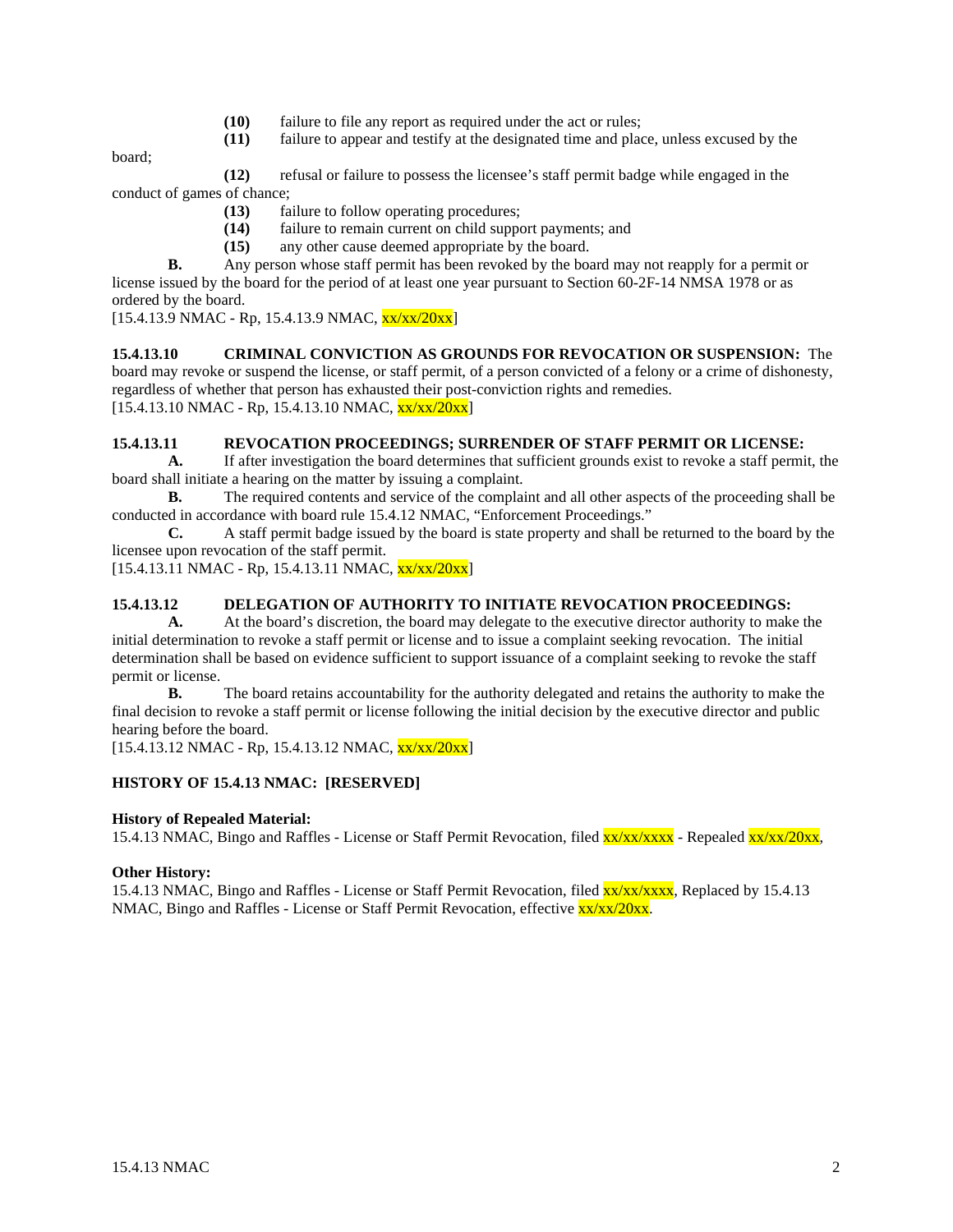#### **TITLE 15 GAMBLING AND LIQUOR CONTROL CHAPTER 4 BINGO AND RAFFLES PART 14 ADMINISTRATIVE APPEAL**

**15.4.14.1 ISSUING AGENCY:** New Mexico Gaming Control Board.  $[15.4.14.1 \text{ NMAC} - \text{Rp}, 15.4.14.1 \text{ NMAC}, \frac{\text{xx} \cdot \text{xx} / 20 \text{xx} \cdot \text{px}}{15.4.14.1 \text{ NMAC}}]$ 

**15.4.14.2 SCOPE:** This rule applies to all licensees, applicants for licensure, and persons aggrieved by an action of the board or its agents under the act.  $[15.4.14.2 \text{ NMAC} - \text{Rp}, 15.4.14.2 \text{ NMAC}, \frac{\text{xx}}{\text{xx}}/20 \text{xx}]$ 

**15.4.14.3 STATUTORY AUTHORITY:** Authority for this rule derives from the New Mexico Bingo and Raffle Act Section 60-2F-3 NMSA 1978. Sections 60-2F-6, 60-2F-23 and 60-2F-24 NMSA 1978 authorize the board to adopt procedural regulations to govern the procedures to be followed in administrative appeal hearings conducted pursuant to the New Mexico Bingo and Raffle Act.  $[15.4.14.3 \text{ NMAC} - \text{Rp}, 15.4.14.3 \text{ NMAC}, \frac{\text{xx}}{\text{xx}}/20 \text{xx}]$ 

**15.4.14.4 DURATION:** Permanent.

 $[15.4.14.4 \text{ NMAC} - \text{Rp}, 15.4.14.4 \text{ NMAC}, \frac{\text{xx}}{\text{xx}}/20 \text{xx}]$ 

**15.4.14.5 EFFECTIVE DATE:** xxxxx xx, 20xx, unless a later date is cited at the end of a section.  $[15.4.14.5 \text{ NMAC} - \text{Rp}, 15.4.14.5 \text{ NMAC}, \frac{\text{xx}}{\text{xx}}/20 \text{xx}]$ 

**15.4.14.6 OBJECTIVE:** This rule establishes the guidelines and procedures for the conduct of hearings under the New Mexico Bingo and Raffle Act when the hearing is initiated by a person aggrieved by an action of the board or its agent. Any person aggrieved by a decision of the board, including a denial of a license or permit, shall request a hearing for review of board action pursuant to 15.4.14 NMAC and obtain a final decision of the board pursuant to 15.4.14.17 NMAC prior to filing an appeal to the district court.  $[15.4.14.6 \text{ NMAC} - \text{Rp}, 15.4.14.6 \text{ NMAC}, \frac{\text{xx}}{\text{xx}}/20 \text{xx}]$ 

**15.4.14.7 DEFINITIONS:** For purposes of this 15.4.14 NMAC, "party" means each person named or admitted as a party to a proceeding before the board or its duly appointed hearing examiner.  $[15.4.14.7 \text{ NMAC} - \text{Rp}, 15.4.14.7 \text{ NMAC}, \frac{\text{xx} \cdot \text{xx} / 20 \text{xx}]}{20 \text{m}}]$ 

# **15.4.14.8 PUBLIC HEARINGS; LOCATION; HEARING EXAMINER:**

**A.** All hearings held pursuant to Section 60-2F-24 NMSA 1978 shall be conducted by a hearing examiner duly appointed by the board.

**B.** Except for telephonic hearings, hearings shall be conducted at the office of the board.

**C.** All hearings held pursuant to Section 60-2F-24 NMSA 1978 shall be open to the public.

**D.** The hearing shall be recorded on audiotape or other means of sound reproduction, or by a certified court reporter.

**E.** Any hearing provided for in this rule may be held telephonically, in the interest of a speedy resolution.

 $[15.4.14.8 \text{ NMAC} - \text{Rp}, 15.4.14.8 \text{ NMAC}, \frac{\text{xx}{\text{xx}}/20 \text{xx}}{15.4.14.8 \text{ NMAC}}]$ 

# **15.4.14.9 REQUEST FOR REVIEW OF BOARD ACTION:**

**A.** Any person aggrieved by an action of the board or one of its agents may request a hearing for the purpose of review of such action. The appellant shall file the request for hearing within 30 days of the date the action is taken. The request shall include the following:

**(1)** a statement of the facts relevant to the review of the action;

**(2)** a statement of the provision of the act and the rules promulgated under the act that are relevant to the review of the action;

**(3)** a statement of the arguments that the appellant considers relevant to the review of the action; and

**(4)** any other evidence considered relevant.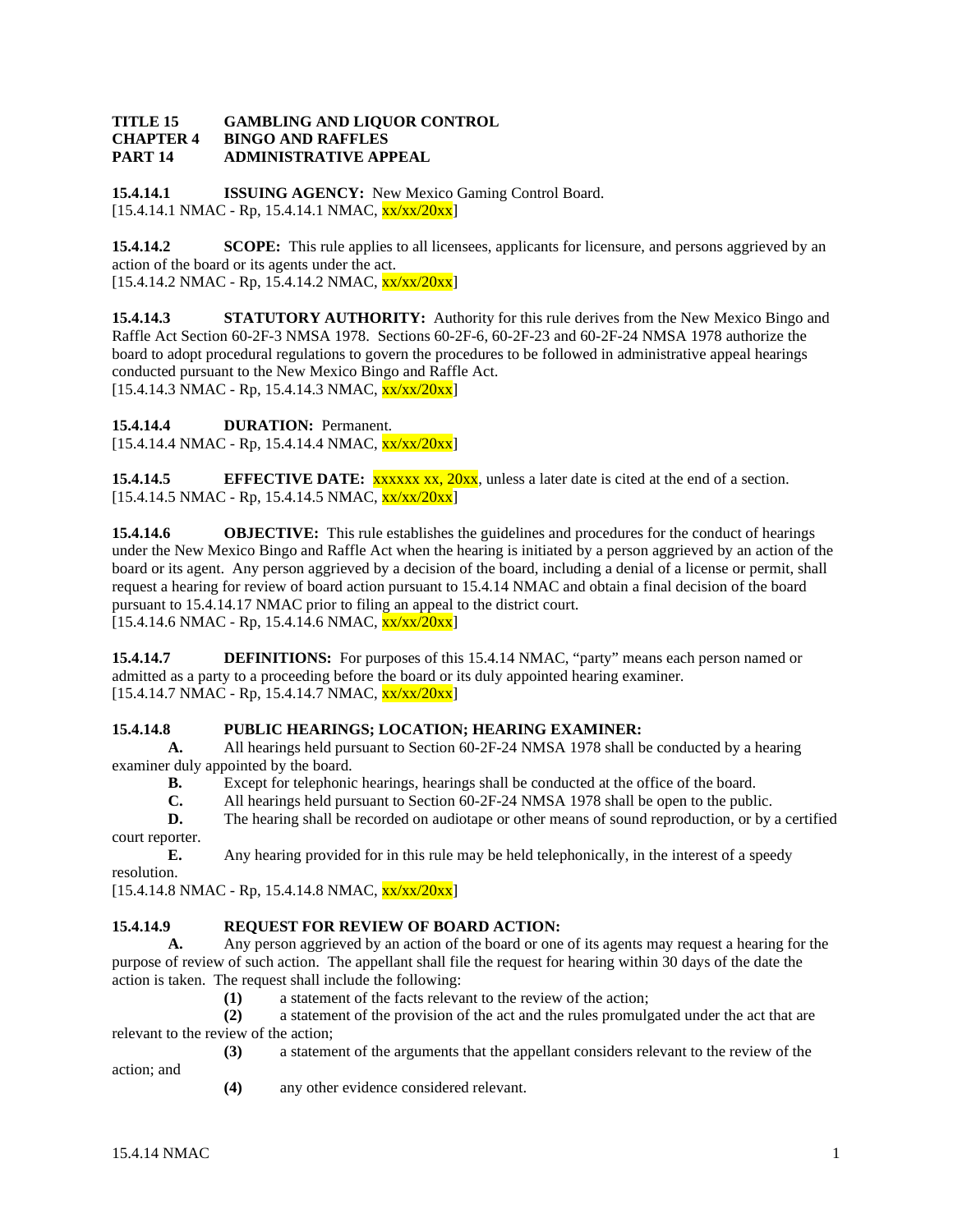**B.** The hearing examiner will schedule the hearing as soon as practicable but in any event no later than 60 days from the date it receives the appellant's request for hearing. The hearing examiner may extend the 60 day time upon motion for good cause shown, or the parties may extend the 60 day time period by mutual agreement. The hearing examiner shall issue notice of the hearing, which shall include:

- **(1)** a statement of the time, place and nature of the hearing;
- **(2)** a statement of the legal authority and jurisdiction under which the hearing is to be held;
- **(3)** a short and plain statement of the matters of fact and law asserted;
- (4) notice to any other parties to give prompt notice of issues controverted in fact or law; and (5) all necessary telephone numbers if a telephonic hearing will be conducted.
- **(5)** all necessary telephone numbers if a telephonic hearing will be conducted.

**C.** All parties shall be given the opportunity to respond and present evidence and argument on all relevant issues.

 $[15.4.14.9 \text{ NMAC} - \text{Rp}, 15.4.14.9 \text{ NMAC}, \frac{\text{xx}}{\text{xx}}/20 \text{xx}]$ 

# **15.4.14.10 RECORD OF PROCEEDING:**

**A.** The record of the proceeding shall include:

- **(1)** all pleadings, motions, and intermediate rulings;
- **(2)** evidence received or considered;
- **(3)** a statement of matters officially noticed;
- **(4)** questions and offers of proof, objections and rulings thereon;
- **(5)** proposed findings and conclusions; and
- **(6)** any action recommended by the hearing examiner.

**B.** A party may request a transcription of the proceedings. The party requesting the transcript shall bear the cost of transcription.

 $[15.4.14.10 \text{ NMAC} - \text{Rp}, 15.4.14.10 \text{ NMAC}, \frac{\text{xx}}{\text{xx}}/20 \text{xx}]$ 

# **15.4.14.11 DISCOVERY; SUBPOENAS:**

**A.** The board may, subject to the rules of privilege and confidentiality recognized by law, require the furnishing of information, the attendance of witnesses, and the production of books, records, papers or other objects necessary and proper for the purposes before it, and may take the deposition of witnesses, including parties.

**B.** The board may issue subpoenas requiring the attendance and testimony of witnesses and the production of any evidence, including books, records, correspondence or documents, relating to any matter in question in the proceeding. Subpoenas to compel any person to appear at a deposition or at a hearing on the merits of the matter shall be served no later than 10 calendar days before the deposition or hearing unless good cause is shown by the party requesting the subpoena.

**C.** The subpoena shall state with reasonable specificity the nature of the evidence required to be produced, the time and place of the hearing or deposition, the nature of the inquiry or investigation, and the consequences of failure to obey the subpoena. The subpoena shall be signed and attested to by the board or its designee.

**D.** Witnesses summoned shall be paid the same fees for attendance and travel as in civil actions in the district court unless otherwise provided for by law.

**E.** Any party to the proceeding may request issuance of a subpoena by the board in connection with the proceeding. The board shall issue the subpoena upon written application to the board. The subpoena shall show on its face the name and address of the party at whose request the subpoena was issued.

**F.** Any witness summoned may petition the board to vacate or modify the subpoena served on the witness. The board shall give prompt notice to the party, if any, who requested service of the subpoena. The board may grant the petition in whole or in part if, after the investigation it deems appropriate, the board determines that:

**(1)** the testimony or evidence to be produced does not reasonably relate to any matter in

**(2)** the testimony or evidence to be produced is unreasonable or oppressive;

**(3)** the subpoena was not issued a reasonable period of time in advance of the time when evidence is requested; or

**(4)** any other reason justifies vacating or modifying the subpoena.

**G.** In any administrative appeal, the appellant and the board may conduct discovery in accordance with the New Mexico rules of civil procedure for the district courts, except that interrogatories shall be limited in number to 20, including all subparts, unless, upon motion and for good cause shown, the hearing examiner grants a party leave to file additional interrogatories.

question;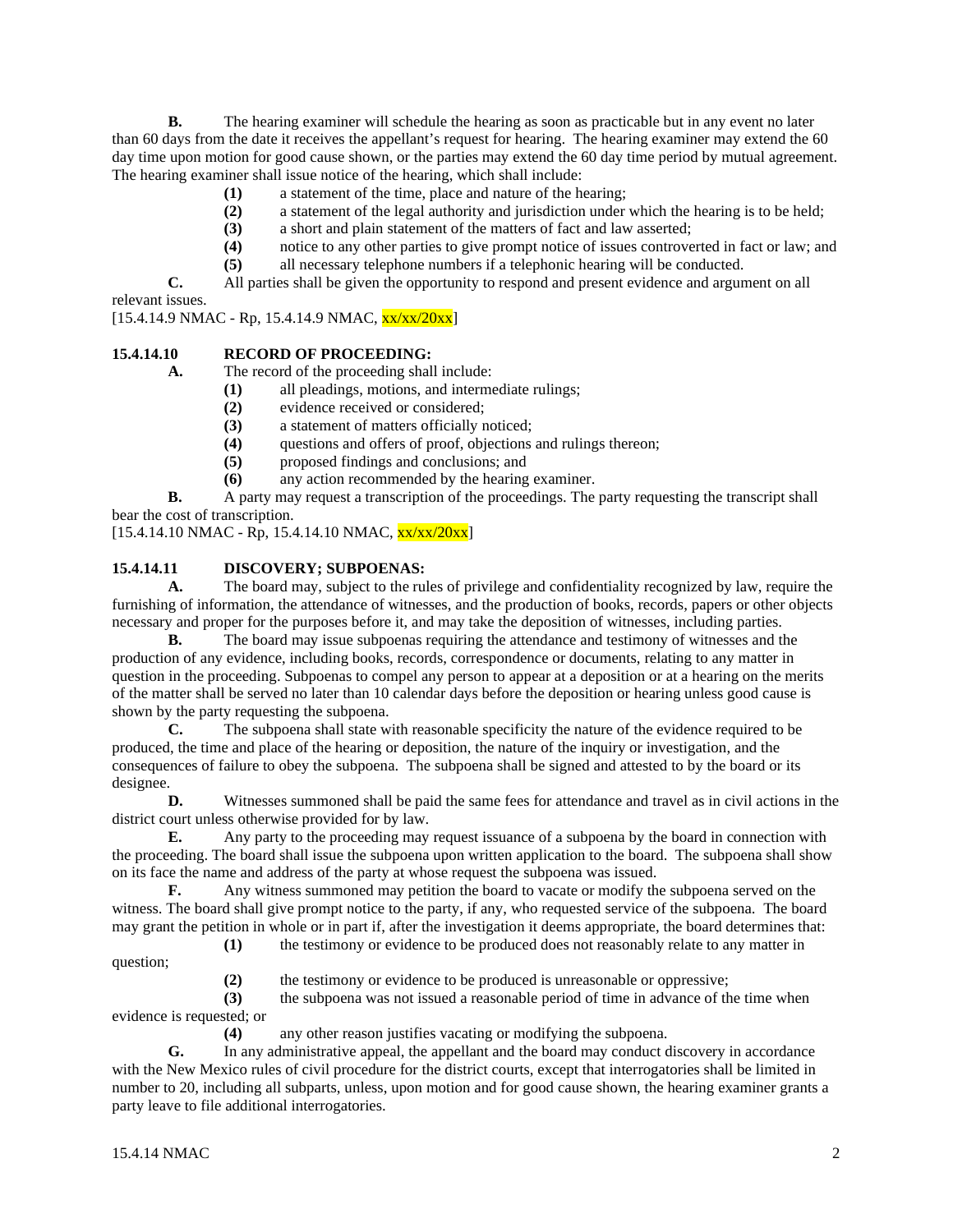# $[15.4.14.11 \text{ NMAC} - \text{Rp}, 15.4.14.11 \text{ NMAC}, \frac{\text{xx}}{\text{xx}}/20 \text{xx}]$

# **15.4.14.12 PROCEDURES; EVIDENCE:**

**A.** Any party may be represented by a person licensed to practice law in the state. An individual appellant may represent himself.

**B.** The rules of evidence as applied in the courts do not apply in these proceedings. Any relevant evidence may be admitted, and such evidence shall be sufficient in itself to support a finding if it is reliable, regardless of the existence of any statutory or common law rule that might make admission of such evidence improper in a civil action. Irrelevant, immaterial, or unduly repetitious evidence may be excluded at a party's request or on the hearing examiner's own initiative.

**C.** Documentary evidence may be received in evidence in the form of true copies of the original.

**D.** Documentary and other physical evidence may be authenticated or identified by any reasonable means that shows that the matter in question is what its proponent claims it to be.

**E.** The experience, technical competence and specialized knowledge of the hearing examiner, the board, or its staff may be used in the evaluation of evidence.

**F.** Evidence on which the board may base its decision is limited to the following:

**(1)** all evidence, including any records, investigation reports, and documents in the board's possession, of which it desires to avail itself as evidence in making a decision, that is offered and made a part of the record of the proceeding;

**(2)** testimony and exhibits introduced by the parties; and

**(3)** official notice of any fact of which judicial notice may be taken and other facts within the board's specialized knowledge. Whenever the hearing examiner takes official notice of any fact, the noticed fact and its source shall be stated at the earliest possible time before or during the hearing, and any party shall be given, on timely request, an opportunity to show the contrary.

**G.** The record will include all briefs, proposed findings and exceptions and shall show the ruling on each finding, exception or conclusion presented.

**H.** A party to a hearing shall submit to the hearing examiner and to all other parties to the hearing all documents to be introduced at the hearing no later than five days from the scheduled hearing date to insure that the hearing examiner and other parties receive the documents before the hearing.  $[15.4.14.12 \text{ NMAC} - \text{Rp}, 15.4.14.12 \text{ NMAC}, \frac{\text{xx}}{\text{xx}}/20 \text{xx}]$ 

## **15.4.14.13 CONDUCT OF PROCEEDING:**

**A.** Unless the hearing examiner reasonably determines that a different procedure is appropriate, the hearing shall be conducted in accordance with the procedures set forth in this rule.

**B.** In addition to any procedures described by the act, the following procedures shall apply:

**(1)** the appellant may present an opening statement on the merits and the appellee may make a statement of the defense or reserve the statement until presentation of its case;

**(2)** after the opening statements, if made, the appellant shall present its case in chief in support of its petition;

**(3)** upon conclusion of appellant's case in chief, the appellee may move for dismissal of the petition; the hearing examiner may suspend the hearing and refer the motion to the board, which shall grant, deny, or reserve decision on the motion, with or without argument, as soon as practicable but in no event later than its next regularly scheduled board meeting;

**(4)** if no motion to dismiss is made, or if the board denies or reserves decision on the motion, the appellee shall present its case in defense;<br> $(5)$  upon conclusion c

**(5)** upon conclusion of the appellee's case, the appellant may present rebuttal evidence;

**(6)** after presentation of the evidence by the parties, the appellant may present a closing argument; the appellee then may present its closing argument, and the appellant may present a rebuttal argument; and

**(7)** thereafter, the matter shall be submitted for recommendation by the hearing examiner.  $[15.4.14.13 \text{ NMAC} - \text{Rp}, 15.4.14.13 \text{ NMAC}, \frac{\text{xx}}{\text{xx}}/20 \text{xx}]$ 

**15.4.14.14 BURDEN OF PROOF:** The appellant bears the burden of showing by a preponderance of the evidence that the decision made by the board or its agents should be reversed or modified.  $[15.4.14.14 \text{ NMAC} - \text{Rp}, 15.4.14.14 \text{ NMAC}, \frac{\text{xx}}{\text{xx}}/20 \text{xx}]$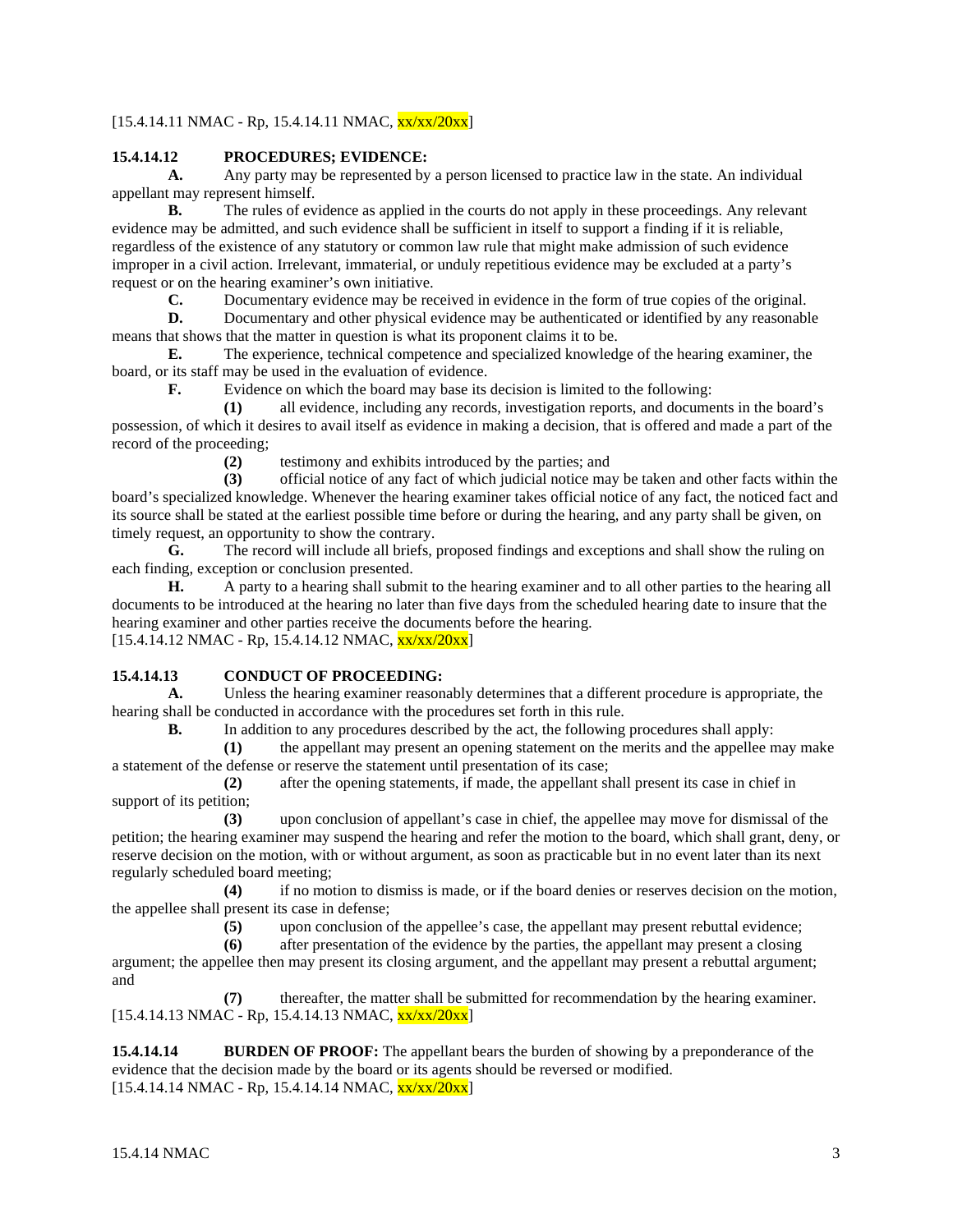**15.4.14.15 CONTINUANCES:** The hearing examiner shall not grant a continuance except for good cause shown.

 $[15.4.14.15 \text{ NMAC} - \text{Rp}, 15.4.14.15 \text{ NMAC}, \frac{\text{xx}}{\text{xx}}/20 \text{xx}]$ 

# **15.4.14.16 DEFAULT; PROCEDURE FOR RECOMMENDATION OF DEFAULT:**

**A.** Failure of the appellee to schedule a hearing within 60 days, unless the 60 day time period is extended, or of any party to appear at the hearing on the merits personally or by telephone, without having obtained a continuance may constitute a default and an admission on all matters and facts alleged by the opposing party and shall be deemed a waiver of the right to an evidentiary hearing on the matter. The hearing examiner may proceed to consider the matter, and the board may dispose of it, on the basis of the evidence before it.

**B.** If the appellee fails to schedule a hearing within 60 days, the appellant shall file a motion requesting the hearing examiner to recommend to the board that default judgment be entered against the appellee:

**(1)** the appellee shall file a response to the motion and shall request a hearing on the motion to recommend default judgment within 10 calendar days of the date the motion is served; failure of the appellee to file a response and to request a hearing shall constitute consent to the granting of the motion; and

**(2)** if the appellee timely files a response to the motion, the hearing examiner shall hear the matter; the hearing examiner may deny the motion and allow the appellee additional time to schedule a hearing on the merits if an accident, illness or other good cause prevented the appellee from timely scheduling a hearing.

**C.** If a party fails to appear at a hearing on the merits personally or by telephone the hearing examiner may hear the evidence of witnesses who appear, and make a recommendation to the board based upon such evidence. Upon recommendation of the hearing examiner the board may proceed to consider the matter and dispose of it on the basis of the record before it.

 $[15.4.14.16 \text{ NMAC} - \text{Rp}, 15.4.14.16 \text{ NMAC}, \frac{\text{xx}}{\text{xx}}/20 \text{xx}]$ 

# **15.4.14.17 RECOMMENDED ACTION; FINAL DECISION:**

**A.** At the request of the hearing examiner or upon motion by either party granted by the hearing examiner, and before the hearing examiner recommends action by the board, the parties may submit briefs including findings of fact and conclusions of law for consideration by the hearing examiner. The hearing examiner has the discretion to request briefs or grant a motion to submit briefs on any point of law deemed appropriate by the hearing examiner. Briefs submitted shall include supporting reasons for any findings or legal conclusions and citations to the record and to relevant law.

**B.** Should the hearing examiner request briefs or grant a party's motion to submit briefs, the hearing shall be continued until the hearing examiner has given the briefs sufficient consideration and brings the hearing to a close. The hearing, however, shall be completed no later than 45 days from the date of continuance.<br> **C.** Not more than 30 days after completion of the hearing. the hearing examiner shall

**C.** Not more than 30 days after completion of the hearing, the hearing examiner shall prepare a written decision containing their recommendation of action to be taken by the board. The recommendation may propose to sustain, modify, or reverse the initial decision of the board or its agent.

**D.** Notice of the hearing examiner's recommended action shall be served on the parties as promptly as possible but in no event later than 15 days after the date of the hearing on the matter. Service shall be made by registered or certified mail.

**E.** The board shall accept, reject or modify the hearing examiner's recommendation by majority vote. The final decision or order shall be issued in writing and shall include a statement of findings and conclusions and the reasons therefore, on all material issues of fact, law or discretion involved, together with the specific action taken to sustain, modify, or reverse the initial decision of the board or its agent.

**F.** The board may dismiss an appeal with or without prejudice without recommendation of the hearing officer, upon stipulation of the parties.

 $[15.4.14.17 \text{ NMAC} - \text{Rp}, 15.4.14.17 \text{ NMAC}, \frac{\text{xx}}{\text{xx}}/20 \text{xx}]$ 

# **15.4.14.18 EX PARTE COMMUNICATIONS:**

**A.** No party or representative of any other person shall communicate off the record, orally or in writing, with the hearing examiner or any board member except upon notice and opportunity to all parties to participate.

**B.** Neither the hearing examiner nor any member of the board shall communicate off the record, orally or in writing, with any party or representative of any party in connection with any issue of fact or law related to a proceeding under this rule except upon notice and opportunity to all parties to communicate.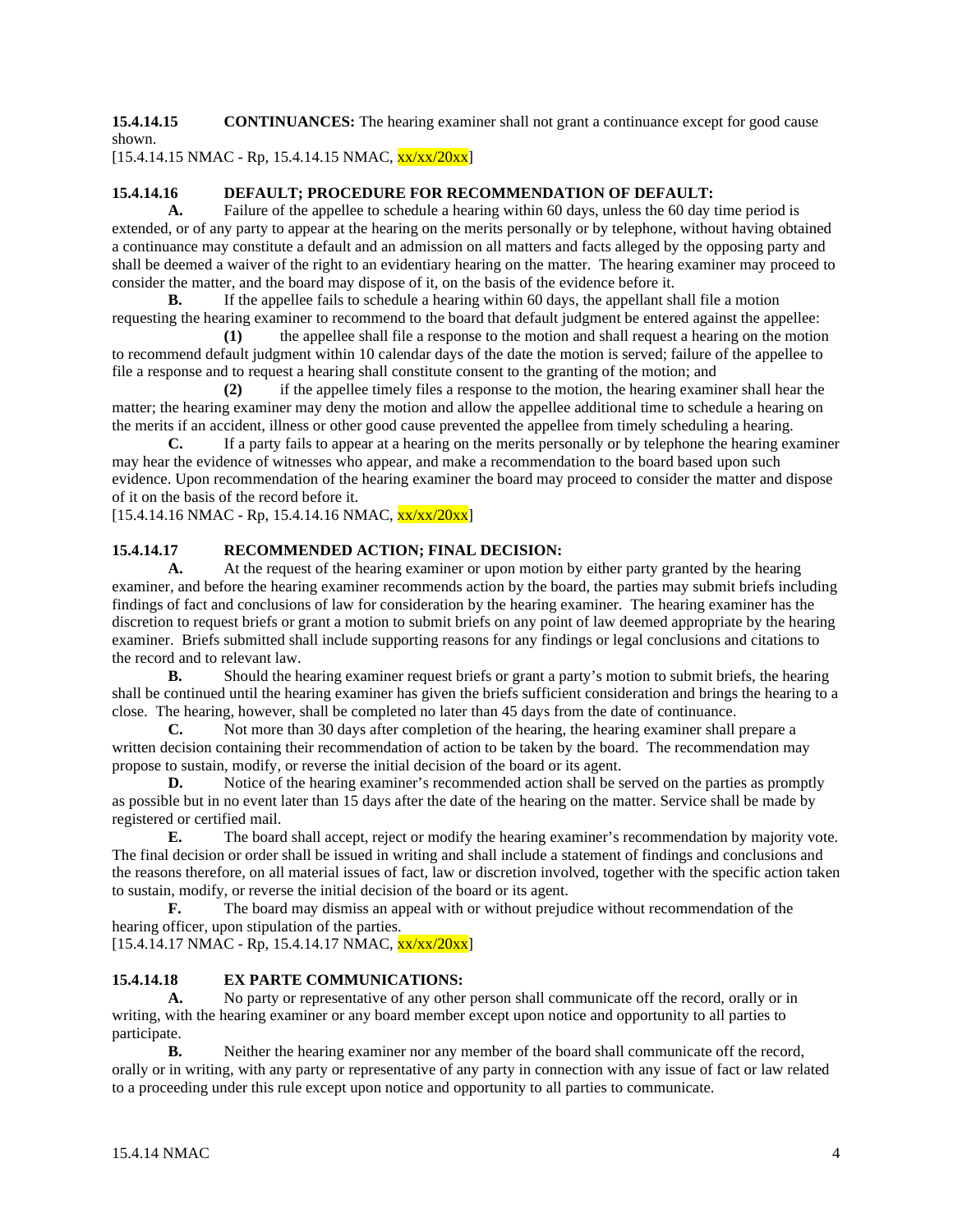**C.** Notwithstanding the provisions of Subsections A and B of 15.4.14.18 NMAC, a party may submit information to the board in confidence when such information is required by law or the rules of the board or required by a subpoena issued by the board to be made or transmitted to the board. However, information ruled by the board as non-confidential is subject to the prohibition on ex parte communications withstanding the provisions of Subsections A and B of 15.4.14.18 NMAC, ex parte communications are permitted, where circumstances require, for procedural or administrative purposes or emergencies that do not deal with substantive matters or issues on the merits if the board member or hearing examiner reasonably believes that no party will gain an advantage as a result of the ex parte communication.

**D.** Upon receipt of a communication knowingly made or caused to be made by a party to a board member or hearing examiner in violation of this section, the board member or hearing officer may, to the extent consistent with the interests of justice and the policy of the underlying statutes, require the party to show cause why its claim or interest in the proceeding should not be dismissed, denied, disregarded or otherwise adversely affected on account of the violation of this section.

**E.** This section does not preclude:<br>(1) the hearing examiner of **(1)** the hearing examiner or any member of the board from consulting with board counsel concerning any matter before the board, except any matter relating to a proceeding in which board counsel is representing the state; or

**(2)** any party from conferring with the hearing examiner or board counsel concerning procedural matters that do not involve issues of fact or law related to the proceeding.  $[15.4.14.18 \text{ NMAC} - \text{Rp}, 15.4.14.18 \text{ NMAC}, \frac{\text{xx}}{\text{xx}}/20 \text{xx}]$ 

# **15.4.14.19 TELEPHONIC HEARINGS:**<br>**A.** Any party requesting a telephon

**A.** Any party requesting a telephonic hearing shall do so within 10 working days of the date of the notice. When the parties agree to conduct the hearing by telephone, notice of the telephonic hearing shall be made to all parties and shall include all necessary telephone numbers.

**B.** Any party that has agreed to a telephonic hearing but subsequently requests an in-person hearing shall do so in writing to the hearing examiner no later than 10 days before the scheduled date of the hearing. The request shall specifically state the reasons the requesting party believes an in-person hearing is necessary, including, at a minimum, the issues in question, the expected conflicting testimony, and how an in-person hearing would significantly advance the hearing examiner's fact-finding ability. The hearing examiner's decision to grant or deny the hearing shall be issued in writing and shall include the specific reasons for granting or denying the request. If the hearing examiner grants the request, the hearing shall be rescheduled to a time convenient for all parties. If the hearing examiner denies the request, the telephonic hearing shall proceed as scheduled.

**C.** The location or locations of the parties during the hearing shall have a telephone and the means by which documents may be transmitted between the parties and hearing examiner.

**D.** The hearing officer shall initiate the telephone call. The petitioner and respondent are responsible for ensuring that the telephone number to their locations for the telephonic hearing is accurate and that they are available at the telephone number at the time the hearing is to commence. The board's staff shall conduct the hearing on a speaker phone and shall record the hearing, or in the alternative, shall provide a court reporter to transcribe the hearing. Failure to provide the correct telephone number or failure to be available at the commencement of the hearing shall be treated as a failure to appear and shall subject the non-responsive party to a default judgment.<br>E.

**E.** The in-person presence of some parties or witnesses at the hearing does not prevent the participation of other parties or witnesses by telephone with prior approval of the hearing examiner.  $[15.4.14.19 \text{ NMAC} - \text{Rp}, 15.4.14.19 \text{ NMAC}, \frac{\text{xx}}{\text{xx}}/20 \text{xx}]$ 

**15.4.14.20 APPEALS TO THE DISTRICT COURT:** Pursuant to Subsection A of 60-2F-24 NMSA 1978, any person aggrieved by a final decision of the board issued pursuant to Section 15.4.14.17 NMAC may appeal to the district court pursuant to the provisions of Section 39-3-1.1 NMSA 1978.  $[15.4.14.20 NMAC - Rp, 15.4.14.20 NMAC,  $\frac{xx}{xx}/20xx]$$ 

# **HISTORY OF 15.4.14 NMAC: [RESERVED]**

# **History of Repealed Material:**

15.4.14 NMAC, Bingo and Raffles - Administrative Appeal, filed  $\frac{xx}{xx}/\frac{xxx}{xx}$  - Repealed  $\frac{xx}{xx}/20xx$ ,